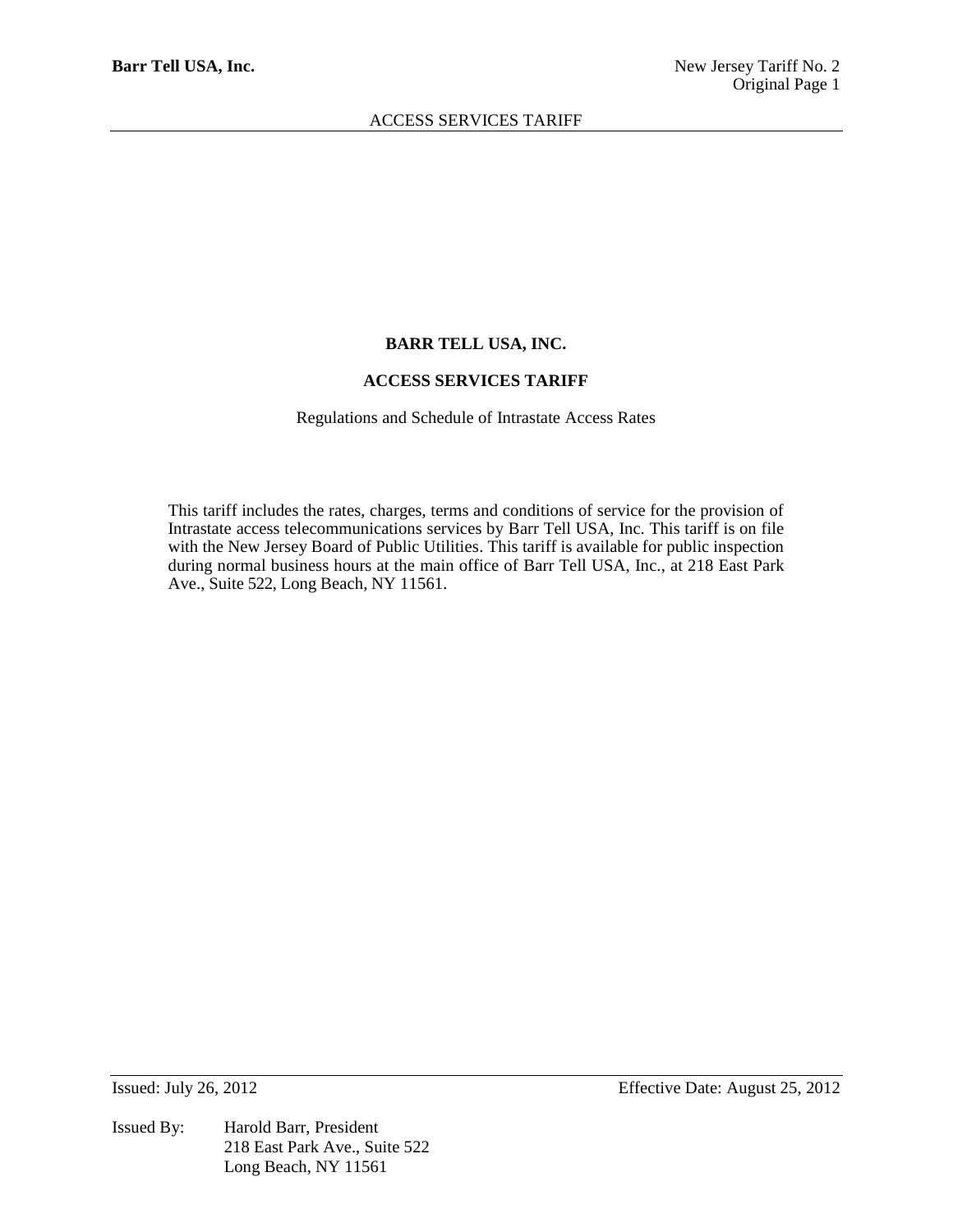#### **CHECK SHEET**

The pages listed below of this tariff are effective as of the date shown. Revised sheets contain all changes from the original tariff that are in effect as of the date indicated.

| <b>SHEET</b>             | <b>REVISION</b> | <b>SHEET</b> | <b>REVISION</b> | <b>SHEET</b> | <b>REVISION</b> |        |
|--------------------------|-----------------|--------------|-----------------|--------------|-----------------|--------|
| 1                        | Original        | 31           | Original        | 61           | Third           | $\ast$ |
| $\overline{2}$           | Third           | ∗<br>32      | Original        | 62           | Third           | $\ast$ |
| 3                        | Original        | 33           | Original        | 63           | Original        |        |
| $\overline{\mathcal{A}}$ | Original        | 34           | Original        | 64           | Original        |        |
| 5                        | Original        | 35           | Original        | 65           | Original        |        |
| 6                        | Original        | 36           | Original        | 66           | Original        |        |
| 7                        | Original        | 37           | Original        | 67           | Original        |        |
| 8                        | Original        | 38           | Original        |              |                 |        |
| 9                        | Original        | 39           | Original        |              |                 |        |
| 10                       | Original        | 40           | Original        |              |                 |        |
| 11                       | Original        | 41           | Original        |              |                 |        |
| 12                       | Original        | 42           | Original        |              |                 |        |
| 13                       | Original        | 43           | Original        |              |                 |        |
| 14                       | Original        | 44           | Original        |              |                 |        |
| 15                       | Original        | 45           | Original        |              |                 |        |
| 16                       | Original        | 46           | Original        |              |                 |        |
| 17                       | Original        | 47           | Original        |              |                 |        |
| 18                       | Original        | 48           | Original        |              |                 |        |
| 19                       | Original        | 49           | Original        |              |                 |        |
| 20                       | Original        | 50           | Original        |              |                 |        |
| 21                       | Original        | 51           | Original        |              |                 |        |
| 22                       | Original        | 52           | Original        |              |                 |        |
| 23                       | Original        | 53           | Original        |              |                 |        |
| 24                       | Original        | 54           | Original        |              |                 |        |
| 25                       | Original        | 55           | Original        |              |                 |        |
| 26                       | Original        | 56           | Original        |              |                 |        |
| 27                       | Original        | 57           | Original        |              |                 |        |
| 28                       | Original        | 58           | Original        |              |                 |        |
| 29                       | Original        | 59           | Original        |              |                 |        |
| 30                       | Original        | 60           | Original        |              |                 |        |

\* - indicates pages included in this filing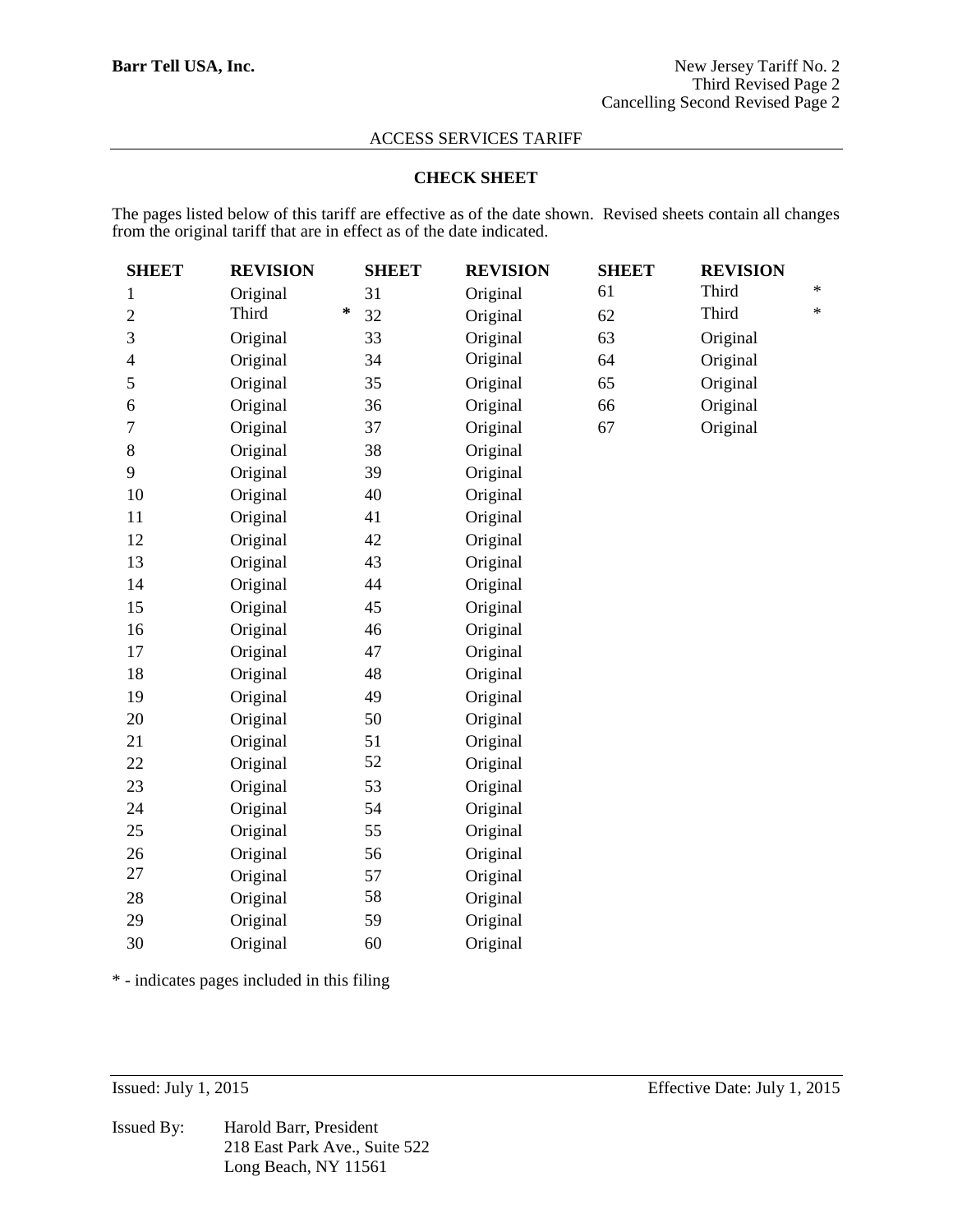## **EXPLANATION OF SYMBOLS**

- **(C)** To signify changed rate, regulation or condition.
- **(D)** To signify discontinued rate, regulation or condition.
- **(I)** To signify an increase.
- **(M)** To signify text relocated without change.
- **(N)** To signify new material, including a listing, rate, regulation, rule or condition.
- **(R)** To signify a reduction.
- **(T)** To signify a change in the word of text, but no change in the rate, rule or condition.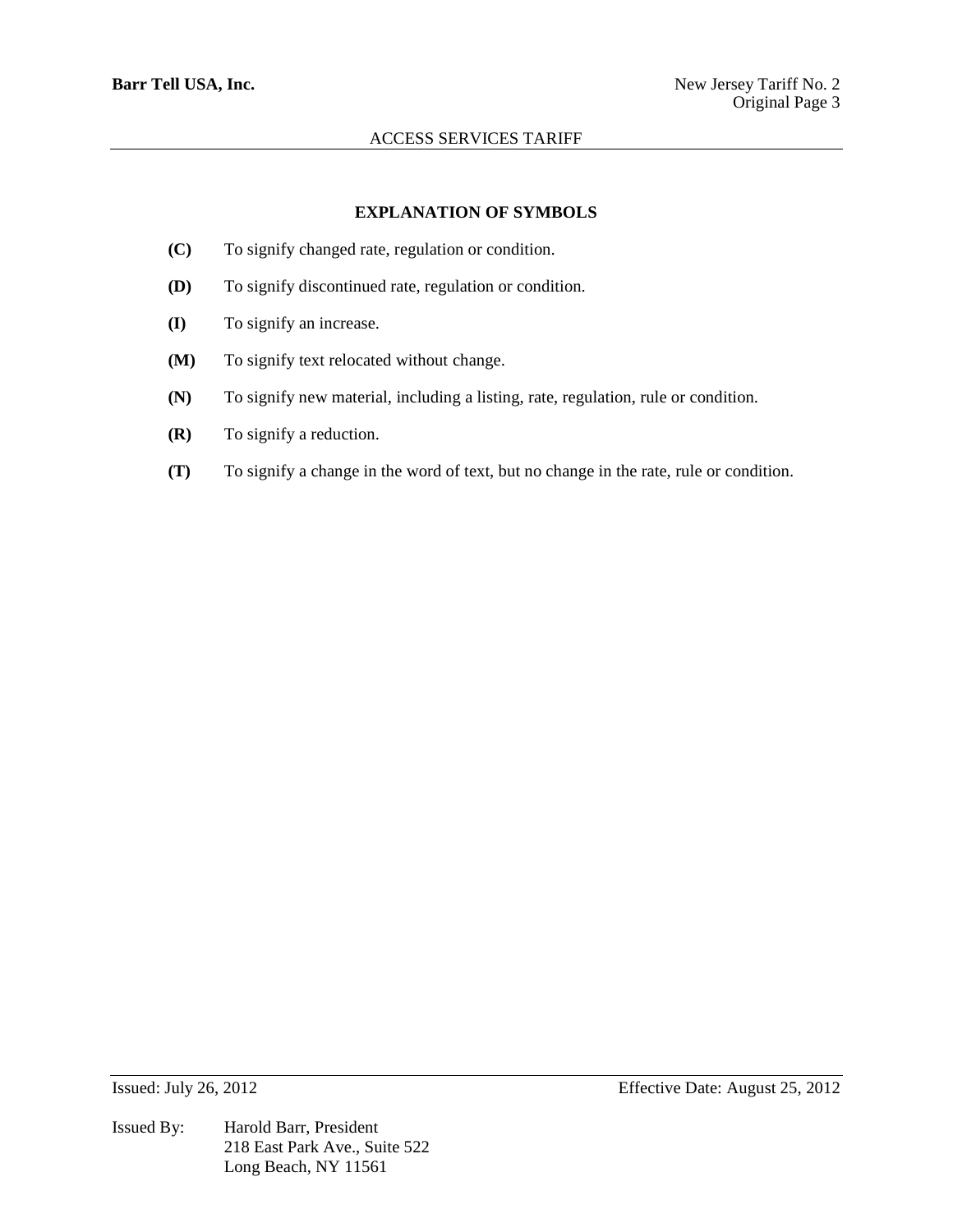## **TABLE OF CONTENTS**

| Check Sheet                    |                                                  |    |
|--------------------------------|--------------------------------------------------|----|
| <b>Explanations of Symbols</b> |                                                  |    |
| Table of Contents              |                                                  | 4  |
| Section 1                      | Definitions of Abbreviations                     | 5  |
|                                | Section 2 Rules and Regulations                  | 11 |
| Section 3                      | <b>Switched Access Service</b>                   | 46 |
| Section 4                      | Dedicated Access Service                         | 65 |
| Section 5                      | Special Contracts, Arrangements and Construction | 66 |

Issued By: Harold Barr, President 218 East Park Ave., Suite 522 Long Beach, NY 11561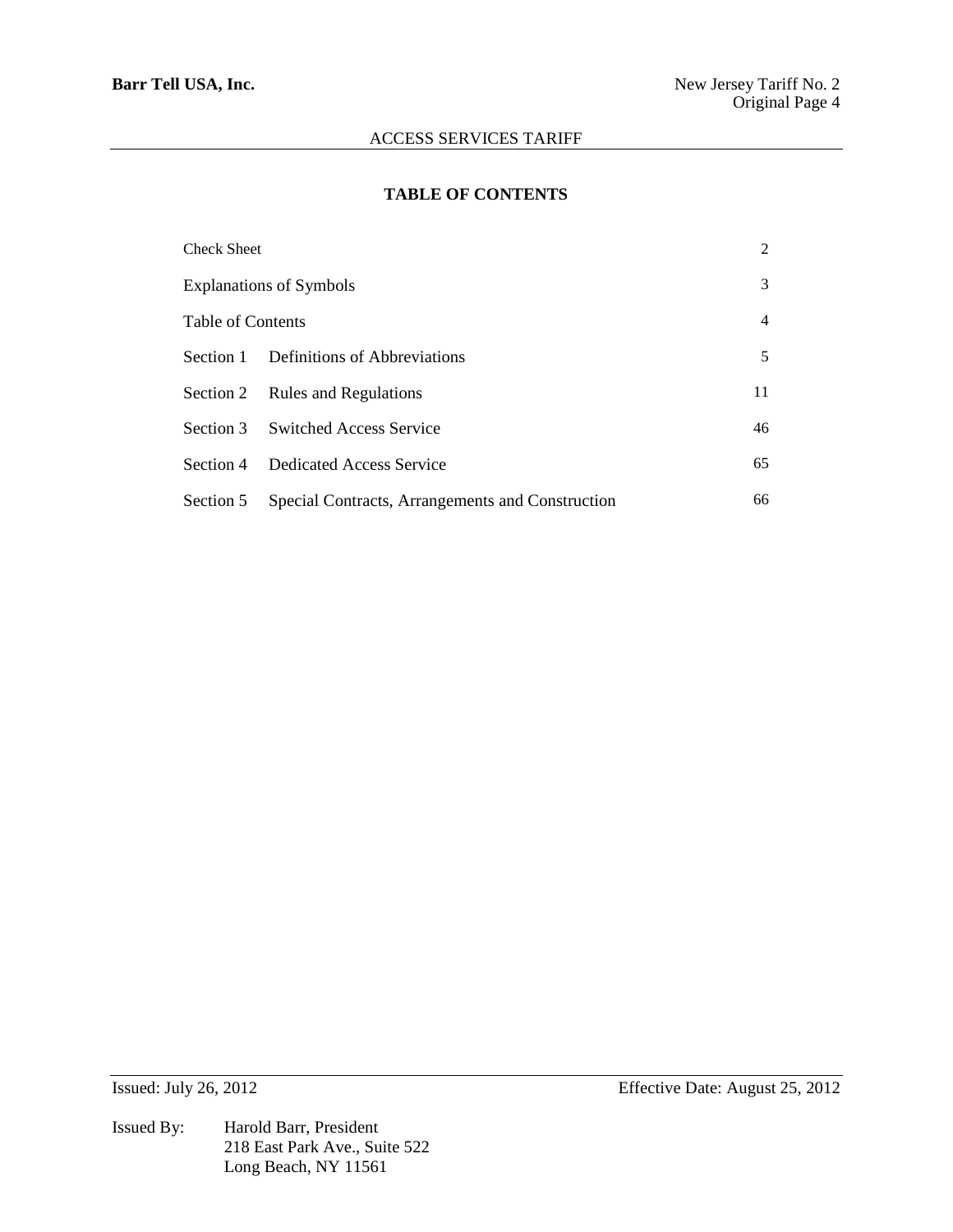# **SECTION 1 - DEFINITIONS AND ABBREVIATIONS**

**Access Code** - Denotes a uniform code assigned by the Company to an individual Customer. The code has the form 101XXXX or 950-XXXX.

**Access Line** - An arrangement which connects the Customer's local exchange line to a Company designated switching center or point of presence.

**Access Minutes** - The increment for measuring usage of exchange facilities for the purpose of calculating chargeable usage.

**Access Service Request (ASR)** - The service order form used by access service Customers and the Company to the process of establishing, moving or rearranging access services provided by the Company.

**Access Tandem** - A switching system that provides a traffic concentration and distribution function for originating or terminating traffic between End Offices and the Customer's Premises or Point of Presence.

**Answer Supervision** - The transmission of the switch trunk equipment supervisory signal (off-hook or onhook) to a carrier's Point of Presence or customer's terminal equipment as an indication that the called party has answered or disconnected.

**Automatic Number Identification (ANI)** - The automatic transmission of a caller's billing account telephone number to a local exchange company, interexchange carrier or a third party Customer. The primary purpose of ANI is for billing toll calls.

**Bit** - The smallest unit of information in a binary system of notation.

**Bps -** Bits per second. The number of bits transmitted in a one second interval.

**Board** - Refers to the New Jersey Board of Public Utilities, unless otherwise indicated.

**Call** - A Customer or End User attempt for which the complete address code (e.g., 0-, 911, or 10 digits) is provided to the Serving Wire Center, End Office or Access Tandem Switch.

**Casual Calling** - Where access to the Company's network and the subsequent use of service by the Customer is initiated through the dialing of a toll-free number or Access Code. Casual Calling allows non-Presubscribed customers to utilize the services of the Company.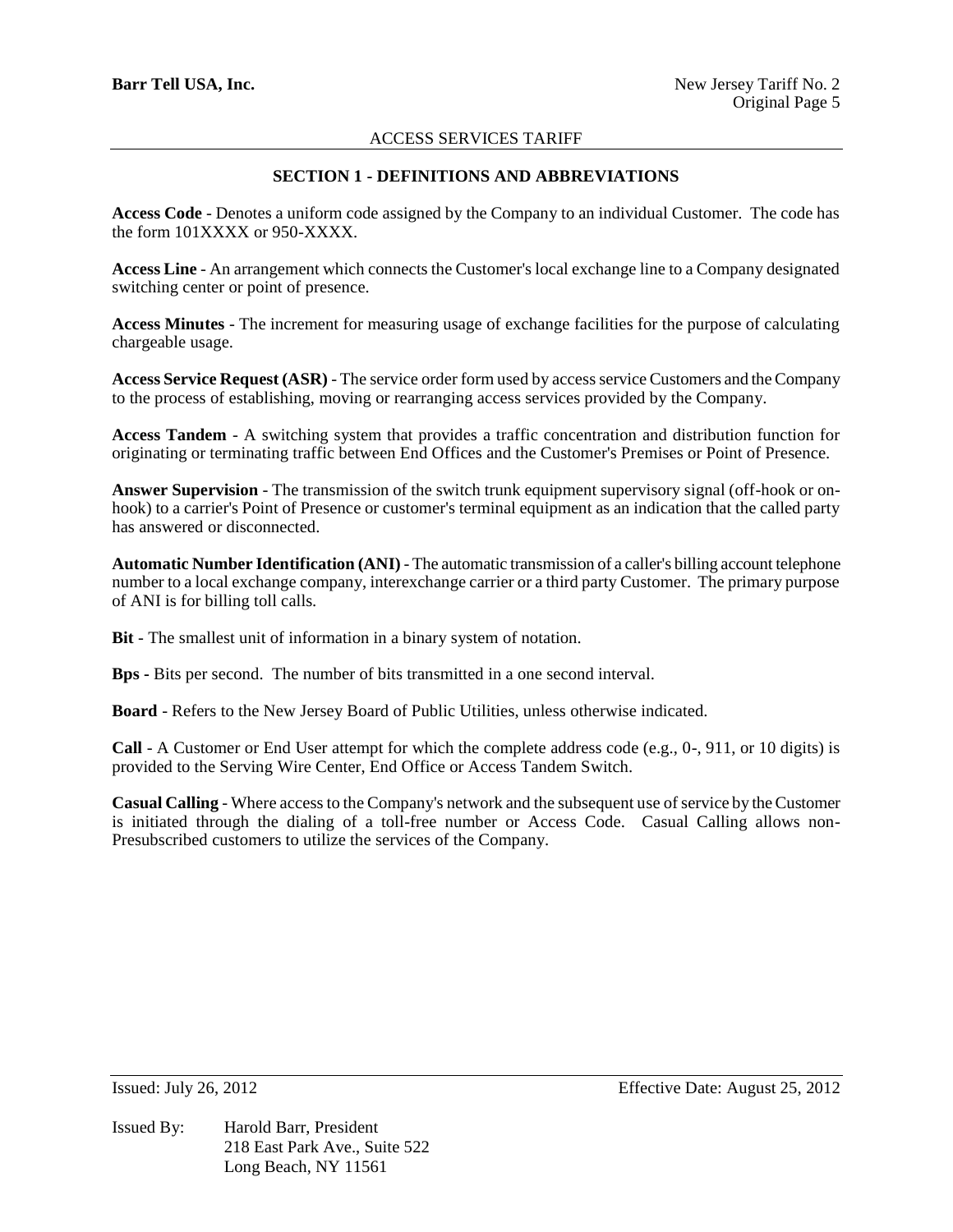# **SECTION 1 - DEFINITIONS AND ABBREVIATIONS, (CONT'D)**

**Central Office** - The premises of the Company or another local exchange carrier containing one or more switches where Customer or End User station loops are terminated for purposes of interconnection to other station loops, trunks or access facilities.

**Channel** - A communications path between two or more points.

**CIC** - An interexchange carrier identification code.

**Company or Carrier -** Used throughout this tariff to indicate Barr Tell USA, Inc.

**Constructive Order -** Delivery of calls to or acceptance of calls from the Customer's End Users over Company-switched local exchange services constitutes a Constructive Order by the Customer to purchase switched access services as described herein. Similarly the selection of the Customer by an End User as the End User's PIC constitutes a Constructive Order for switched access by the Customer.

**CPE** - Customer Premises Equipment. All Terminal Equipment or other communications equipment and/or systems provided by the Customer for use with the Company's facilities and services.

**Customer -** Any person, firm, partnership, corporation or other entity which uses service under the terms and conditions of this tariff and is responsible for the payment of charges. In most contexts, the Customer is an Interexchange Carrier utilizing the Company's Switched or Dedicated Access services described in this tariff to reach its End User customer(s).

**Customer Premises** - The premises specified by the Customer for termination of access services. Typically an Interexchange Carrier's Point of Presence.

**Dedicated Access** - Where originating or terminating access between an end user and an interexchange carrier are provided via dedicated facilities, circuits or channels. A method of reaching the Customer's communication and switching systems whereby the End User is connected directly to the Customer's Point of Presence or designate without utilizing the services of the local switched network.

**DS0** - Digital Signal Level 0; a dedicated, full duplex digital channel with line speeds of 2.4, 4.8, 9.6, 19.2, 56 or 64 Kbps.

**DS1** -Digital Signal Level 1; a dedicated, high capacity, full duplex channel with a line speed of 1.544 Mbps isochronous serial data having a line signal format of either Alternate Mark Inversion (AMI) or Bipolar with 8 Zero Substitution (B8ZS) and either Superframe (D4) or Extended Superframe (ESF) formats. DS1 Service has the equivalent capacity of 24 Voice Grade or DS0 services.

Issued By: Harold Barr, President 218 East Park Ave., Suite 522 Long Beach, NY 11561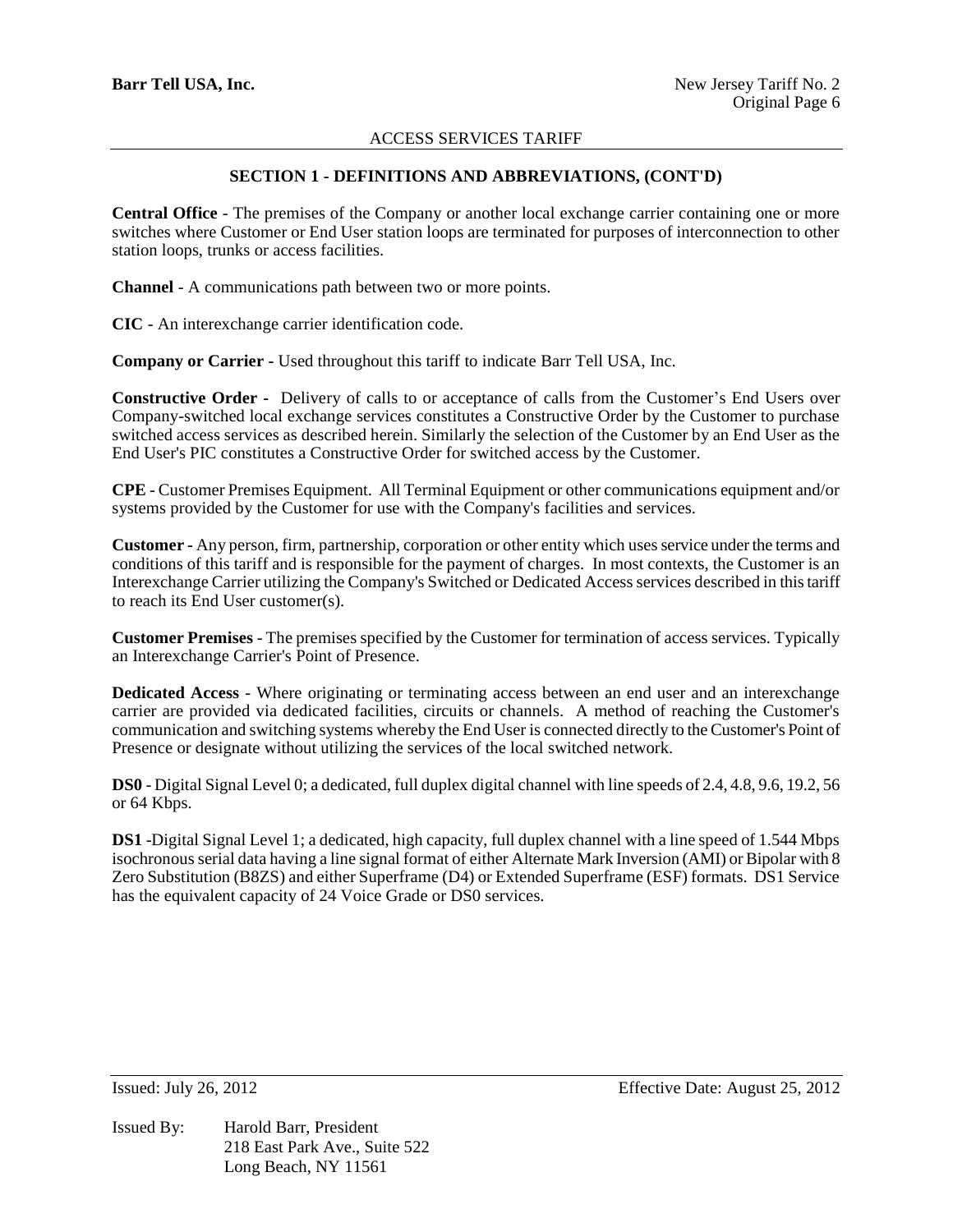## **SECTION 1 - DEFINITIONS AND ABBREVIATIONS, (CONT'D)**

**DS3** -Digital Signal Level 3; a dedicated, high capacity, full duplex channel with a line speed of 44.736 Mbps isochronous serial data having a line code of bipolar with three zero substitution (B3ZS). Equivalent capacity of 28 DS1 Services.

**Dual Tone Multifrequency (DTMF)** - Tone signaling, also known as touch tone signaling.

**End Office** - The Central Office from which the End User's Premises would normally obtain local exchange service and dial tone from the Company or other local exchange carrier.

**End Office Switch** - A Company switching system where Customer or End User station loops are terminated for purposes of interconnection to other station loops, trunks or access facilities. In most contexts, the End User is connected via station loops or trunks to an End Office Switch.

**End User** - Any person, firm, partnership, corporation or other entity which uses the service of the Company under the terms and conditions of this tariff. In most contexts, the End User is the customer of an Interexchange Carrier who in turn utilizes the Company's Switched or Dedicated Access services described in this tariff to provide the End User with access to the IC's communication and switching systems.

**End User Premises** - The premises specified by the Customer or End User for termination of access services at the End User's physical location.

**Equal Access** - Where the local exchange company central office provides interconnection to interexchange carriers with Feature Group D circuits. In such End Offices, Customers can presubscribe their telephone line(s) to their preferred interexchange carrier. A form of dialed access provided by local exchange companies whereby telephone calls dialed by the Customer are automatically routed to the Company's network. Customers may also route calls to the Company's network by dialing an access code provided by the Company.

**Exchange** - A group of lines in a unit generally smaller than a LATA established by the Company or other local exchange carrier for the administration of communications service in a specified area. An Exchange may consist of one or more central offices together with the associated facilities used in furnishing communications service within that area.

**Gbps** - Gigabits per second; billions of bits per second.

**Host Office** - An electronic switching system which provides call processing capabilities for one or more Remote Switching Modules or Remote Switching Systems.

**Individual Case Basis or ICB** - A process whereby the terms, conditions, rates and/or charges for a service provided under the general provisions of this tariff are developed or modified based on the unique circumstances in each case.

Issued By: Harold Barr, President 218 East Park Ave., Suite 522 Long Beach, NY 11561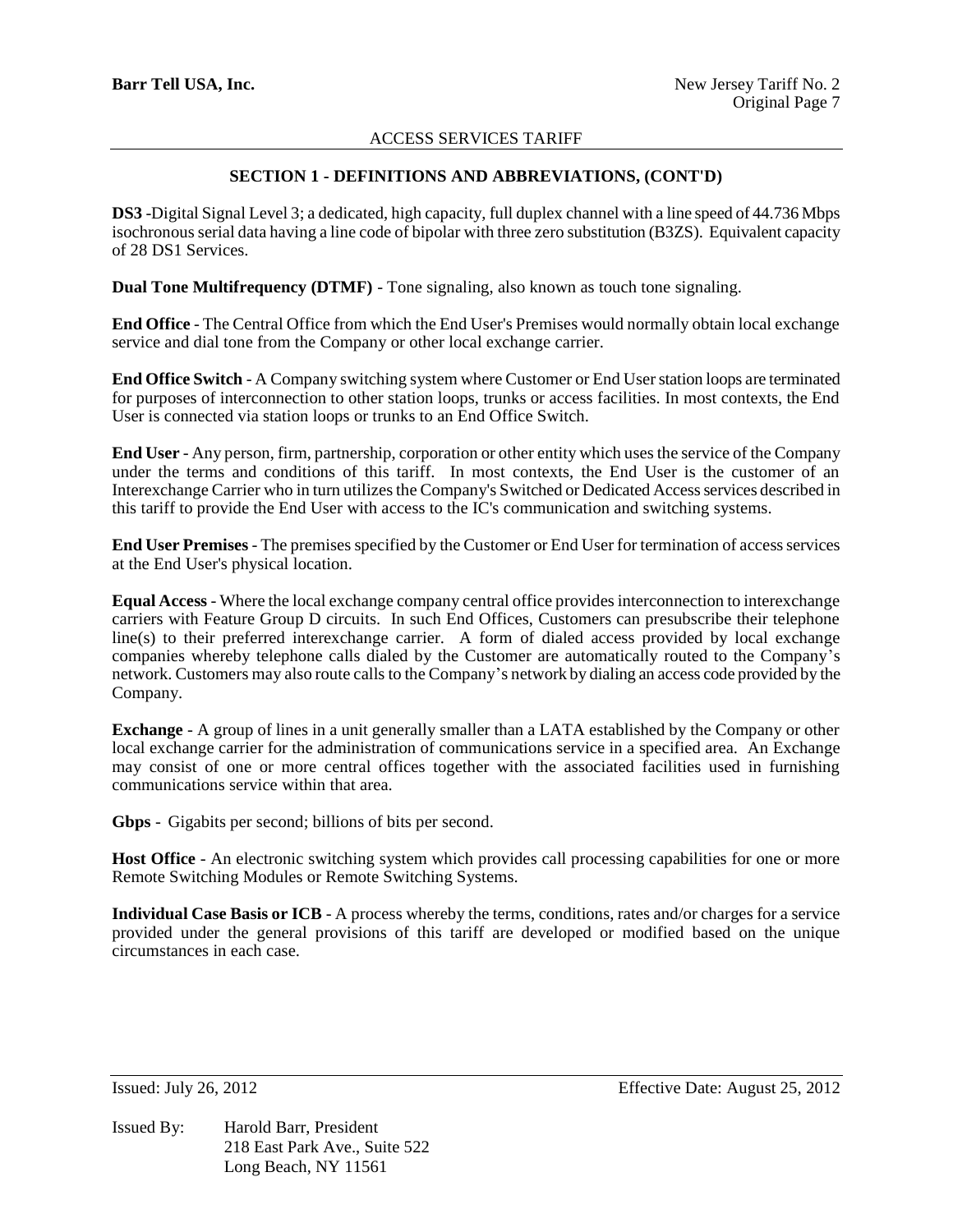## **SECTION 1 - DEFINITIONS AND ABBREVIATIONS, (CONT'D)**

**Interstate** - For the purpose of this tariff, the term Interstate applies to the regulatory jurisdiction of services used for communications between one or more originating and terminating points located in different states within the United States or between one or more points in the United States and at least one international location.

**Intrastate** - For the purpose of this tariff, the term Intrastate applies to the regulatory jurisdiction of services used for communications between one or more originating and terminating points, all located within the same state.

**Interexchange Carrier (IXC or IC) -** A long distance telecommunications services provider that furnishes services between exchange areas.

**Kbps** - Kilobits per second; 1000s of bits per second.

**LATA** - Local Access and Transport Area. A geographic area for the provision and administration of communications services existing on February 8, 1996, as previously established by the U.S. District Court for the District of Columbia in Civil Action No. 82-0192; or established by a Bell operating company after February 8, 1996 and approved by the FCC; or any other geographic area designated as a LATA in the National Exchange Carrier Association (NECA) Tariff F.C.C. No. 4.

**LEC** - Local Exchange Company.

**Mbps** - Megabits per second; millions of bits per second.

**Message** - See Call.

**N/A** - Not Applicable.

**Non-Recurring Charge ("NRC")** - The initial charge, usually assessed on a one-time basis, to initiate and establish a service or feature.

**NPA** - Numbering Plan Area or area code.

**OC-12** - A high capacity channel for full duplex, synchronous, optic transmission of digital signals based on the SONET Standard at a rate of 622.08 Mbps.

**OC-3** - A high capacity channel for full duplex, synchronous, optic transmission of digital signals based on the SONET Standard at a rate of 155.52 Mbps.

Issued By: Harold Barr, President 218 East Park Ave., Suite 522 Long Beach, NY 11561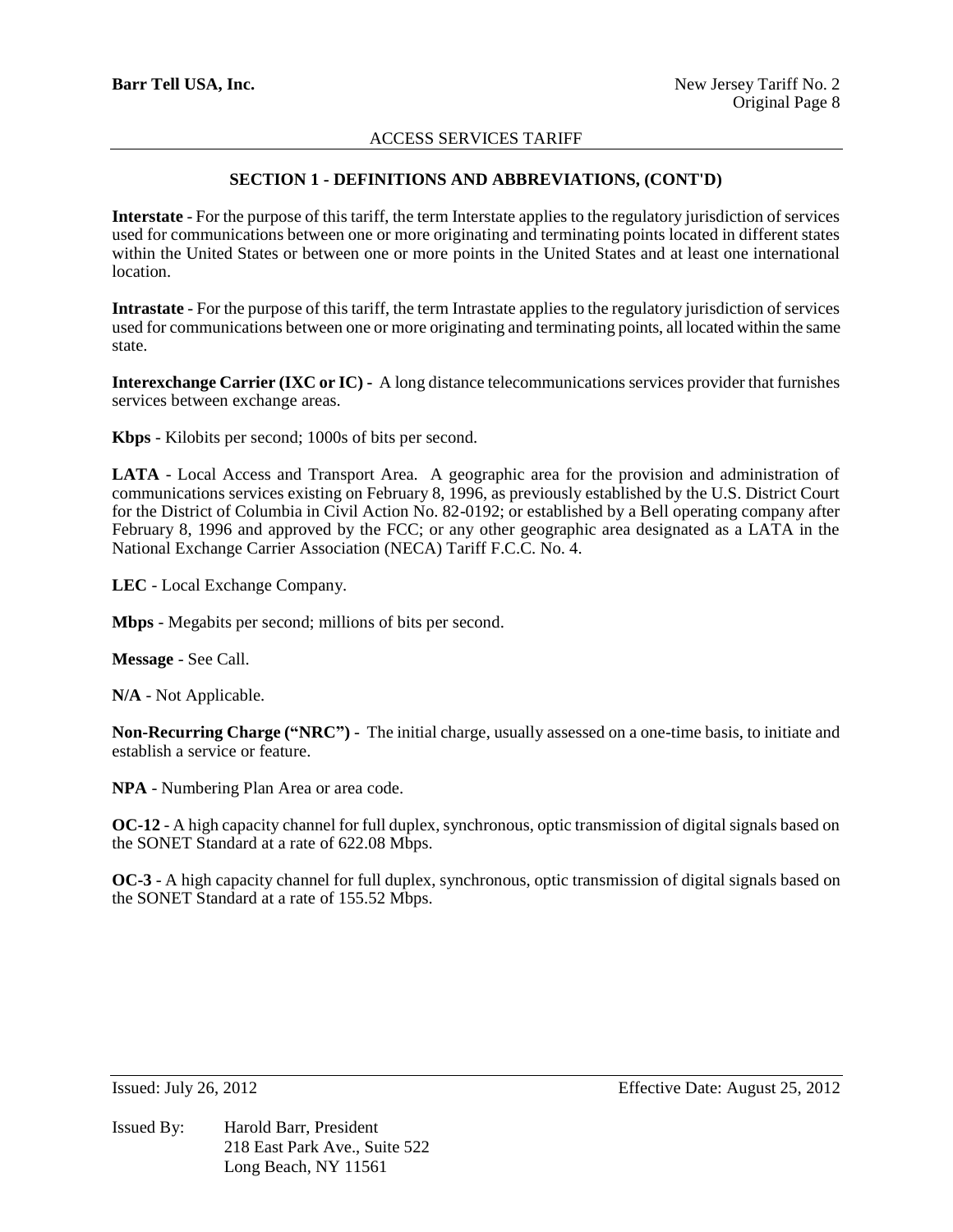# **SECTION 1 - DEFINITIONS AND ABBREVIATIONS, (CONT'D)**

**OC-48** - A high capacity channel for full duplex, synchronous, optic transmission of digital signals based on the SONET Standard at a rate of 2.4 Gbps

**Off-Hook** - The active condition of Switched Access service or a telephone exchange line.

**On-Hook** - The idle condition of Switched Access service or a telephone exchange line.

**Originating Direction** - The use of Switched Access Service for the origination of calls from an End User's Premises to a Customer's Point of Presence.

**PIC Authorization** - A Customer's or End User's selection of a PIC that meets the requirements of federal and state law.

**PIC** - Primary Interexchange Carrier.

**Point of Presence or POP** - The physical location associated with an Interexchange Carrier's communication and switching systems.

**Point of Termination** - The point of demarcation within a Customer or End User Premises at which the Company's responsibility for the provision of access service ends. The point of demarcation is the point of interconnection between Company communications facilities and Customer-provided or End User-provided facilities as defined in Part 68 of the Federal Communications Commission's Rules and Regulations.

**Premises** - A building, portion of a building in a multi-tenant building, or buildings on continuous property not separated by a highway. May also denote a Customer-owned enclosure or utility vault located above or below ground on private property or on Customer acquired right-of-way.

**Presubscription** - An arrangement whereby a Customer selects and designate to the Company or other LEC a carrier he or she wishes to access, without an access code, for completing interLATA and/or intraLATA toll calls. The selected carrier is referred to as the Primary Interexchange Carrier.

**Primary Interexchange Carrier** - The IXC designated by the Customer as its first routing choice and primary overflow carrier for routing of 1+ direct dialed and operator assisted non-local calls.

**Private Line** - A service which provides dedicated path between one or more Customer Premises.

**Query** - The inquiry to a Company data base to obtain information, processing instructions or service data.

**Recurring Charge** - The charges to the Customer for services, facilities or equipment, which continue for the agreed upon duration of the service. Recurring charges do not vary based on Customer usage of the services, facilities or equipment provided.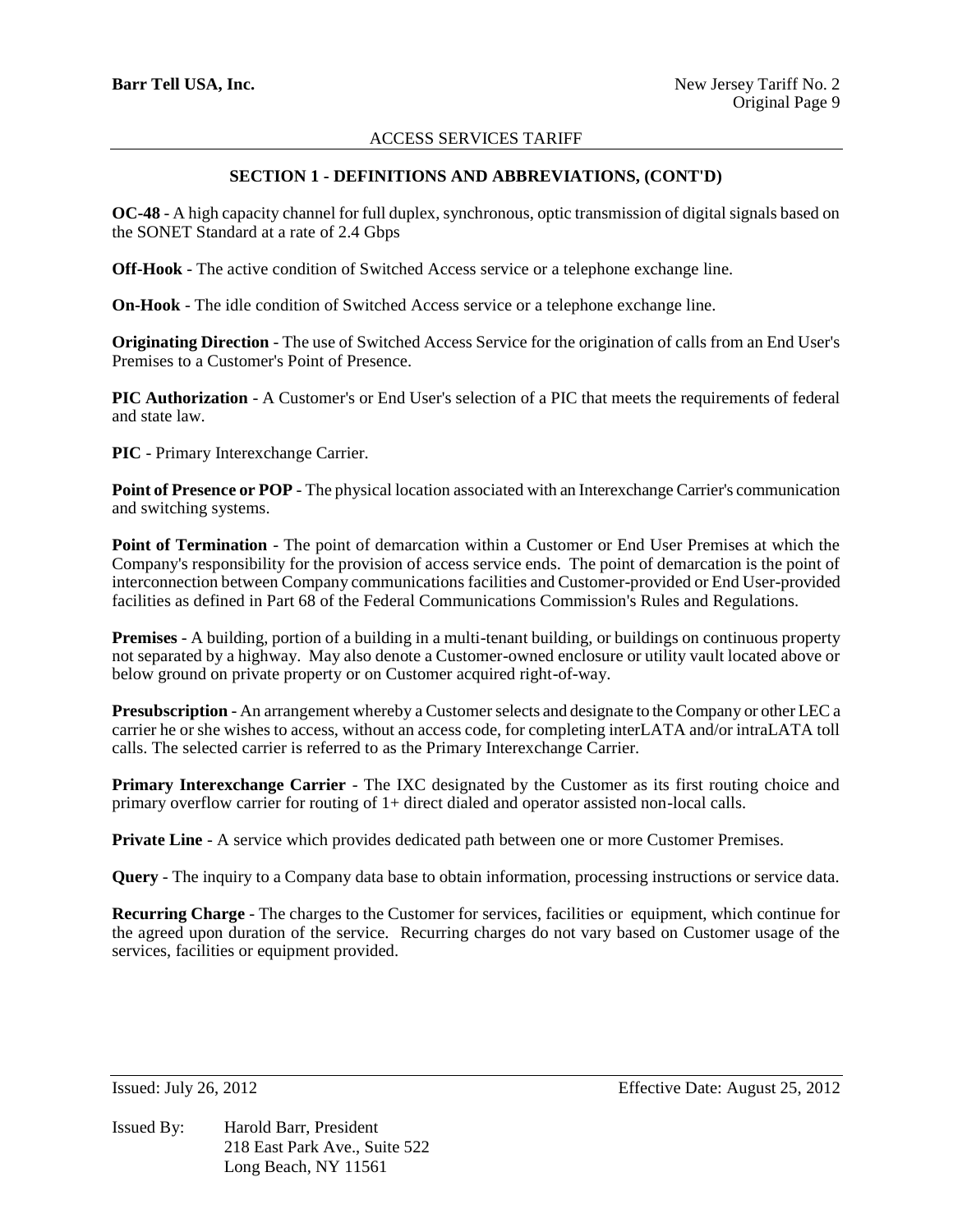# **SECTION 1 - DEFINITIONS AND ABBREVIATIONS, (CONT'D)**

**Remote Switching Modules or Remote Switching Systems (RSM/RSS)** - Small remotely controlled electronic End Office Switching equipment which obtains its call processing capability from a Host Office. An RSM/RSS cannot accommodate direct trunks to a Customer.

**Service Commencement Date** - The first day following the date on which the Company notifies the Customer that the requested service or facility is available for use, unless extended by the Customer's refusal to accept service which does not conform to standards in the service order or this tariff, in which case the service commencement date is the date of the Customer's acceptance. The Company and Customer may mutually agree on a substitute service commencement date.

**Service Order** - A written request for network services executed by the Customer and the Company. The signing of a Service Order by the Customer and acceptance by the Company begins the respective obligations of the parties in that order services offered under this tariff.

**Serving Wire Center Switch** - A Company switching system where Customer or End User station loops are terminated for purposes of interconnection to other station loops, trunks or access facilities. In most contexts, the Customer is connected via station loops or trunks to a Serving Wire Center Switch.

**Special Access** - See Dedicated Access.

**Station** - Refers to telephone equipment or an exchange access line from or to which calls are placed.

**Switched Access** - Where originating or terminating access between an end user and an interexchange carrier is provided via Feature Group facilities, circuits or channels provided by a local exchange carrier. A method of reaching the Customer's communication and switching systems whereby the End User is connected to the Customer's Point of Presence or designate using services of the local switched network.

**Tandem Switch** - See Access Tandem.

**Terminal Equipment** - Telecommunications devices, apparatus and associated wiring on the Customerdesignated premises.

**Terminating Direction** - The use of Switched Access Service for the completion of calls from a Customer's Point of Presence to an End User Premises.

**Trunk** - A communications path connecting two switching systems in a network, used in the establishment of an end-to-end connection.

**Trunk Group** - A set of trunks which are traffic engineered as a unit for the establishment of connections between switching systems in which all of the communications paths are interchangeable.

**V & H Coordinates** - Geographic points which define the originating and terminating points of a call in mathematical terms so that the airline mileage of the call may be determined. Call mileage may be used for the purpose of rating calls.

Issued By: Harold Barr, President 218 East Park Ave., Suite 522 Long Beach, NY 11561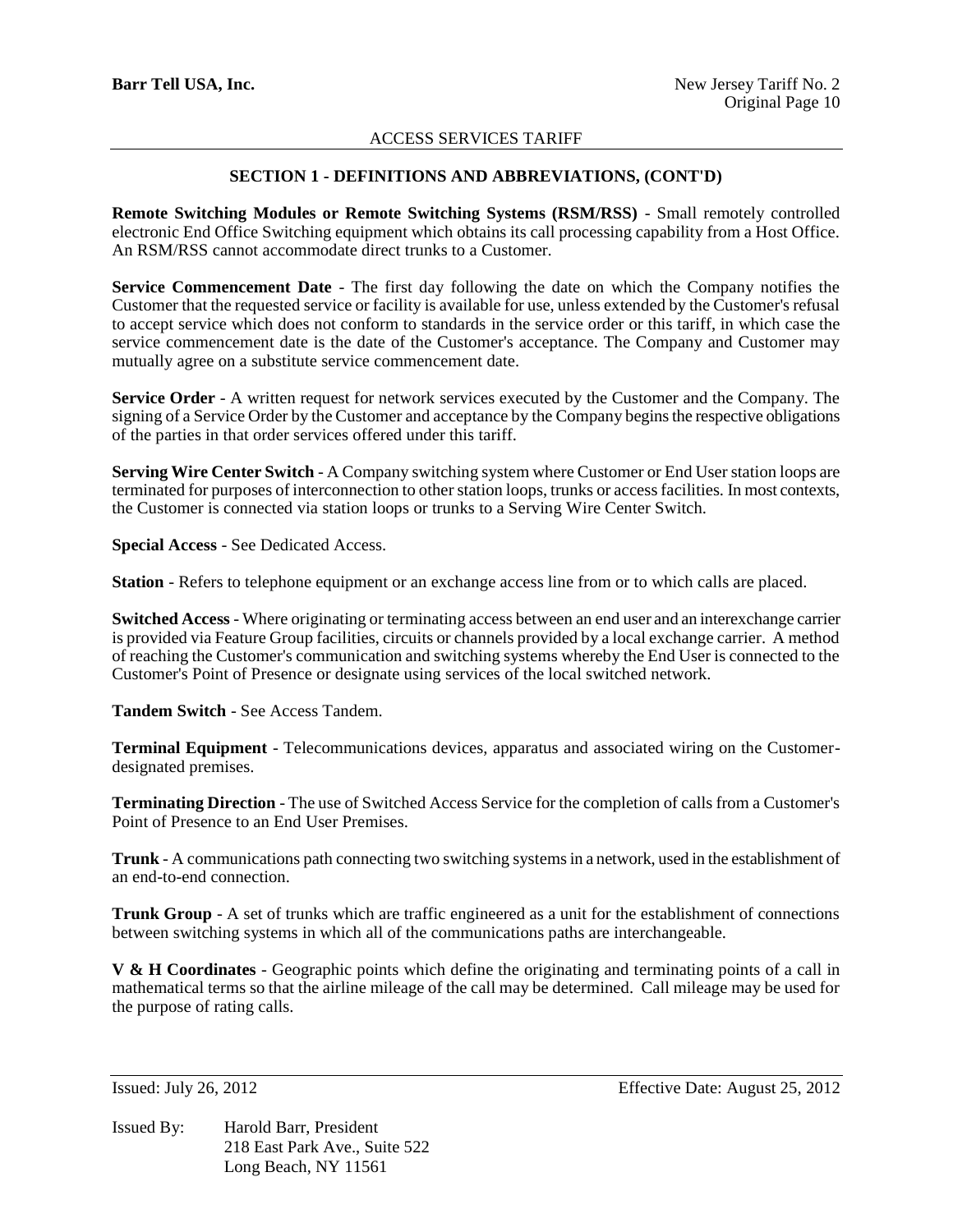# **SECTION 2 - RULES AND REGULATIONS**

### **2.1 Undertaking of the Company**

- **2.1.1** The Company undertakes to furnish switched or dedicated access communications service pursuant to the terms of this tariff.
- **2.1.2** The Company's services and facilities are available twenty-four (24) hours per day, seven (7) days per week.
- **2.1.3** The Company is responsible under this tariff only for the services and facilities provided hereunder, and it assumes no responsibility for any service provided by any other entity that purchases access to the Company network in order to originate or terminate its own services, or to communicate with its own customers.
- **2.1.4** The Company arranges for installation, operation, and maintenance of the communications services provided in this tariff for Customers in accordance with the terms and conditions set forth under this tariff. The Customer shall be responsible for all charges due for such service arrangements.

## **2.2 Use of the Company's Service**

- **2.2.1** Services provided under this tariff may be used by the Customer for any lawful telecommunications purpose for which the service is technically suited.
- **2.2.2** The services the Company offers shall not be used for any unlawful purpose or for any use as to which the Customer has not obtained all required governmental approvals, authorizations, licenses, consents and permits.
- **2.2.3** Recording of telephone conversations of service provided by the Company under this tariff is prohibited except as authorized by applicable federal, state and local laws.
- **2.2.4** Any service provided under this tariff may be resold to or shared (jointly used) with other persons at the Customer's option. The Customer remains solely responsible for all use of service ordered by it or billed to its account(s) pursuant to this tariff, for determining who is authorized to use its service, and for promptly notifying the Company of any unauthorized use. The Customer may advise its customers that a portion of its service is provided by the Company, but the Customer shall not represent that the Company jointly participates with the Customer in the provision of the service. The Company may require applicants for service who intend to use the Company's offerings for resale, shared and/or joint use to file a letter with the Company confirming that their use of the Company's offerings complies with relevant laws and the Board's regulations, policies, orders, and decisions.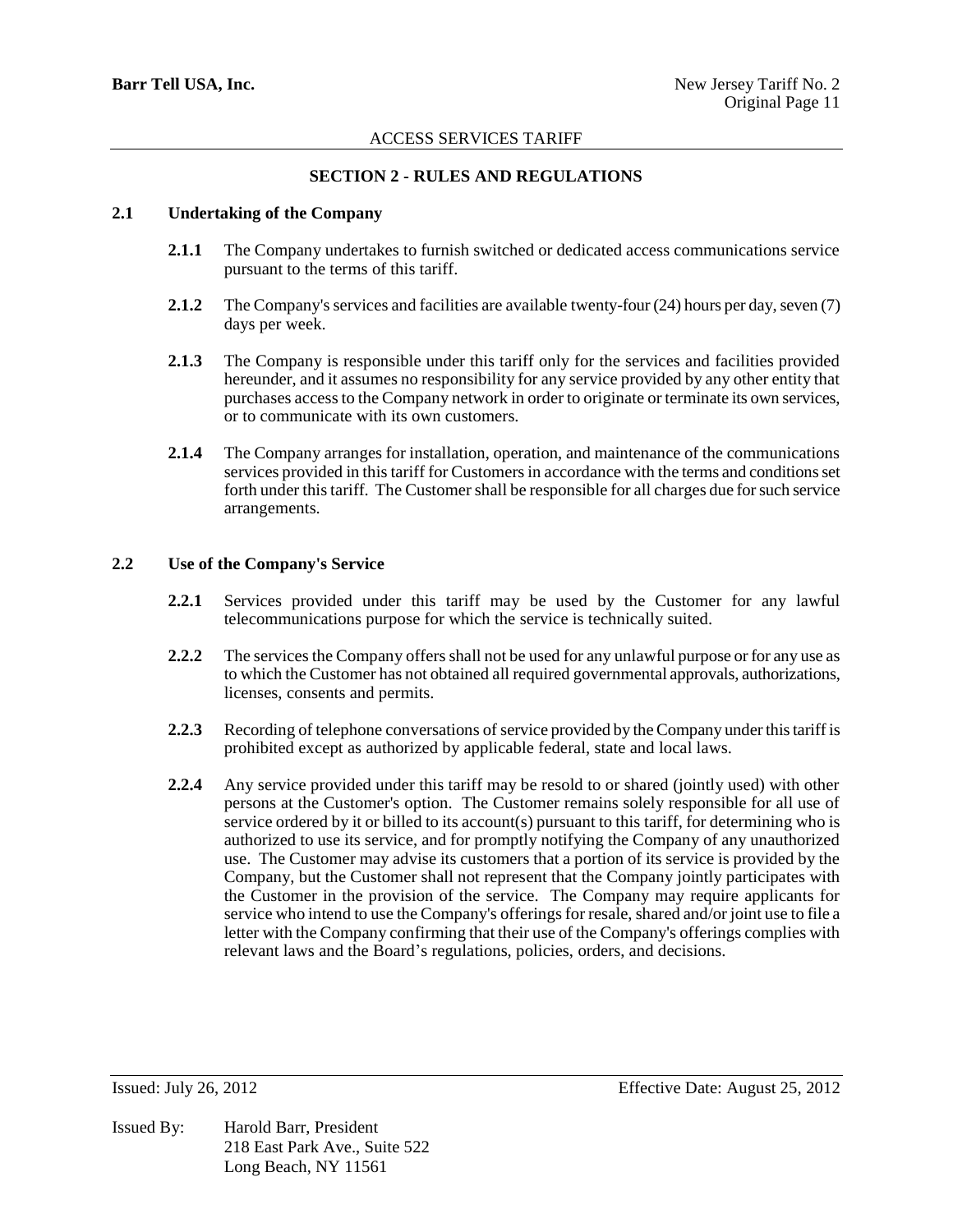## **SECTION 2 - RULES AND REGULATIONS, (CONT'D)**

## **2.3 Limitations**

- **2.3.1** The Company does not undertake to transmit messages, but offers the use of its facilities when available, and will not be liable for errors in transmission or for failure to establish connections.
- **2.3.2** The furnishing of service under this tariff is subject to the availability on a continuing basis of all the necessary facilities and equipment and is limited to the capacity of the Company's facilities as well as facilities the Company may obtain from other carriers, from time to time, to furnish service as required at the sole discretion of the Company.
- **2.3.3** The Company reserves the right to limit or to allocate the use of existing facilities, or of additional facilities offered by the Company, when necessary because of lack of facilities, or due to some other cause beyond the Company's control.
- **2.3.4** The Company may block any signals being transmitted over its network by Customers which cause interference to the Company or other users. Customer shall not be relieved of all obligations to make payments for charges relating to any blocked service and shall indemnify the Company for any claim, judgment or liability resulting from such blockage.
- **2.3.5** The Company reserves the right to discontinue service when the Customer is using the service in violation of the provisions of this tariff, or in violation of the law.
- **2.3.6** The Company reserves the right to discontinue service, limit service, or to impose requirements as required to meet changing regulatory or statutory rules and standards, or when such rules and standards have an adverse material affect on the business or economic feasibility of providing service, as determined by the Company in its reasonable judgment.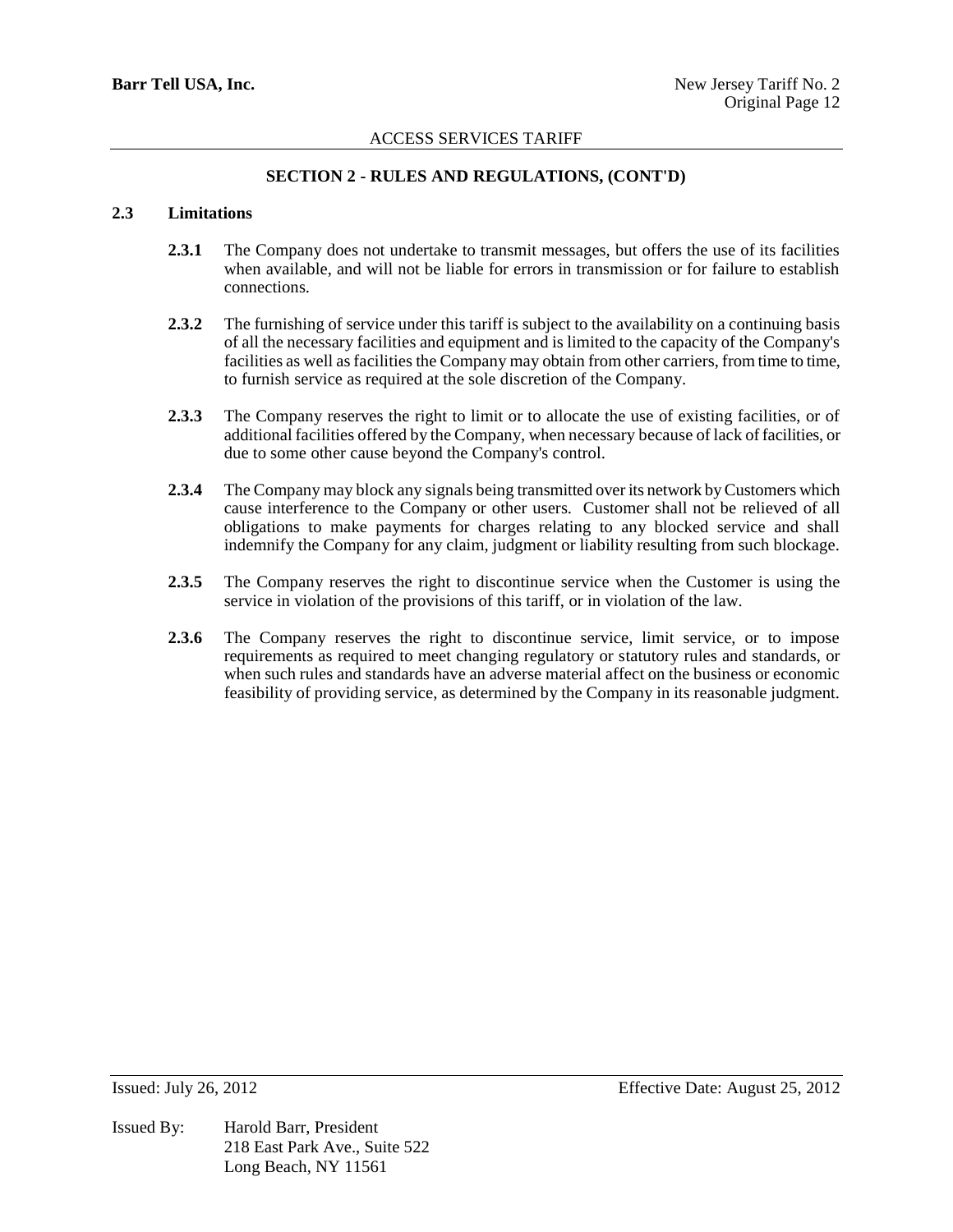# **SECTION 2 - RULES AND REGULATIONS, (CONT'D)**

## **2.4 Assignment and Transfer**

Neither the Company nor the Customer may assign or transfer its rights or duties in connection with the services and facilities provided by the Company without the written consent of the other party, except that the Company may assign its rights and duties to a) any entity controlling, controlled by or under common control with the Company, whether direct or indirect; b) under any sale or transfer of all or substantially all the assets of the Company within the applicable state or states; or c) under any financing, merger or reorganization of the Company.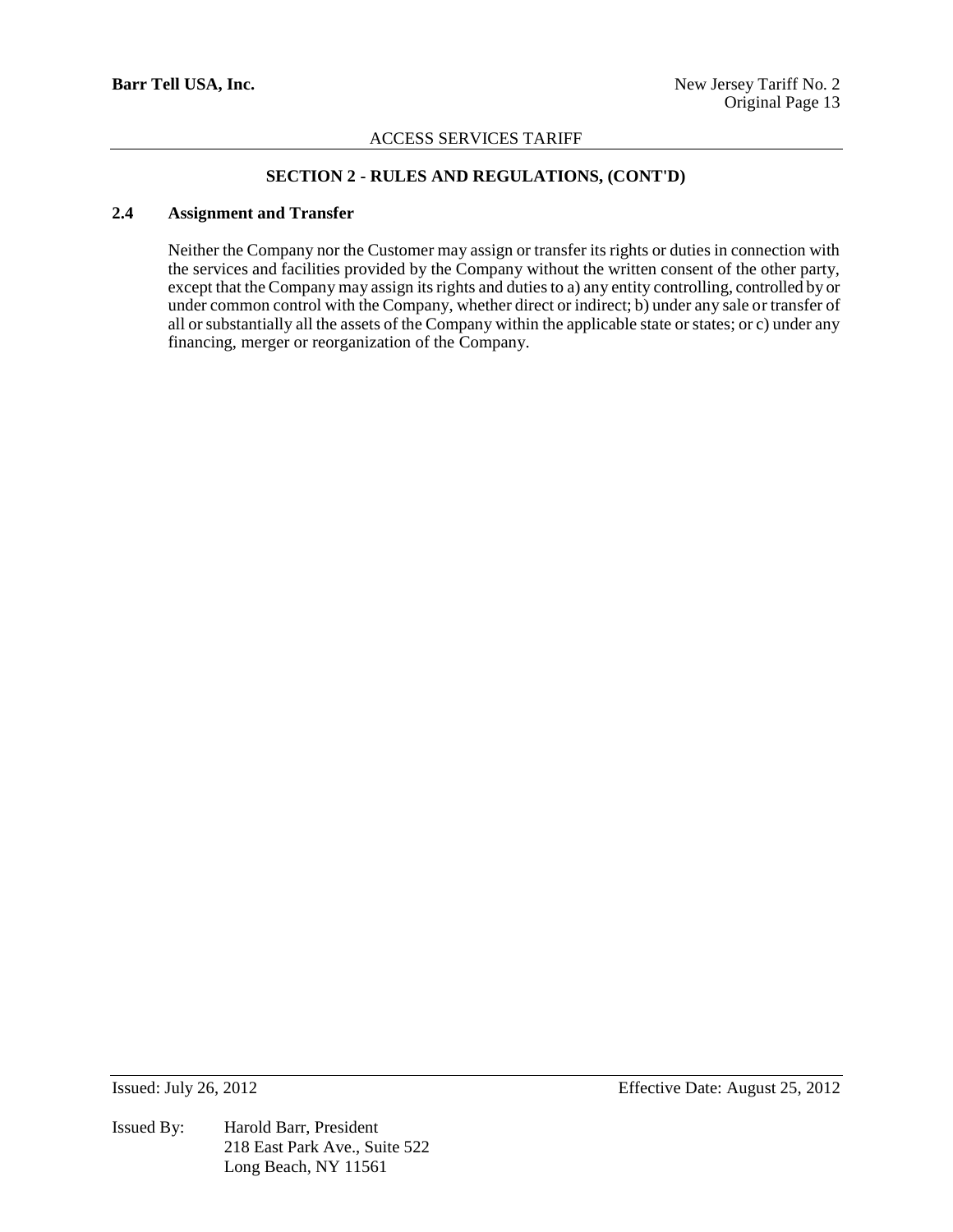# **SECTION 2 - RULES AND REGULATIONS, (CONT'D)**

### **2.5 Application or Service**

Customers may be required to enter into written or oral service orders which shall contain or reference a specific description of the service ordered, the rates to be charged, the duration of the services, and the terms and conditions in this tariff. Customers will also be required to execute any other documents as may be reasonably requested by the Company.

## **2.6 Ownership of Facilities**

- 2.6.1 The Customer obtains no property right or interest in the use of any specific type of facility, service, equipment, number, process, or code.
- **2.6.2** Title to all facilities utilized by the Company to provide service under the provisions of this tariff shall remain with the Company, its partners, agents, contractors or suppliers. Such facilities shall be returned to the Company, its partners, agents, contractors or suppliers by the Customer, whenever requested, within a reasonable period following the request in original condition, reasonable wear and tear expected.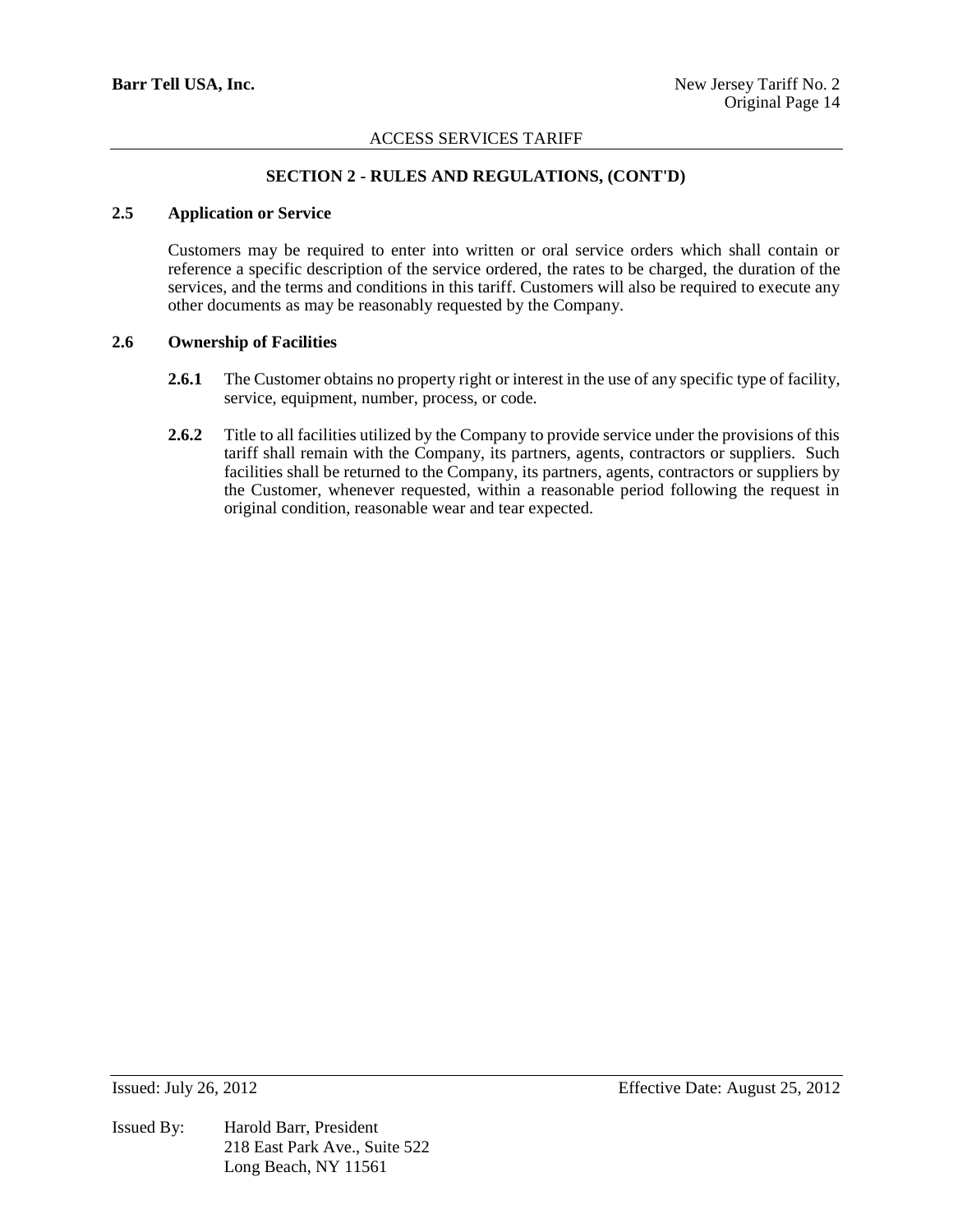# **SECTION 2 - RULES AND REGULATIONS, (CONT'D)**

## **2.7 Liability of the Company**

- **2.7.1** The liability of the Company for damages of any nature arising from errors, mistakes, omissions, interruptions, or delays of the Company, its agents, servants, or employees, in the course of establishing, furnishing, rearranging, moving, terminating, changing or removing the service or facilities or equipment shall not exceed an amount equal to the charges applicable under this tariff (calculated on a proportionate basis where appropriate, at the sole discretion of the Company) to the period during which such error, mistake, omission, interruption or delay occurs.
- **2.7.2** In no event shall the Company be liable for any incidental, indirect, special, or consequential damages (including, without limitation, lost revenue or profits) of any kind whatsoever regardless of the cause or foreseeability thereof.
- **2.7.3** When the services or facilities of other common carriers are used separately or in conjunction with the Company's facilities or equipment in establishing connection to points not reached by the Company's facilities or equipment, the Company shall not be liable for any act or omission of such other common carriers or their agents, servants or employees.
- **2.7.4** The Company shall not be liable for any failure of performance hereunder if such failure is due to any cause or causes beyond the reasonable control of the Company. Such causes shall include, without limitation, acts of God, fire, explosion, vandalism, cable cut, storm or other similar occurrence, any law, order, regulation, direction, action or request of the United States government or of any other government or of any civil or military authority, national emergencies, insurrections, riots, wars, strikes, lockouts or work stoppages or other labor difficulties, supplier failures, shortages, breaches or delays, or preemption of existing service to restore service in compliance with FCC, or other relevant Board, rules and regulations.
- **2.7.5** The Company shall not be liable for interruptions, delays, errors, or defects in transmission, or for any injury whatsoever, caused by the Customer, or the Customer's agents, End Users, or by facilities or equipment provided by the Customer.

Issued By: Harold Barr, President 218 East Park Ave., Suite 522 Long Beach, NY 11561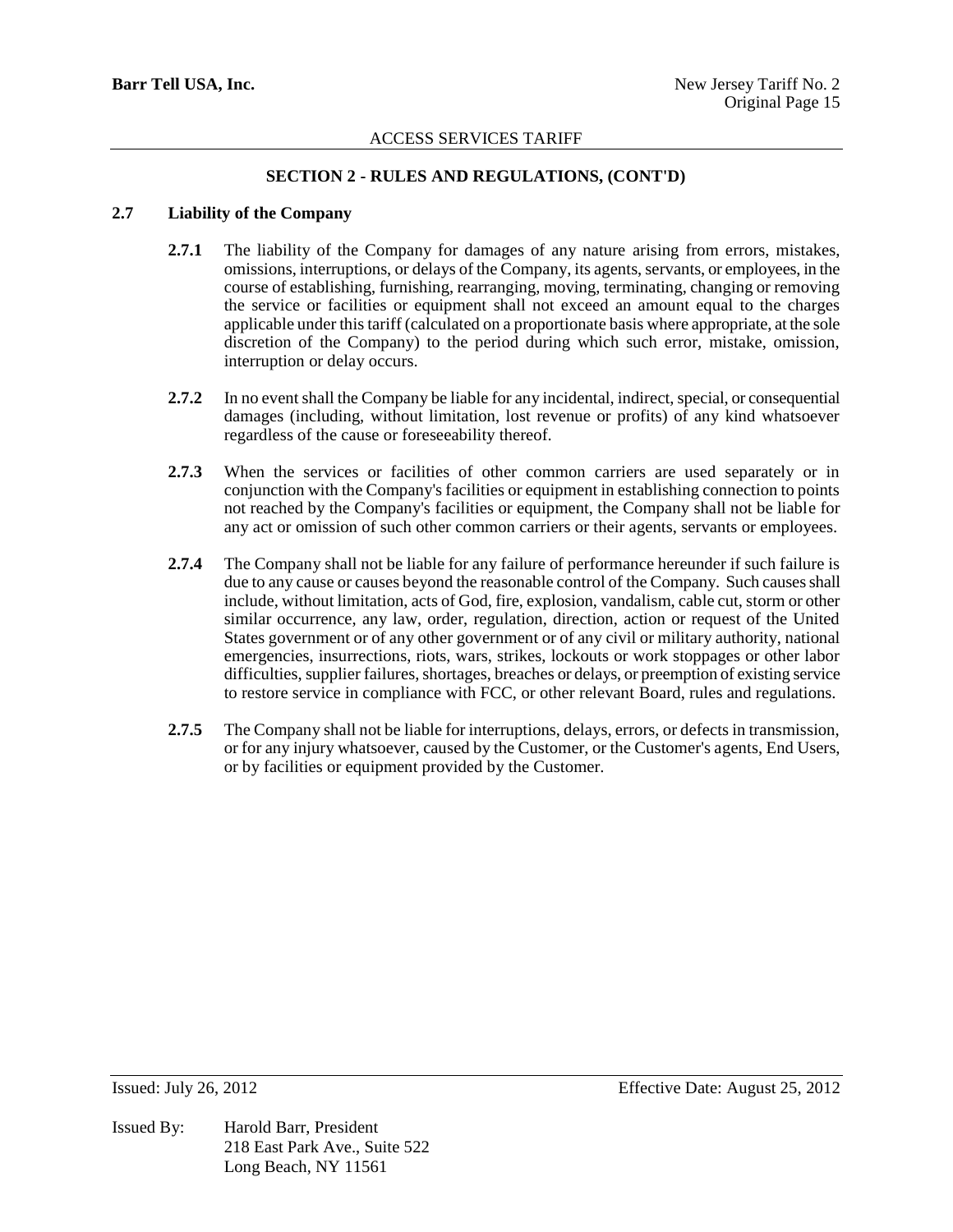## **SECTION 2 - RULES AND REGULATIONS, (CONT'D)**

## **2.7 Liability of the Company (Cont'd)**

- **2.7.6** No liability shall attach to the Company by reason of any defacement or damage to the Customer's premise resulting from the existence of the Company's equipment or facilities on such premise, or by the installation or removal thereof, when such defacement or damage is not the result of the gross negligence or intentional misconduct of the Company or its employees.
- 2.7.7 The Company does not guarantee nor make any warranty with respect to installations provided by it for use in an explosive atmosphere.
- **2.7.8** The Company makes no warranties or representations, express or implied, either in fact or by operation of law, statutory or otherwise, including warranties of merchantability or fitness for a particular use, except those expressly set forth herein.
- **2.7.9** Failure by the Company to assert its rights under a provision of this tariff does not preclude the Company from asserting its rights under other provisions.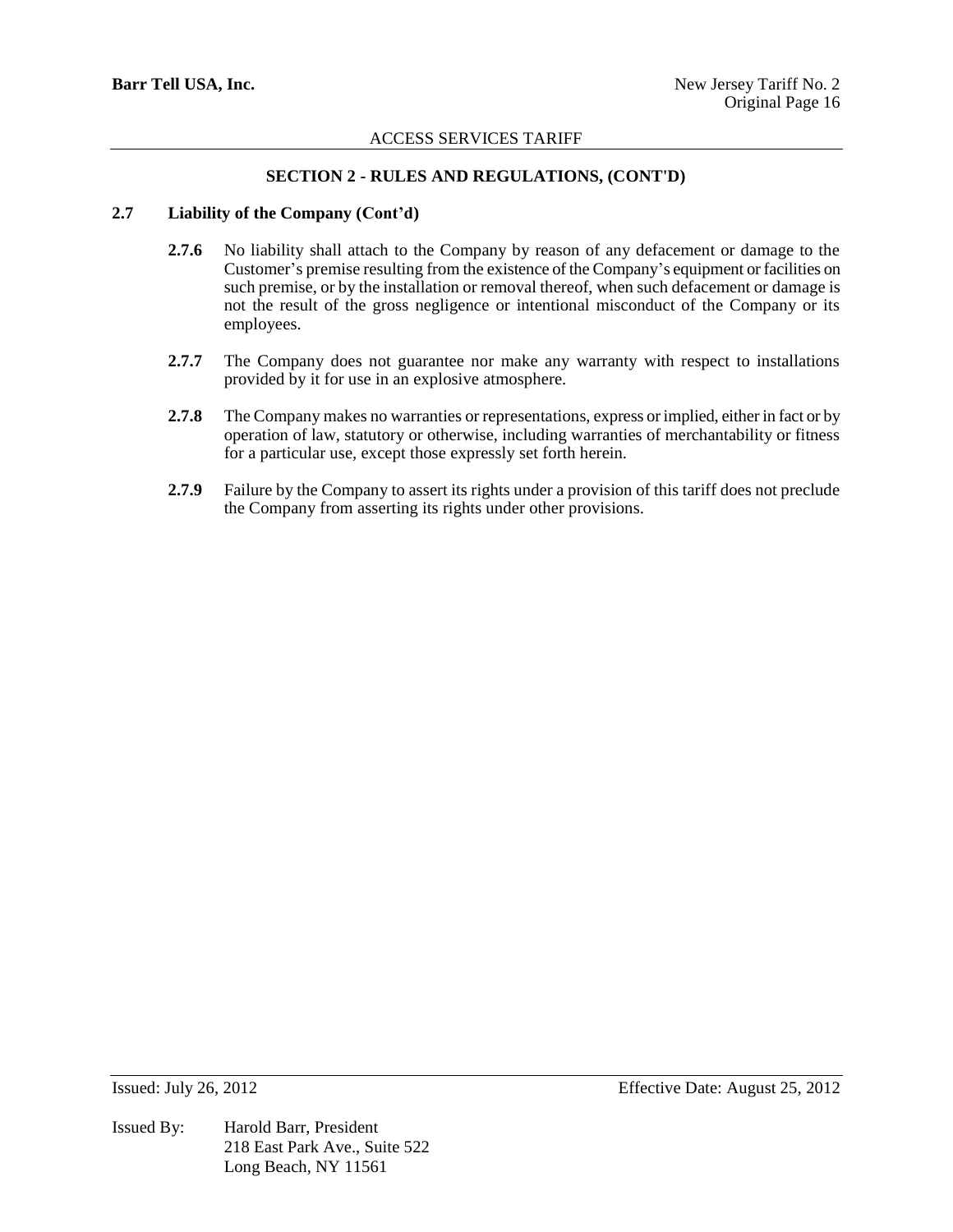## **SECTION 2 - RULES AND REGULATIONS, (CONT'D)**

## **2.8 Liability of the Customer**

- **2.8.1** The Customer will be liable for damages to the facilities of the Company and for all incidental and consequential damages caused by the acts or omissions of the Customer, its officers, employees, agents, invites, or contractors where such acts or omissions are not the direct result of the Company's negligence or intentional misconduct.
- **2.8.2** To the extent caused by the acts or omissions of the Customer as described in 2.8.1, preceding, the Customer shall indemnify, defend and hold harmless the Company from and against all claims, actions, damages, liabilities, costs and expenses, including reasonable attorneys' fees, for (1) any loss, destruction or damage to property of any third party, and (2) any liability incurred by any third party pursuant to this or any other tariff of the Company, or otherwise, for any interruption of, interference to, or other defect in any service provided to such third party.
- **2.8.3** A Customer shall not assert any claim against any other Customer or user of the Company's services for damages resulting in whole or in part from or arising in connection with the furnishing of service under this tariff including but not limited to mistakes, omissions, interruptions, delays, errors or other defects or misrepresentations, whether or not such other Customer or user contributed in any way to the occurrence of the damages, unless such damages were caused solely by the negligent or intentional act or omission of the other Customer or user and not by any act or omission of the Company. Nothing in this tariff is intended either to limit or to expand Customer's right to assert any claims against third parties for damages of any nature other than those described in the preceding sentence.
- **2.8.4** The Customer shall be fully liable for any damages, including, without limitation, usage charges, that the Customer may incur as a result of the unauthorized use of services provide to a Customer. Unauthorized use occurs when a person or entity that does not have actual, apparent, or implied authority to use the network, obtains the Company's services provided under this tariff. The unauthorized use of the Company's services includes, but is not limited to, the placement of calls from the Customer's premise, and the placement of calls through equipment controlled and/or provided by the Customer, that are transmitted over the Company's network without the authorization of the Customer. The Customer shall be fully liable for all such usage charges.

Issued By: Harold Barr, President 218 East Park Ave., Suite 522 Long Beach, NY 11561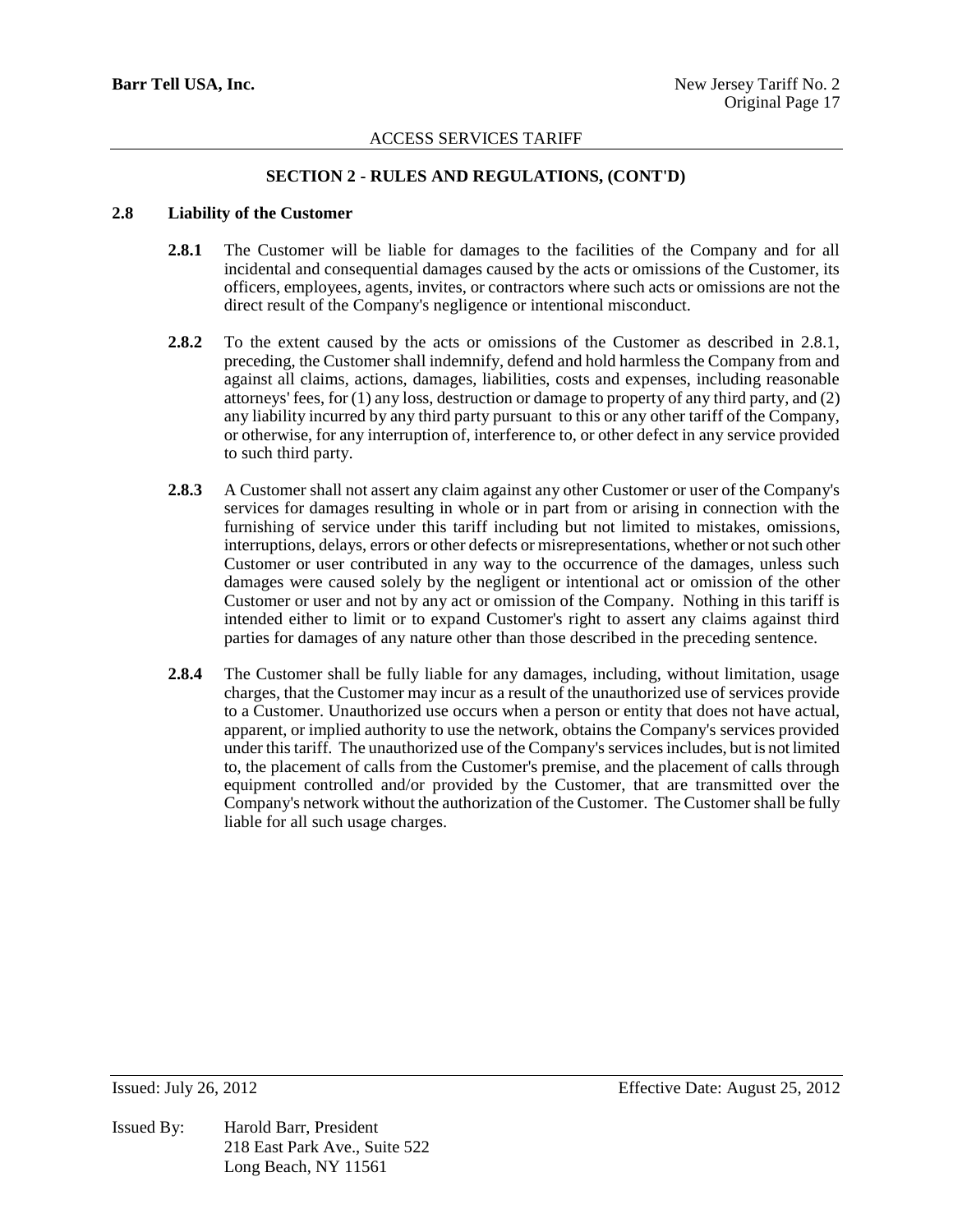## **SECTION 2 - RULES AND REGULATIONS, (CONT'D)**

## **2.9 Obligations of the Customer**

- **2.9.1** The Customer is responsible for making proper application for service; placing any necessary orders; for complying with tariff regulations; and payment of charges for services provided. Specific Customer responsibilities include, but are not limited to the following:
	- (a) reimbursing the Company for damage to or loss of the Company's facilities or equipment caused by the acts or omissions of the Customer; or the non-compliance by the Customer, with these regulations; or by fire or theft or other casualty on the Customer premise, unless caused by the gross negligence or intentional misconduct of the employees or agents of the Company;
	- (b) providing at no charge, as specified from time to time by the Company, any needed equipment, secured space, power, supporting structures, and conduit to operate Company facilities and equipment installed on the premise of the Customer, and the level of heating and air conditioning necessary to maintain the proper operating environment on such premise;
	- (c) obtaining, maintaining and otherwise having full responsibility for all rights-of-way and conduit necessary for installation of fiber optic cable and associated equipment used to provide communications services to the Customer from the cable building entrance or property line to the location of the equipment space described in Section 2.9.1 (b). Any and all costs associated with the obtaining and maintaining the rights-of-way described herein, including the costs of altering the structure to permit installation of the Company provided facilities, shall be borne entirely by, or may be charged by the Company, to the Customer; the Company may require the Customer to demonstrate its compliance with this section prior to accepting an order for service;
	- (d) providing a safe place to work and complying with all laws and regulations regarding the working conditions on the premise at which Company employees and agents shall be installing or maintaining the Company's facilities and equipment; the Customer may be required to install and maintain Company facilities and equipment within a hazardous area if, in the Company's opinion, injury or damage to the Company employees or property might result from installation or maintenance by the Company; the Customer shall be responsible for identifying, monitoring, removing and disposing of any hazardous material (e.g., friable asbestos) prior to any construction or installation work;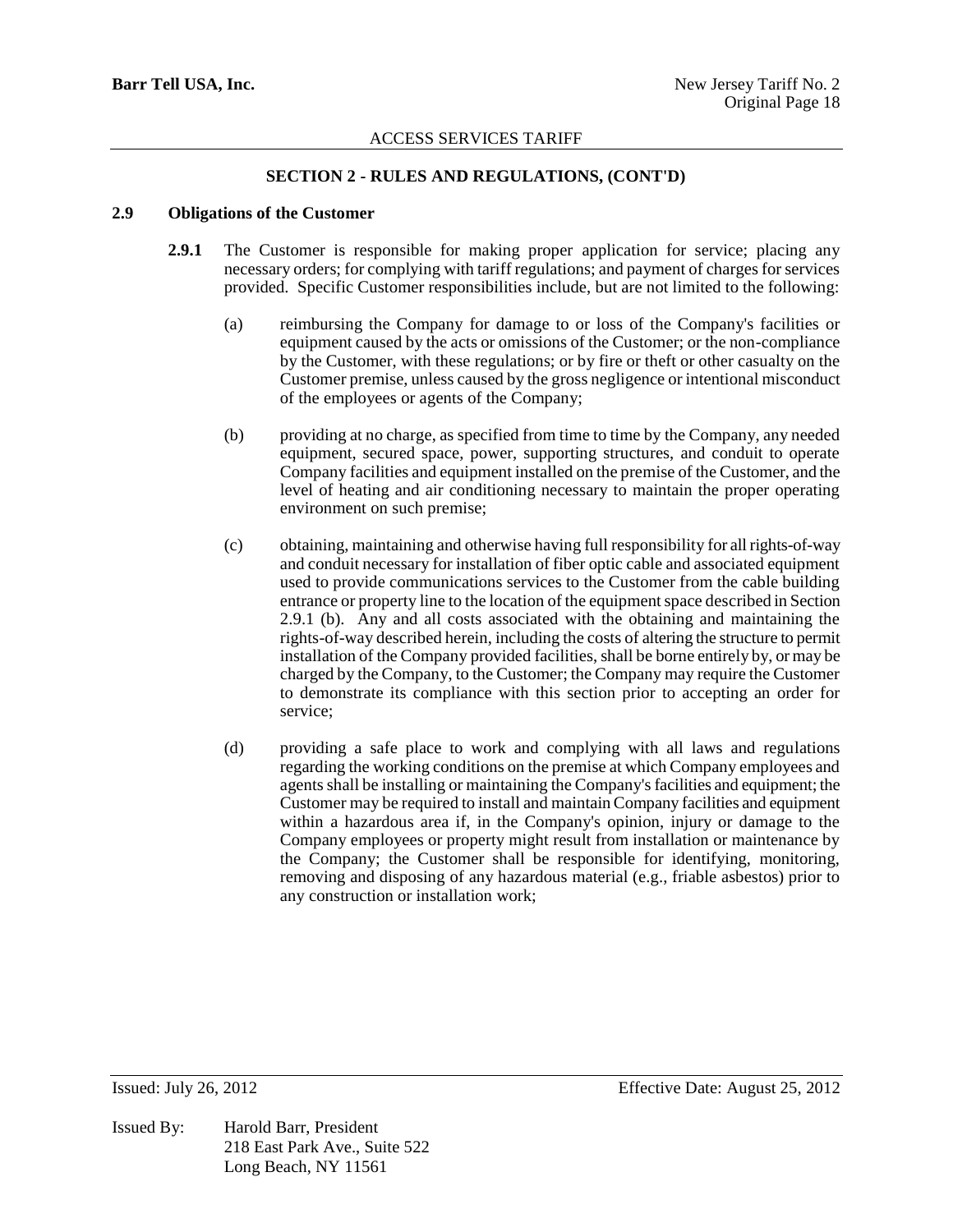## **SECTION 2 - RULES AND REGULATIONS, (CONT'D)**

## **2.9 Obligations of the Customer (Cont'd)**

### **2.9.1 (Cont'd**)

- (e) complying with all laws and regulations applicable to, and obtaining all consents, approvals, licenses and permits as may be required with respect to, the location of Company facilities and equipment in any Customer Premises or the rights-of-way for which Customer is responsible under Section 2.9 1(c); and granting or obtaining permission for Company agents or employees to enter the premise of the Customer at any time for the purpose of installing, inspecting, maintaining, repairing, or upon termination of service as stated herein, removing the facilities or equipment of the Company;
- (f) not creating or allowing to be placed any liens or other encumbrances on the Company's equipment or facilities;
- (g) making Company facilities and equipment available periodically for maintenance purposes at a time agreeable to both the Company and the Customer, such agreement not to be reasonably withheld or denied. No allowance will be made for the period during which service is interrupted for such purposes;
- (h) taking all steps necessary to cancel or otherwise discontinue any service(s) to be replaced by any of the Company's service(s) as described herein; and
- (i) ensuring that any Customer provided equipment and/or systems are properly interfaced with Company facilities or services, that the signals emitted into Company's network are of the proper mode, bandwidth, power, and signal level for the intended use of the Customer and in compliance with the criteria set forth in this tariff, and that the signals do not damage equipment, injure personnel, or degrade service to other Customers.

Issued By: Harold Barr, President 218 East Park Ave., Suite 522 Long Beach, NY 11561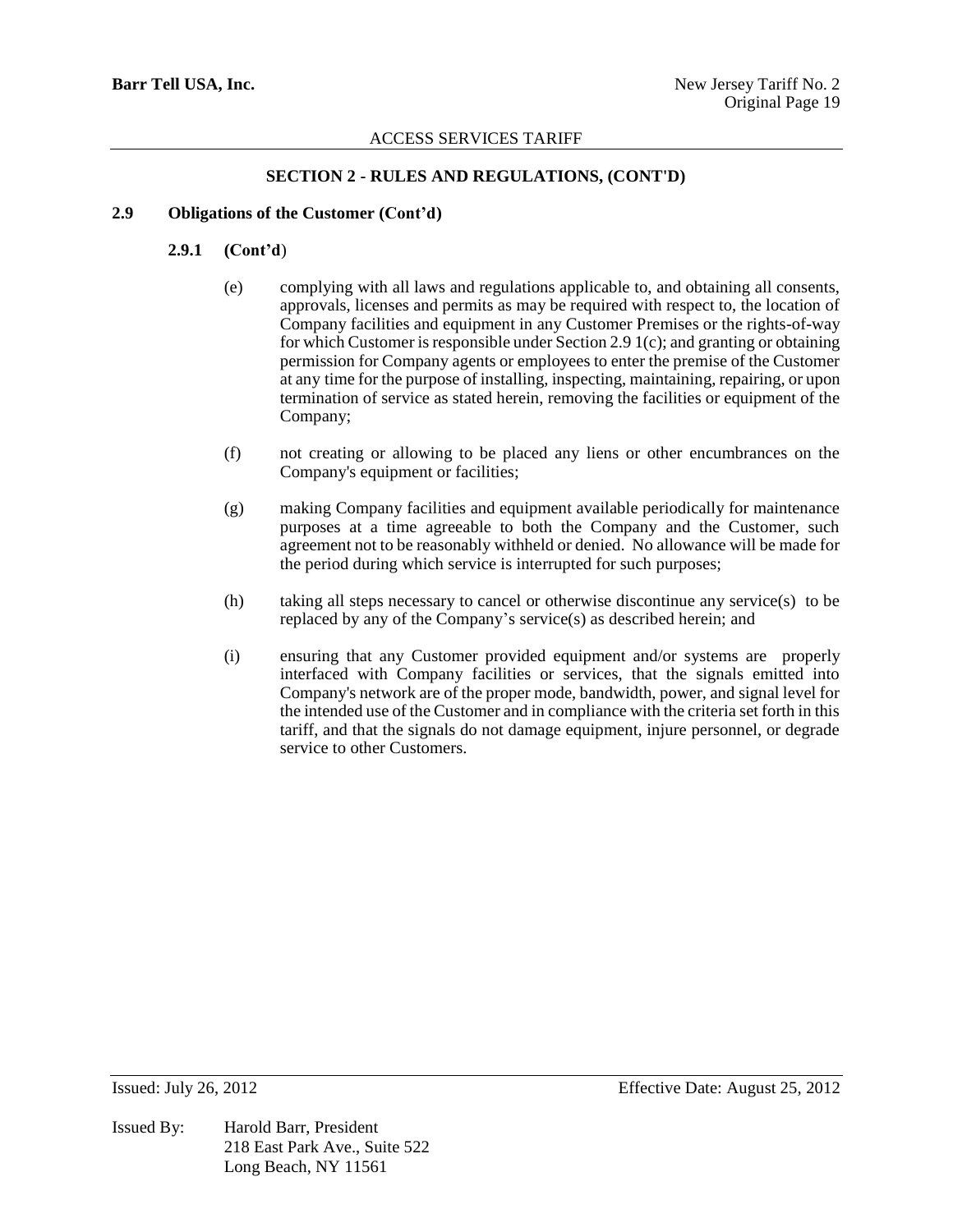## **SECTION 2 - RULES AND REGULATIONS, (CONT'D)**

## **2.9 Obligations of the Customer (Cont'd)**

- **2.9.2** With regard to access services provided by the Company, specific Customer responsibilities include, but are not limited to the following:
	- (a) Design of Customer Services

The Customer shall be responsible for its own expense for the overall design of its services and for any redesigning or rearrangements of its services which may be required because of changes in facilities, operations or procedures of the Company, minimum protection criteria, or operating or maintenance characteristics of the facilities.

(b) Network Contingency Coordination

The Customer shall, in cooperation with the Company, coordinate in planning the actions to be taken to maintain maximum network capability following natural or man-made disasters which affect telecommunications service.

(c) Jurisdictional Reports

The jurisdictional reporting requirements will be as specified below. When a Customer orders Access Service, its projected Percent Interstate Usage (PIU) must be provided in whole numbers to the Company. These whole number percentages will be used by the Company to apportion the use and/or charges between interstate and intrastate until a revised report is received as set forth herein. Reported or default PIU factors are used only where the call detail is insufficient to determine the appropriate jurisdiction of the traffic.

- 1) Originating Access: Originating access minutes consist of traffic originating from the Company Local Switching Center(s). The Customer must provide the Company with a projected PIU factor on an annual basis. If no PIU for originating minutes is submitted as specified herein, a default PIU of 50% will be applied by the Company.
- 2) Terminating Access: Terminating access minutes consist of traffic terminating to the Company Local Switching Center(s). The Customer must provide the Company with a projected PIU factor on an annual basis. If no PIU for terminating minutes is submitted as specified herein, a default PIU of 50% will be applied by the Company.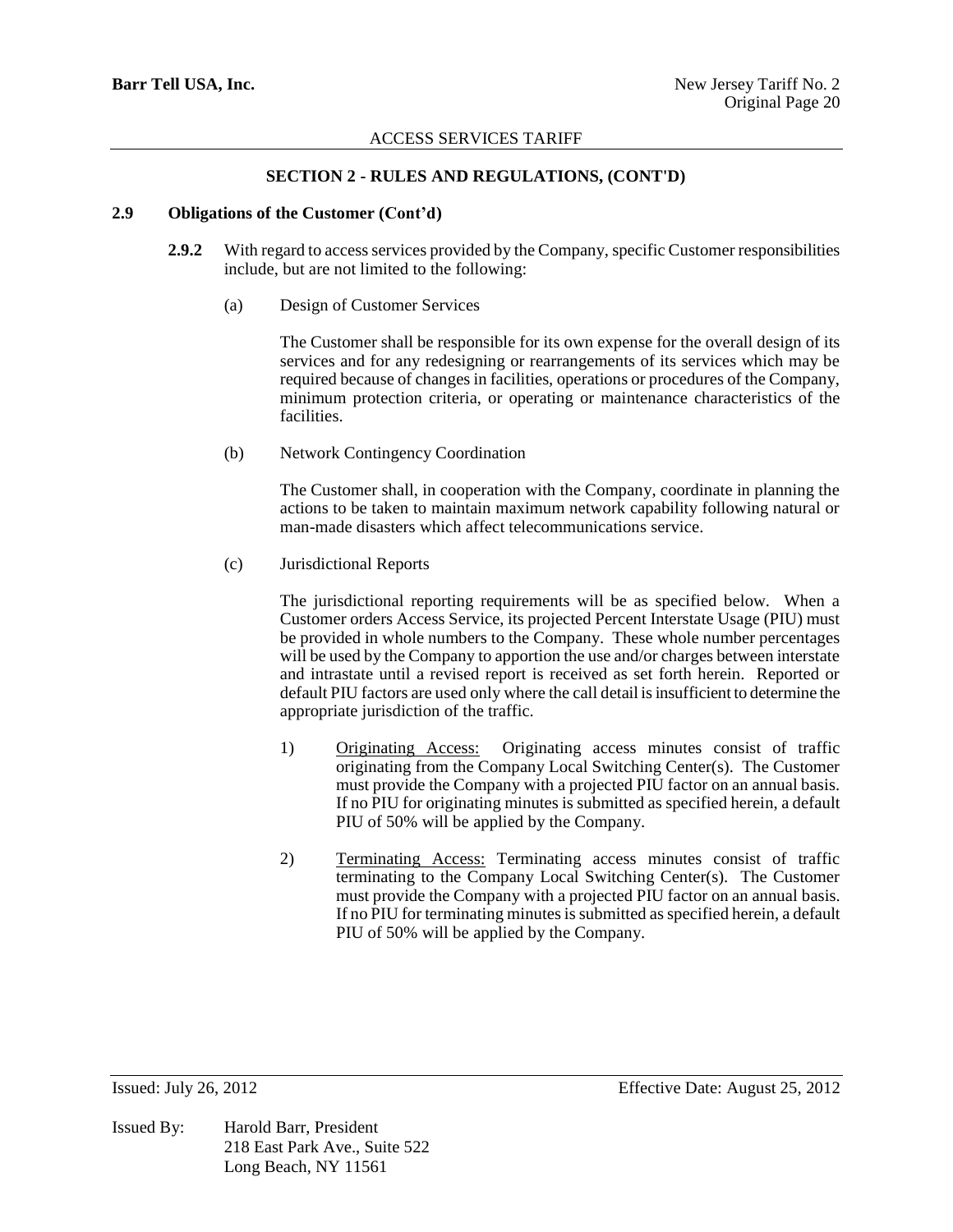## **SECTION 2 - RULES AND REGULATIONS, (CONT'D)**

# **2.9 Obligations of the Customer (Cont'd)**

## **2.9.2 (Cont'd)**

- (c) Jurisdictional Reports (Cont'd)
	- 3) Except where the Company measured access minutes are used as set forth above, the Customer reported Projected PIU factor as set forth above will be used until the Customer reports a different projected PIU factor, as set forth below.
- (d) Jurisdictional Audits:
	- 1) The Customer shall keep sufficient detail from which the percentages of interstate and intrastate use reported to the Company can be verified and upon request of the Company make such records available for inspection and audit. The customer must maintain these records for 24 months from the date the report became effective for billing purposes.
	- 2) Initiation of an audit will be at the sole discretion of the Company. The audit shall be performed by an independent party selected by the Company. An audit may be initiated by the Company for a single customer no more than once per year. The customer shall supply the required data within 30 calendar days of the Company request.
	- 3) In the event that an audit reveals that any customer reported PIU was incorrect, the Company shall apply the audit result to all usage affected by the audit. The customer shall be backbilled or credited, for a period retroactive to the date that the incorrect percentage was reported, but not to exceed 24 months. Backbilled amounts are subject to a late payment penalty and payment shall be made in immediately available funds, within 31 days from receipt of bill or by the following bill date, whichever is a shorter period.

Issued By: Harold Barr, President 218 East Park Ave., Suite 522 Long Beach, NY 11561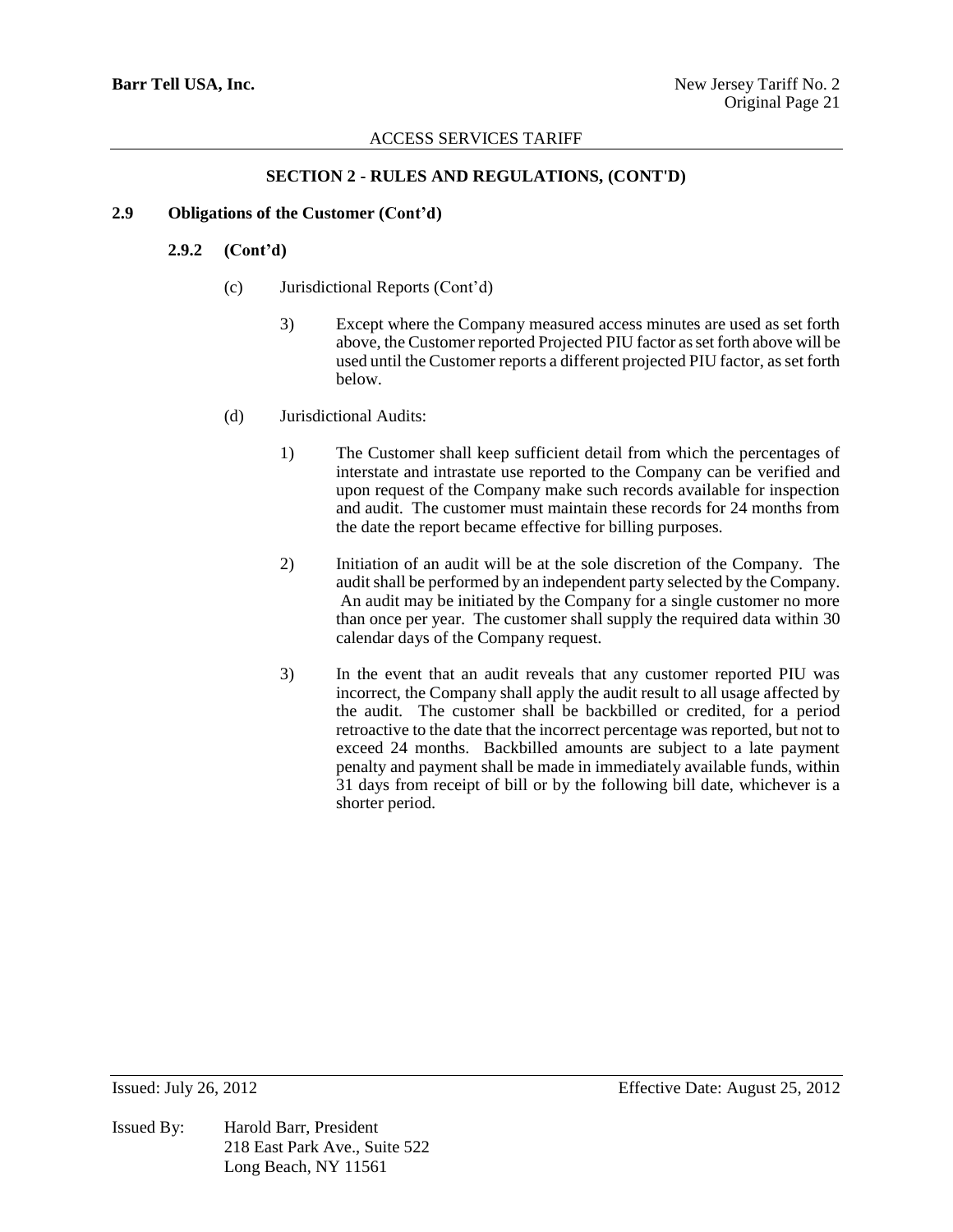## **SECTION 2 - RULES AND REGULATIONS, (CONT'D)**

## **2.9 Obligations of the Customer (Cont'd)**

### **2.9.2 (Cont'd)**

- (d) Jurisdictional Audits (Cont'd)
	- 4) Should an audit reveal that the misreported percentage(s) of use has resulted in an underpayment of access charges to the Company of five percent or more of the total Switched Access Services bill, the customer shall reimburse the Company for the cost of the audit. Proof of cost shall be the bills, in reasonable detail submitted to the Company by the auditor.
	- 5) Within 15 days of completion of the auditor's report, the Company will furnish a copy of the audit results to the person designated by the customer to receive such results.

#### **2.10 Billing and Payment for Service**

### **2.10.1 Responsibility for Charges**

The Customer is responsible for payment of all charges for services and equipment furnished to the Customer for transmission of calls via the Company. In particular and without limitation to the foregoing, the Customer is responsible for any and all cost(s) incurred as the result of:

- (a) any delegation of authority resulting in the use of Customer's communications equipment and/or network services which result in the placement of calls via the Company;
- (b) any and all use of the service arrangement provided by the Company, including calls which the Customer did not individually authorize;
- (c) any calls placed by or through the Customer's equipment via any remote access feature(s);

## **2.10.2 Minimum Period**

The minimum period for which services are provided and for which rates and charges are applicable is one (1) month unless otherwise specified in this tariff or by mutually agreed upon contract. When a service is discontinued prior to the expiration of the minimum period, charges are applicable, whether the service is used or not.

Issued By: Harold Barr, President 218 East Park Ave., Suite 522 Long Beach, NY 11561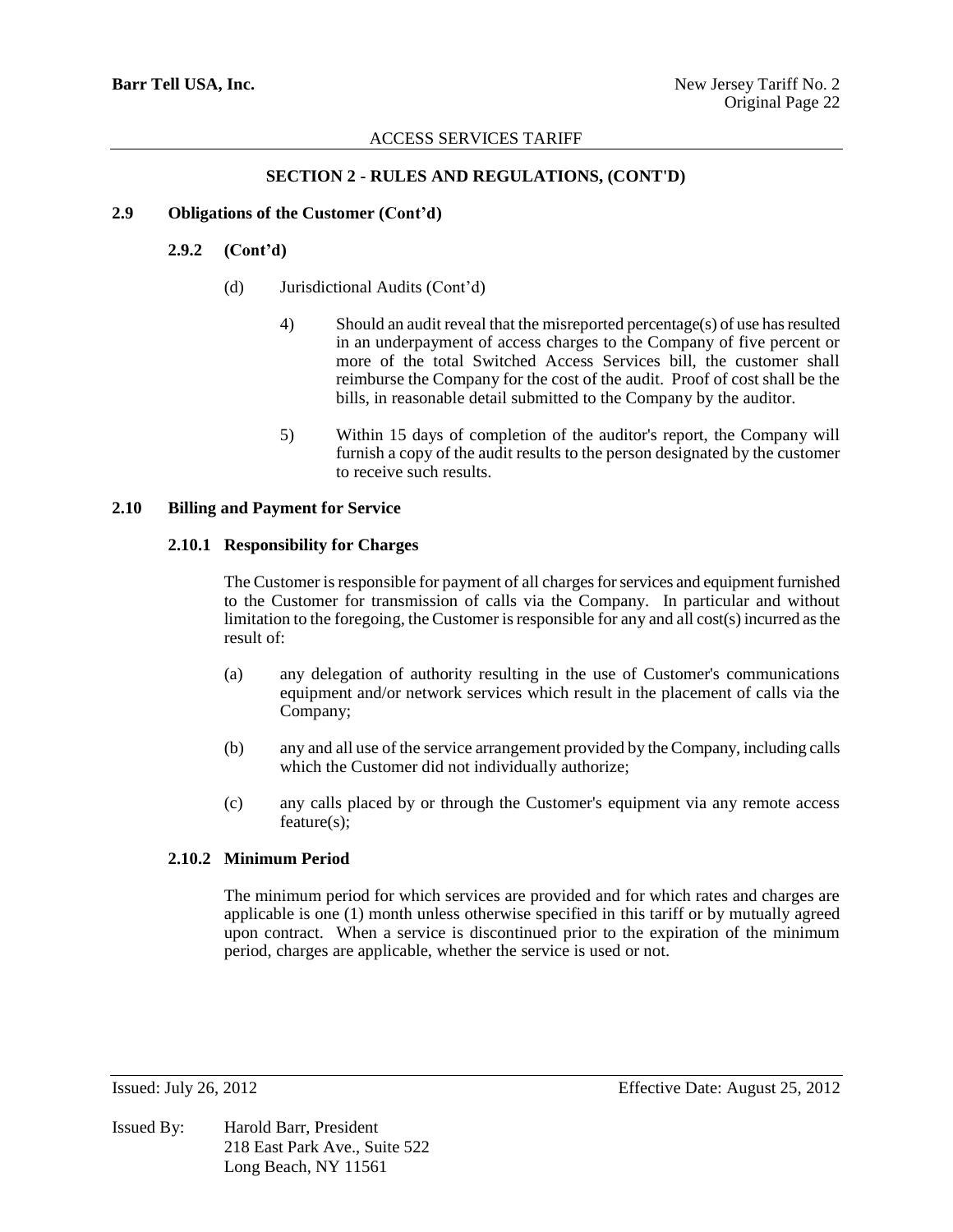# **SECTION 2 - RULES AND REGULATIONS, (CONT'D)**

## **2.10 Billing and Payment for Service (Cont'd)**

## **2.10.3 Payment for Service**

- **A.** All charges due by the Customer are payable to the Company or any agent duly authorized to receive such payments. Terms of payment shall be according to the rules and regulations of the Company or its agent and subject to the rules of regulatory bodies having jurisdiction.
- **B.** Non-recurring charges for installations, service connections, moves or rearrangements are due and payable upon receipt of the Company's invoice by the Customer. At the Company's discretion, payment of all or a portion of any nonrecurring charges may be required prior to commencement of facility or equipment installation or construction required to provide the services requested by the Customer.
- **C.** The Company shall present invoices for recurring charges monthly to the Customer, in advance of the month in which service is provided, and recurring charges shall be due and payable as specified on the bill. The Company reserves the right to utilize as its sole and exclusive billing method electronic invoices that are accessible by the Customer via a secure web interface.
- **D.** When billing is based upon Customer usage, usage charges will be billed monthly in arrears for service provided in the preceding billing period. Any requests by the Customer for call detail records supporting billed usage charges must be submitted to the Company in writing or via electronic mail that is acknowledged as received by the Company, within sixty (60) days of the date of the invoice on which the usage was billed. Any such call detail records will be provided in a format to be mutually agreed between the Company and the Customer.
- **E.** Customer billing will begin on the Service Commencement Date. Billing accrues through and includes the day that the service, circuit, arrangement or component is discontinued.
- **F.** When service does not begin on the first day of the month, or end on the last day of the month, the charge for the fraction of the month in which service was furnished will be calculated on a pro-rata basis. For this purpose, every month is considered to have 30 days.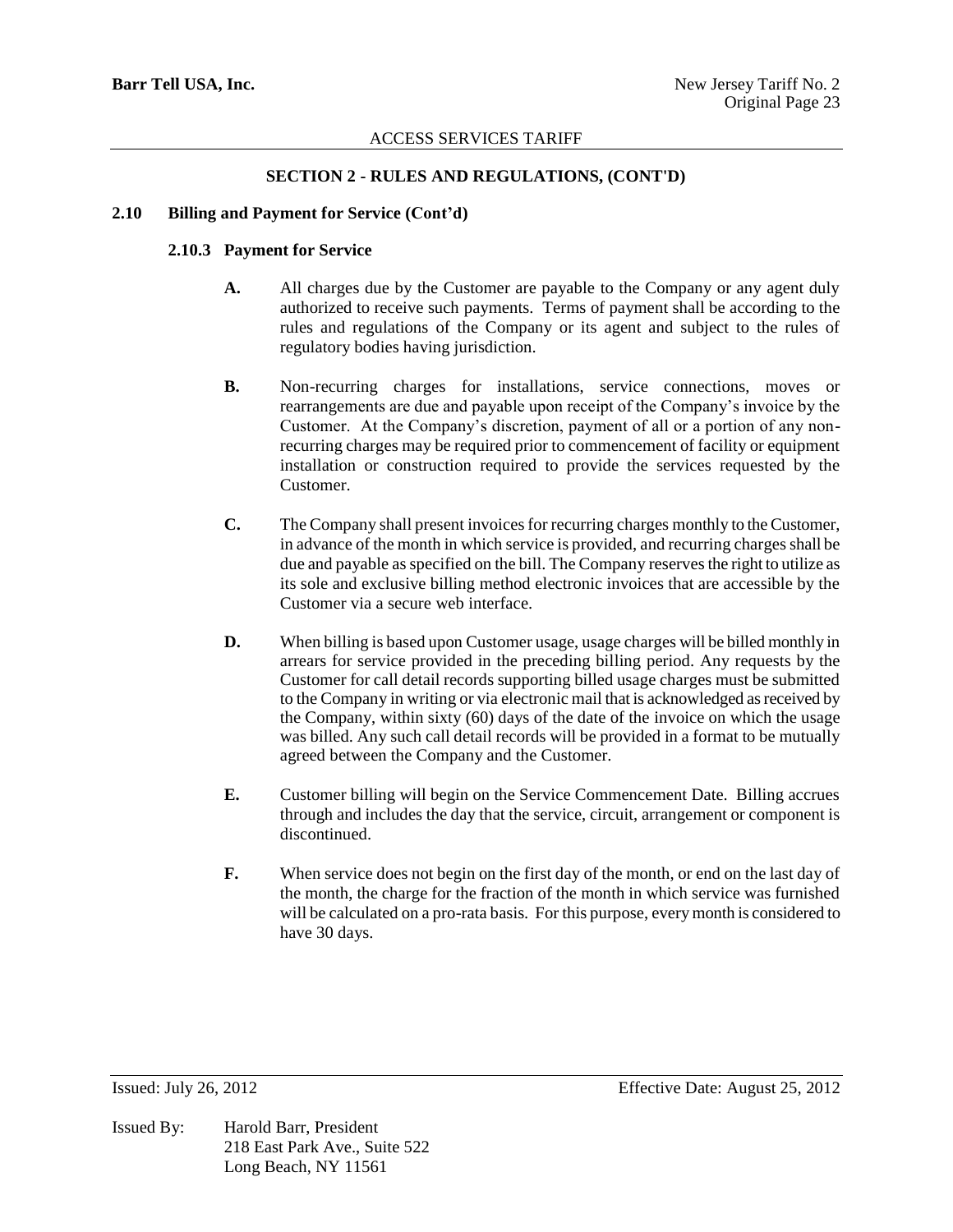# **SECTION 2 - RULES AND REGULATIONS, (CONT'D)**

## **2.10 Billing and Payment for Service (Cont'd)**

## **2.10.4 Disputed Charges**

- **A.** Any objections to billed charges should be reported to the Company or its billing agent in writing or via electronic mail that is acknowledged by the Company within sixty (60) days of the invoice date of the bill issued to the Customer. Adjustments to Customers' bills shall be made to the extent that circumstances exist which reasonably indicate that such changes are appropriate.
- **B.** In the event that a billing dispute occurs concerning any charges billed to the Customer by the Company, the Customer must submit a documented claim for the disputed amount. The Customer will submit all documentation as may reasonably be required to support the claim. All claims should be submitted to the Company within sixty (60) days of the invoice date of the bill for the disputed services.
- **C.** If the dispute is resolved in favor of the Customer, and the Customer has withheld the disputed amount, no interest credits or penalties will apply.
- **D.** If the dispute is resolved in favor of the Company and the Customer has paid the disputed amount on or before the payment due date, no interest credit or penalties will apply.
- **E.** Customer inquiries or complaints regarding service or accounting may be made in writing or by telephone to the Company at:

Barr Tell USA, Inc. 218 East Park Ave., Suite 522 Long Beach, NY 11561 212-226-4420

Issued By: Harold Barr, President 218 East Park Ave., Suite 522 Long Beach, NY 11561

Issued: September 26, 2014 Effective Date: August 25, 2012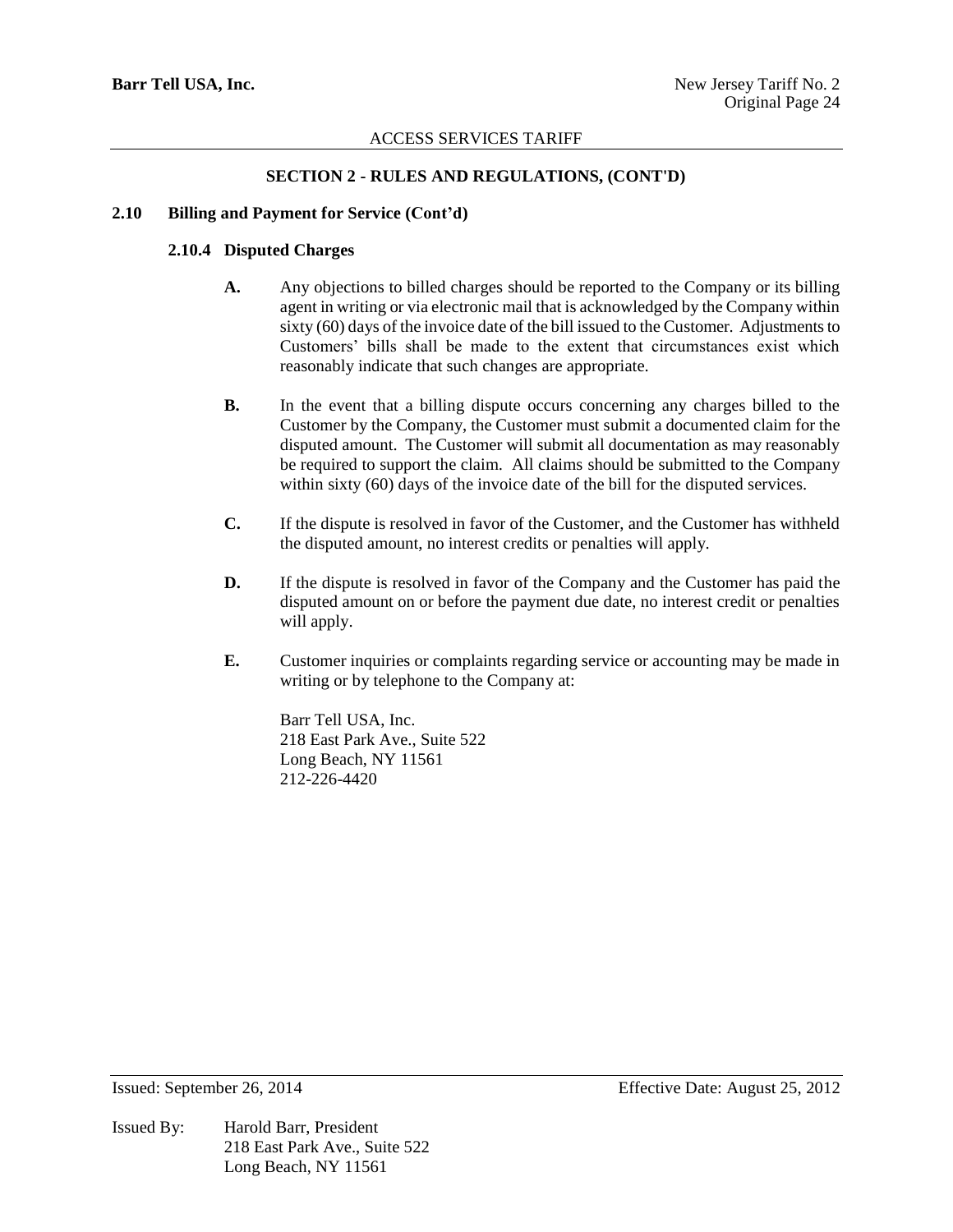# **SECTION 2 - RULES AND REGULATIONS, (CONT'D)**

## **2.10 Billing and Payment for Service (Cont'd)**

## **2.10.5 Late Payment Fees**

A late payment charge of 1.5% per month, or the highest rate permitted by applicable law, whichever is less, shall be due to the Company for any billed amount for which payment has not been received by the Company within thirty (30) days of the invoice date of the Company's invoice for service, or if any portion of the payment is received by the Company in funds which are not immediately available upon presentment. If the last calendar day for remittance falls on a Sunday, legal holiday or other day when the offices of the Company are closed, the date for acceptance of payments prior to assessment of any late payment fees shall be extended through to the next business day.

## **2.10.6 Returned Check Charge**

A service charge equal to \$25.00, or the actual fee incurred by Company from a bank or financial institution, whichever is greater, will be assessed for all checks returned by a bank or other financial institution for: insufficient or uncollected funds, closed account, apparent tampering, missing signature or endorsement, or any other insufficiency or discrepancy necessitating return of the instrument at the discretion of the drawee bank or other financial institution.

## **2.11 Taxes, Surcharges and Fees**

**2.11.1** The Customer is responsible for the payment of all state sales tax, federal excise tax, state 911surcharge and any federally mandated surcharges, such as; the Federal Universal Service Fund Surcharge, FCC Subscriber Line Charge, and Local Number Portability Surcharge imposed on or based upon the provision, sale or use of Network Services. All such taxes and surcharges shall be separately designated on the Company's invoices.

Issued By: Harold Barr, President 218 East Park Ave., Suite 522 Long Beach, NY 11561

Issued: September 26, 2014 Effective Date: August 25, 2012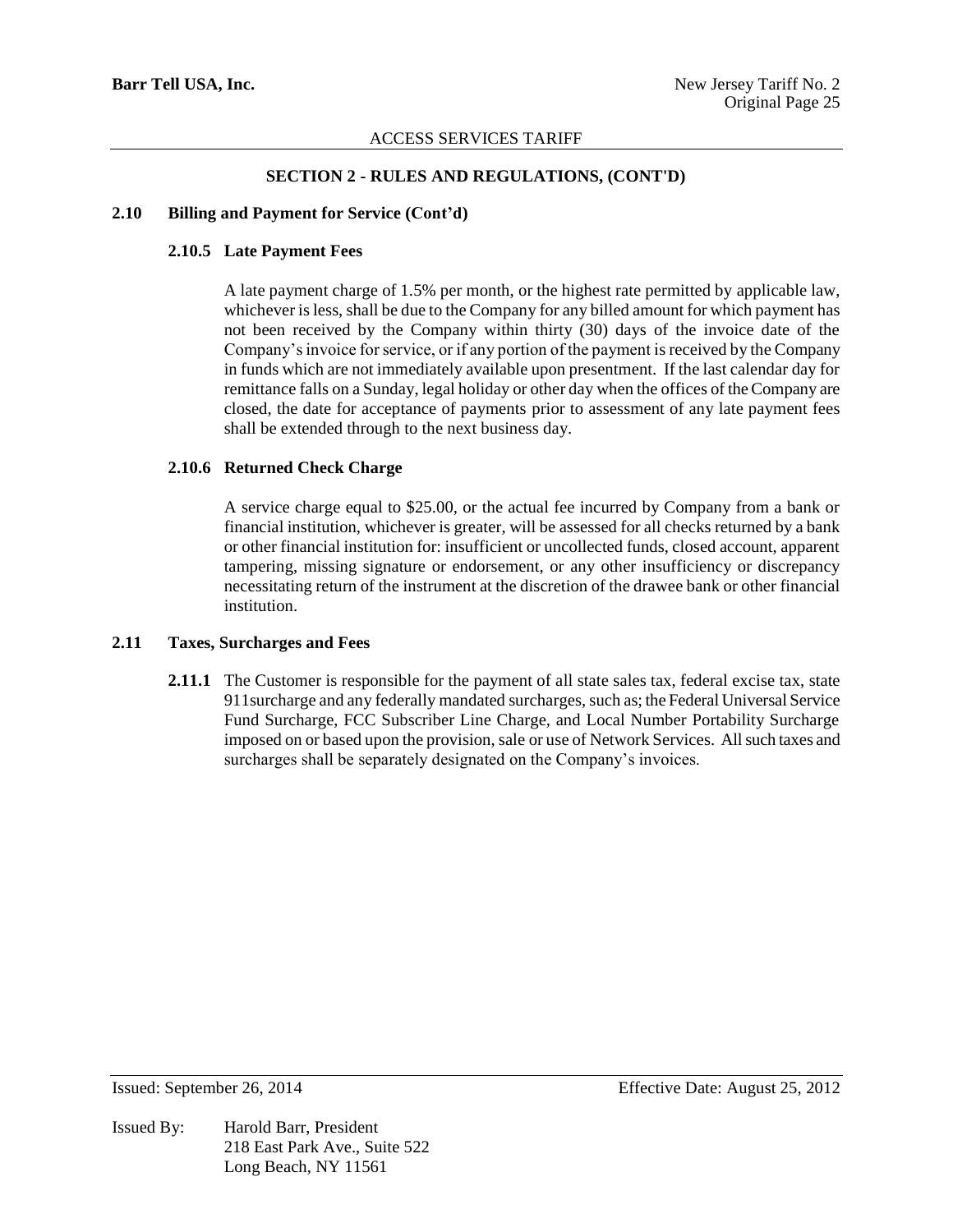## **SECTION 2 - RULES AND REGULATIONS, (CONT'D)**

## **2.12 Deposits and Advanced Payments**

### **2.12.1 General**

The Company reserves the right to validate the creditworthiness of Customers and billed parties through available verification procedures. Where a Customer's creditworthiness is unacceptable to the Company, Company may refuse to provide service, require a deposit or advance payment, or otherwise restrict or interrupt service to a Customer.

### **2.12.2 Deposits**

- **A.** To safeguard its interests, the Company may require the Customer to make a deposit to be held as a guarantee for the payment of charges under Board rules. A deposit may be required if the Customer's financial condition is not acceptable to the Company or is not a matter of general knowledge. A deposit does not relieve the Customer of the responsibility for the prompt payment of bills on presentation. A deposit may be required in addition to an advance payment.
- **B.** The maximum amount of any deposit shall not exceed the equivalent of the customers estimated liability for two months service.
- **C.** The Company will pay interest on deposits, to accrue from the date the deposit is made until it has been refunded, or until a reasonable effort has been made to effect refund. The Company will pay interest at the rate prescribed by the Board or as otherwise permitted by applicable law.
- **D.** If the amount of a deposit is proven to be less than required to meet the requirements specified above, the Customer shall be required to pay an additional deposit upon request.
- **E.** Upon discontinuance of service, the Company shall promptly and automatically refund the Customer's deposit plus accrued interest, or the balance, if any, in excess of the unpaid bills including any penalties assessed for service furnished by the Company.

Issued By: Harold Barr, President 218 East Park Ave., Suite 522 Long Beach, NY 11561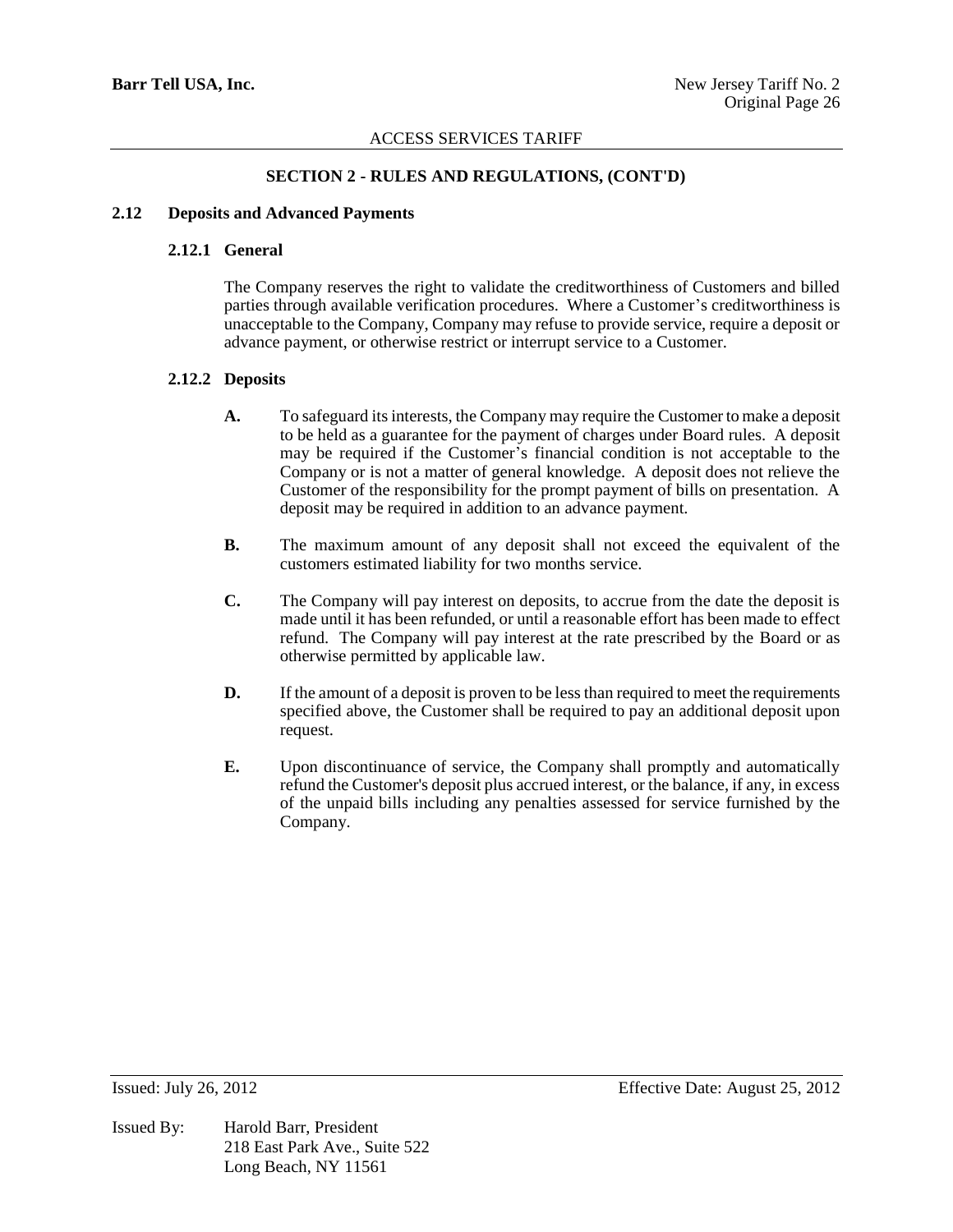## **SECTION 2 - RULES AND REGULATIONS, (CONT'D)**

### **2.12 Deposits and Advanced Payments (Cont'd)**

## **2.12.3 Advance Payments**

To safeguard its interests, the Company may require a Customer to make an advance payment before services and facilities are furnished. The advance payment will not exceed an amount equal to one (1) month's estimated billing. This will be applied against the next month's charges and a new advance payment may be collected for the next month, if necessary. Advance payments do not accrue interest. An advance payment may be required in addition to a deposit.

Issued By: Harold Barr, President 218 East Park Ave., Suite 522 Long Beach, NY 11561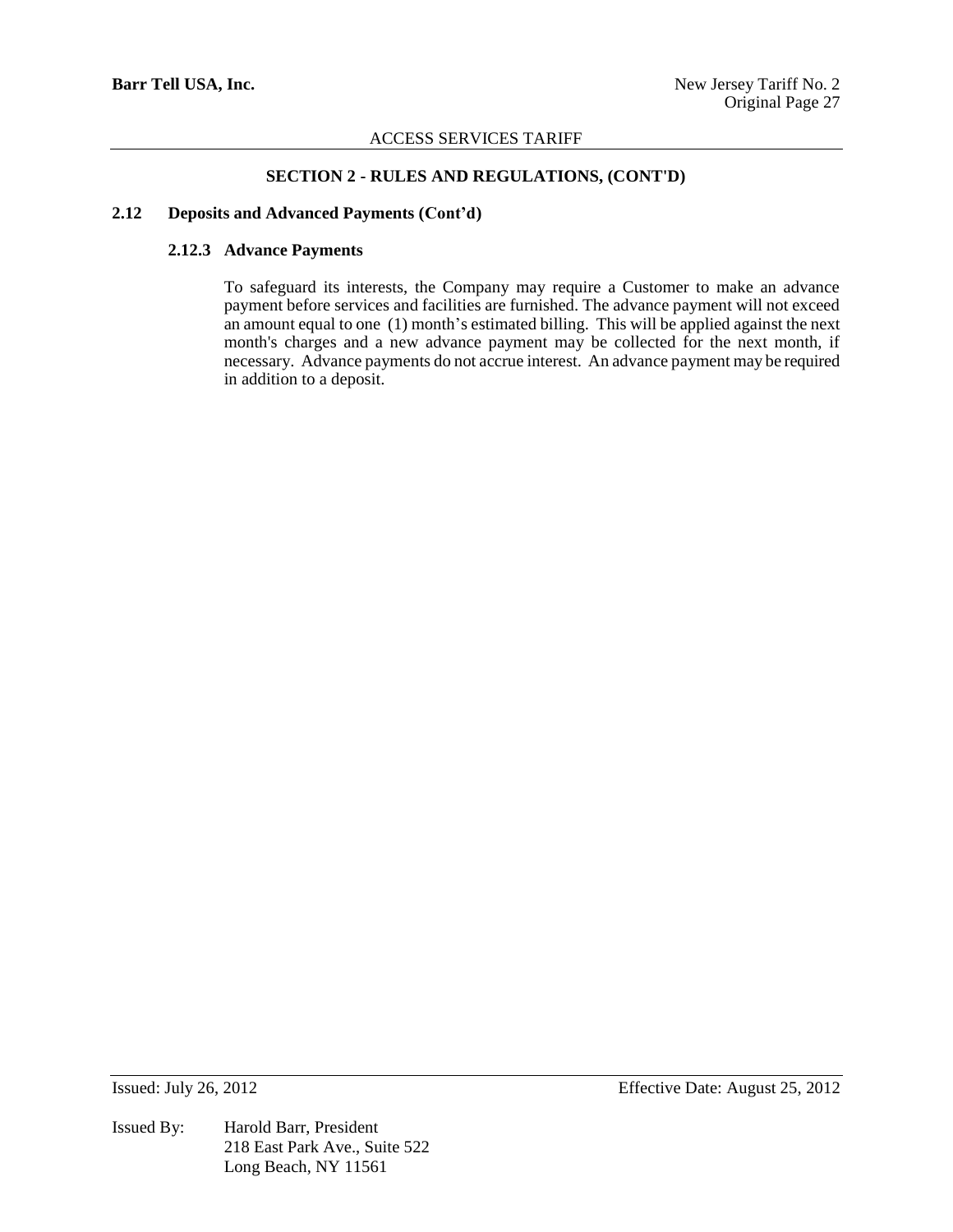# **SECTION 2 - RULES AND REGULATIONS, (CONT'D)**

## **2.13 Cancellation by Customer**

# **2.13.1 General**

- **A.** Customers of the Company's service may cancel service by providing the Company with verbal or written notification thirty (30) days prior to the requested cancellation date. The Company shall hold the Customer responsible for payment of all bills for service furnished until the cancellation date specified by the Customer or until thirty (30) days after the date that the cancellation notice is received, whichever is later.
- **B.** Customers seeking to cancel service have an affirmative obligation to block traffic originating from or terminating to the Company's network. By originating traffic from or terminating traffic to the Company's network, the Customer will have constructively ordered the Company's switched access service.

## **2.13.2 Cancellation of Contract Services**

- **A.** If a Customer cancels a service order or terminates services before the completion of the term or where the Customer breaches the terms in the service contract, the Customer may be requested by the Company to pay to Company termination liability charges. These charges shall become due and owing as of the effective date of the cancellation or termination. Unless otherwise specified in this tariff, the termination liability shall be equal to:
	- 1. all unpaid nonrecurring charges reasonably expended by the Company to establish service to Customer; plus
	- 2. any disconnection, early cancellation or termination charges reasonably incurred and paid to third parties by the Company on behalf of Customer; plus
	- 3. all recurring charges specified in the applicable service order for the balance of the then current term.

Issued By: Harold Barr, President 218 East Park Ave., Suite 522 Long Beach, NY 11561

Issued: September 26, 2014 Effective Date: August 25, 2012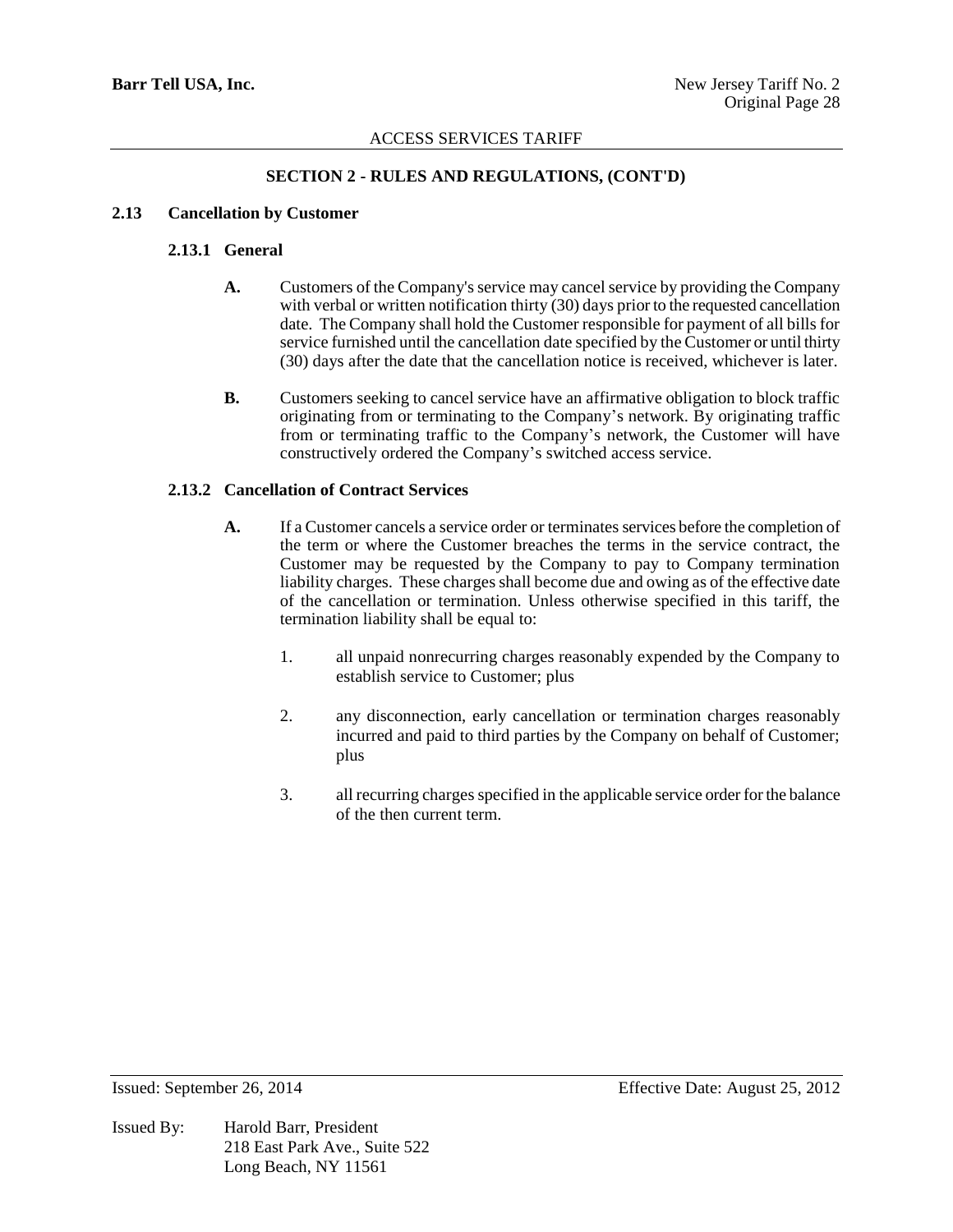## **SECTION 2 - RULES AND REGULATIONS, (CONT'D)**

# **2.13 Cancellation by Customer (Cont'd)**

## **2.13.3 Cancellation of Application for Service**

- **A.** Where the Company cancels an application for service prior to the start of service or prior to any special construction, no charges will be imposed except for those specified below.
- **B.** Where, prior to cancellation by the Customer, the Company incurs any expenses in installing the service or in preparing to install the service that it otherwise would not have incurred, a charge equal to the costs the Company incurred, less net salvage, shall apply, but in no case shall this charge exceed the sum of the charge for the minimum period of services ordered, including installation charges, and all charges others levy against the Company that would have been chargeable to the Customer had service begun.
- **C.** Where the Company incurs any expense in connection with special construction, or where special arrangements of facilities or equipment have begun, before the Company receives a cancellation notice, a charge equal to the costs incurred, less net salvage, may apply. In such cases, the charge will be based on such elements as the cost of the equipment, facilities, and material, the cost of installation, engineering, labor, and supervision, general and administrative expense, other disbursements, depreciation, maintenance, taxes, provision for return on investment, and any other costs associated with the special construction or arrangements.
- **D.** The charges described above will be calculated and applied on a case-by-case basis.

Issued By: Harold Barr, President 218 East Park Ave., Suite 522 Long Beach, NY 11561

Issued: September 26, 2014 Effective Date: August 25, 2012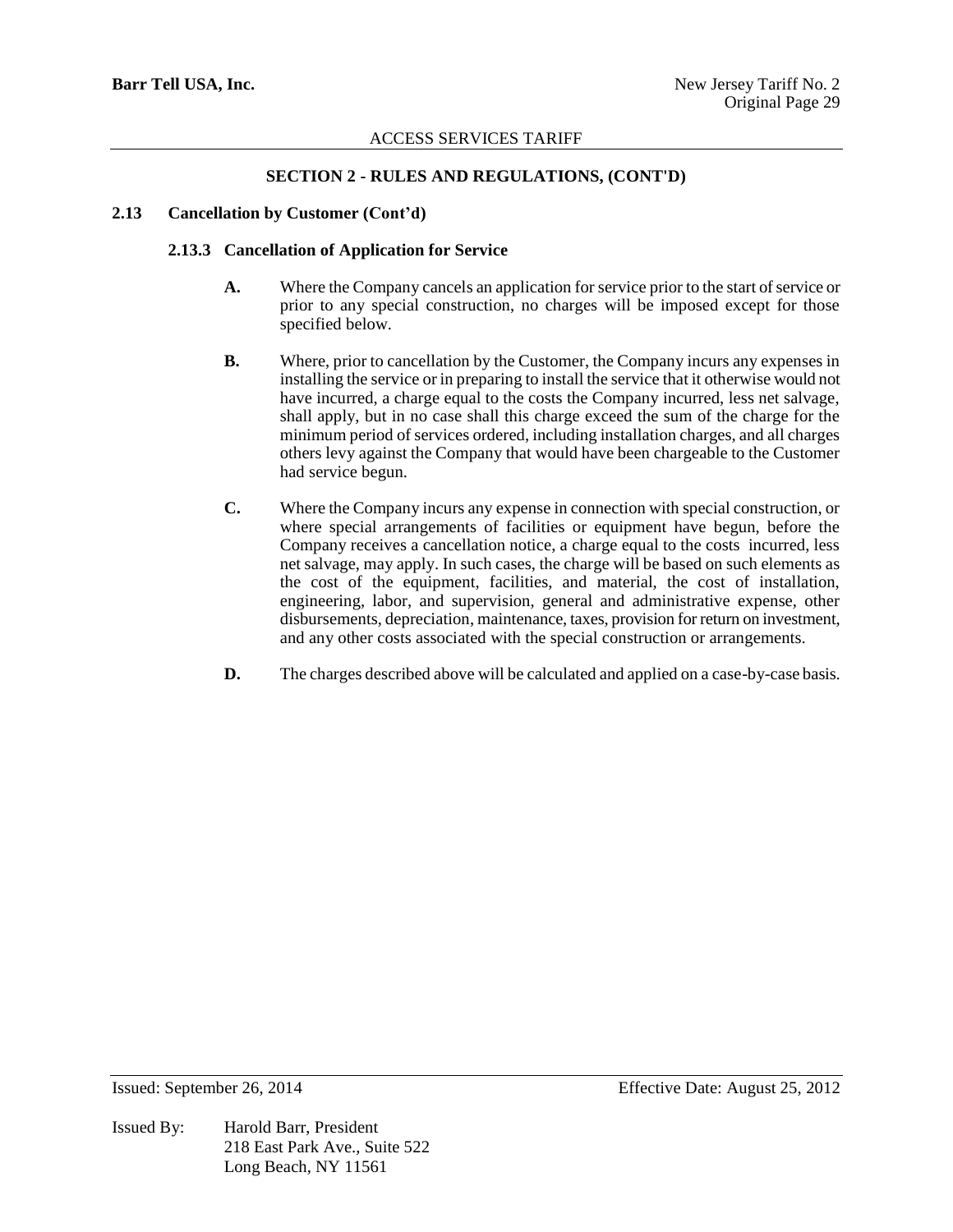# **SECTION 2 - RULES AND REGULATIONS, (CONT'D)**

## **2.14 Cancellation by Company**

- **2.14.1** Service continues to be provided until canceled by the Customer pursuant to Section 2.13 or until discontinued by the Company. The Company may render bills subsequent to the termination of service for charges incurred before termination. The Customer shall pay such bills in full in accordance with the payment terms of this tariff.
- **2.14.2** The Company may refuse or discontinue service to a Customer, upon reasonable notice, when it can be reasonably given, under the following conditions:
	- **A.** Except as provided elsewhere in this tariff, the Company may refuse, suspend or cancel service, upon reasonable notice, for any violation of terms of this tariff, for any violation of any law, rule, regulation, order, decree or policy of any government authority of competent jurisdiction, or by reason of any order or decision of a court or other government authority having jurisdiction which prohibits the Company from furnishing such service or prohibits Customer from subscribing to, using, or paying for such service.
	- **B.** The Company may refuse, suspend or cancel service, upon reasonable notice, in order to permit the Company to comply with any order or request of upon reasonable notice any governmental authority having jurisdiction.
	- **C.** In the event of Customer or End User use of equipment in such a manner as to adversely affect the Company's equipment or service to others.
	- **D.** In the event of tampering with the equipment or services of the Company or its agents.
	- **E.** In the event of unauthorized or fraudulent use of service. Whenever service is discontinued for fraudulent use of service, the Company may, to the extent that Company opts to restore such service, require the Customer to make, at Customer's own expense, all changes in facilities or equipment necessary to eliminate illegal use and to pay an amount reasonably estimated as the loss in revenues resulting from such fraudulent use.
	- **F.** If any of the facilities, appliances, or apparatus on Customer's premise are found to be unsafe or causing harm to the Company's facilities. Company may in the alternative refuse to furnish service until the applicant or Customer shall have remedied the condition.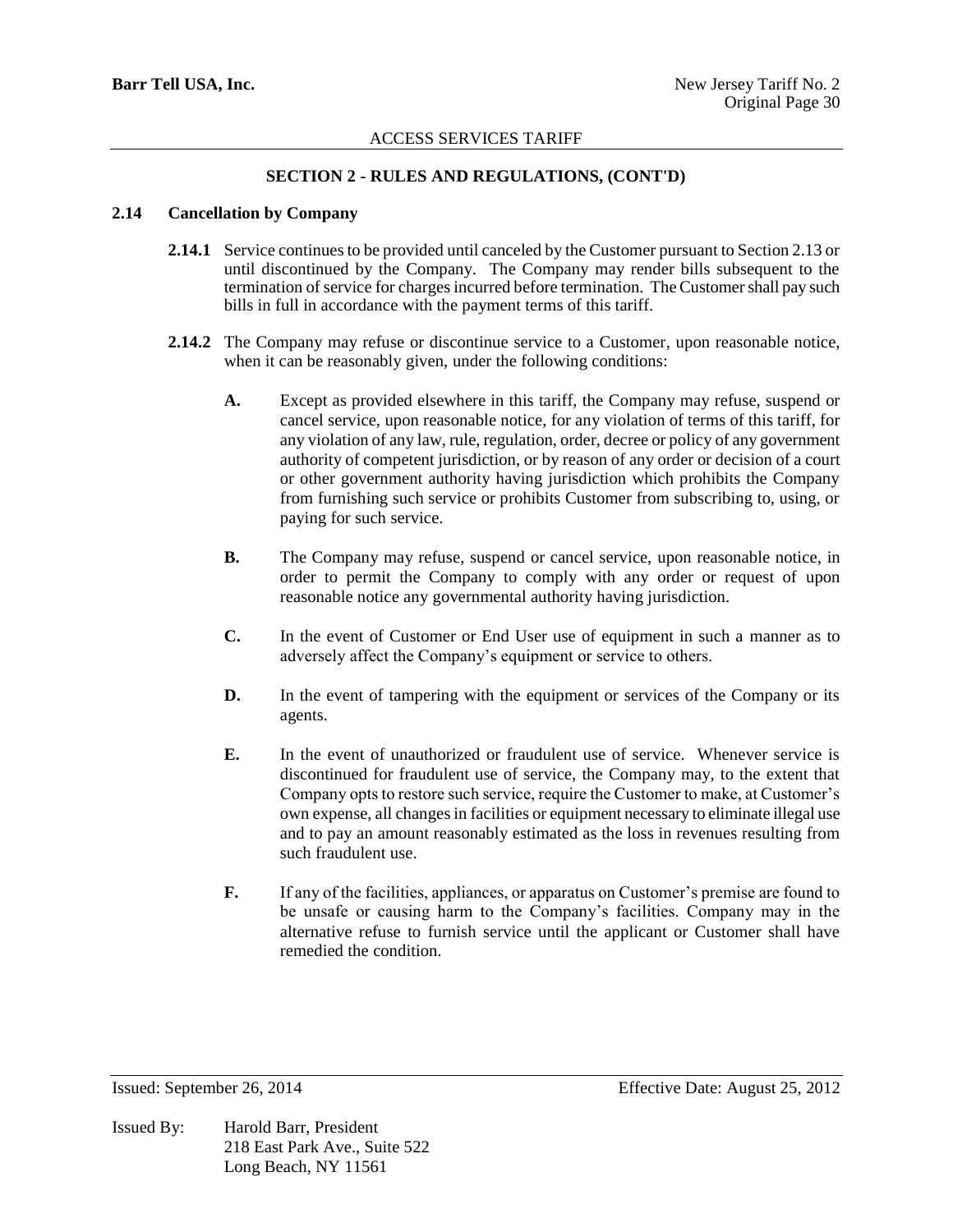# **SECTION 2 - RULES AND REGULATIONS, (CONT'D)**

# **2.14 Cancellation by Company (Cont'd)**

- **2.14.3** Company may refuse or discontinue service provided that, unless otherwise stated, the Customer shall be given five (5) days written notice to comply with any rule or remedy any deficiency:
	- **A.** The Company, by ten (10) day written notice to the Customer and in accordance with applicable law, may refuse, suspend or cancel service without incurring any liability when there is an unpaid balance for service that is past due.
	- **B.** A Customer whose check or draft is returned unpaid for any reason, after two attempts at collection, may, at the Company's discretion, be subject to refusal, suspension or cancellation of service in the same manner as provided for nonpayment of overdue charges.
	- **C.** For neglect or refusal to provide reasonable access to the Company or its agents for the purpose of inspection and maintenance of equipment owned by the Company or its agents.
	- **D.** For Customer use or Customer's permitting use of obscene, profane or grossly abusive language over the Company's facilities, to the extent that Customer, after five (5) days notice, fails, neglects or refuses to cease and refrain from such practice or to prevent the same.
	- **E.** For use of telephone service for any property or purpose other than that described in the application.
	- **F.** For Customer's breach of any contract for service between the Company and the Customer.
	- **G.** For periods of inactivity in excess of sixty (60) days.

Issued By: Harold Barr, President 218 East Park Ave., Suite 522 Long Beach, NY 11561

Issued: September 26, 2014 Effective Date: August 25, 2012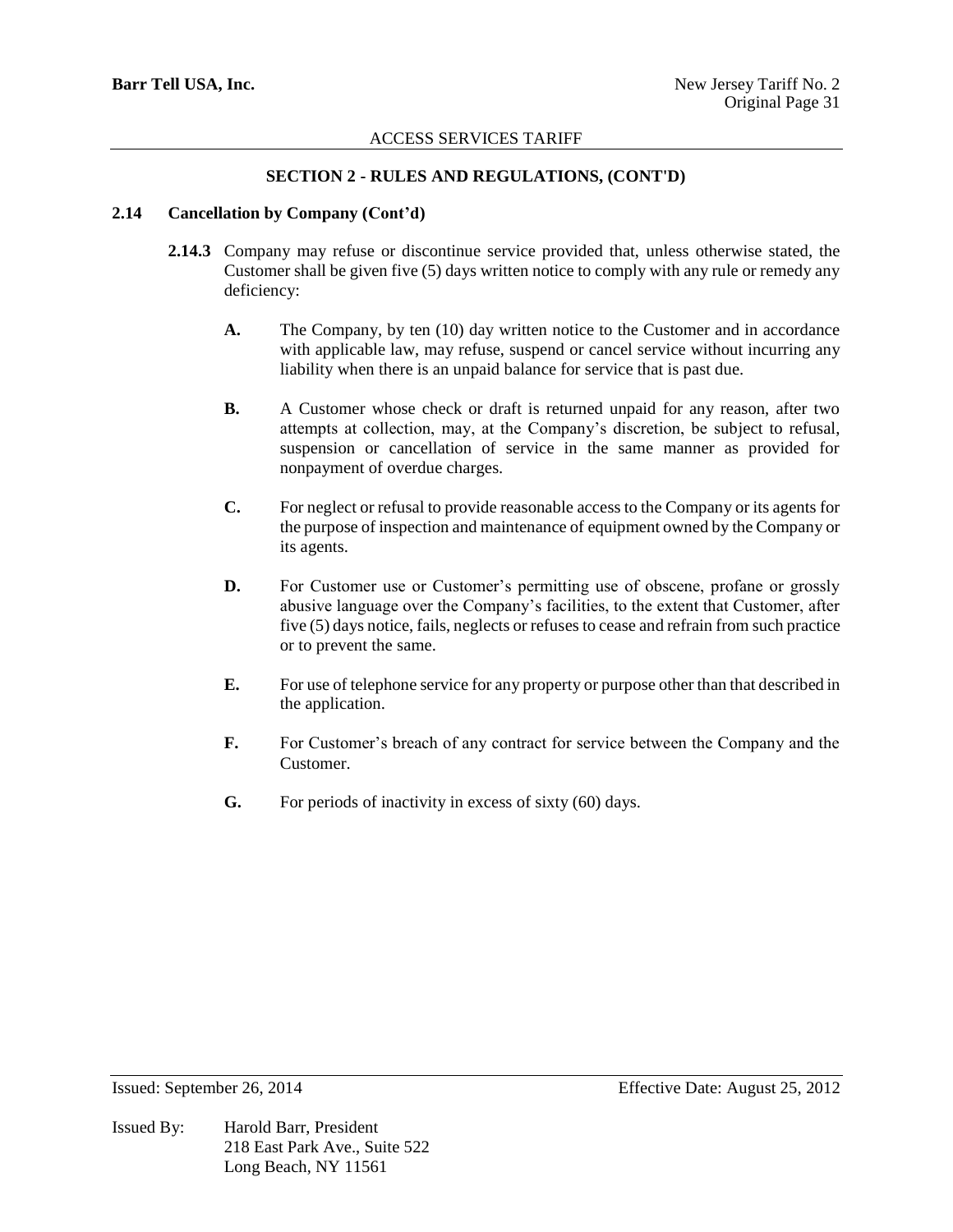## **SECTION 2 - RULES AND REGULATIONS, (CONT'D)**

#### **2.15 Restoration of Service**

- **2.15.1** If service has been discontinued for nonpayment or as otherwise provided herein and the Customer wishes service continued, service may be restored at the Company's sole discretion, when all past due amounts are paid or the event giving rise to the discontinuance (if other than nonpayment) is corrected. Customers whose service was disconnect for nonpayment may be required to pay a deposit and/or advance payment prior to service restoration.
- **2.15.2** A restoration fee of \$20.00, or the actual costs incurred by the Company plus an administrative charge, whichever is greater, applies to Customers whose service is restored following disconnection by the Company.
- **2.15.3** Restoration of disrupted services shall be in accordance with applicable Board and/or Federal Communications Commission Rules and Regulations specified in Part 64, Subpart D, which specify the priority system for such activities.

### **2.16 Provision of Company Equipment and Facilities**

- **2.16.1** The Company shall use reasonable efforts to maintain only the facilities and equipment that it furnishes to the Customer. The Customer may not nor may the Customer permit others to rearrange, disconnect, remove, attempt to repair, or otherwise interfere with any of the facilities or equipment installed by the Company, except upon the written consent of the Company.
- **2.16.2** The Company may substitute, change or rearrange any equipment or facility at any time and from time to time, but shall not thereby alter the technical parameters of the service provided the Customer.
- **2.16.3** Equipment the Company provides or installs at the Customer premises shall not be used for any purpose other than that for which the equipment is provided.
- **2.16.4** The Company shall not be responsible for the installation, operation, or maintenance of any Customer provided communications equipment. Where such equipment is connected to the facilities furnished under this tariff, the responsibility of the Company shall be limited to the furnishing of facilities offered under this tariff and to the maintenance and operation of such facilities. Subject to this responsibility, the Company shall not be responsible for:
	- (a) the transmission of signals by Customer provided equipment or for the quality of, or defects in, such transmission; or
	- (b) the reception of signals by Customer-provided equipment; or
	- (c) network control signaling where such signaling is performed by Customer-provided network control signaling equipment.

Issued By: Harold Barr, President 218 East Park Ave., Suite 522 Long Beach, NY 11561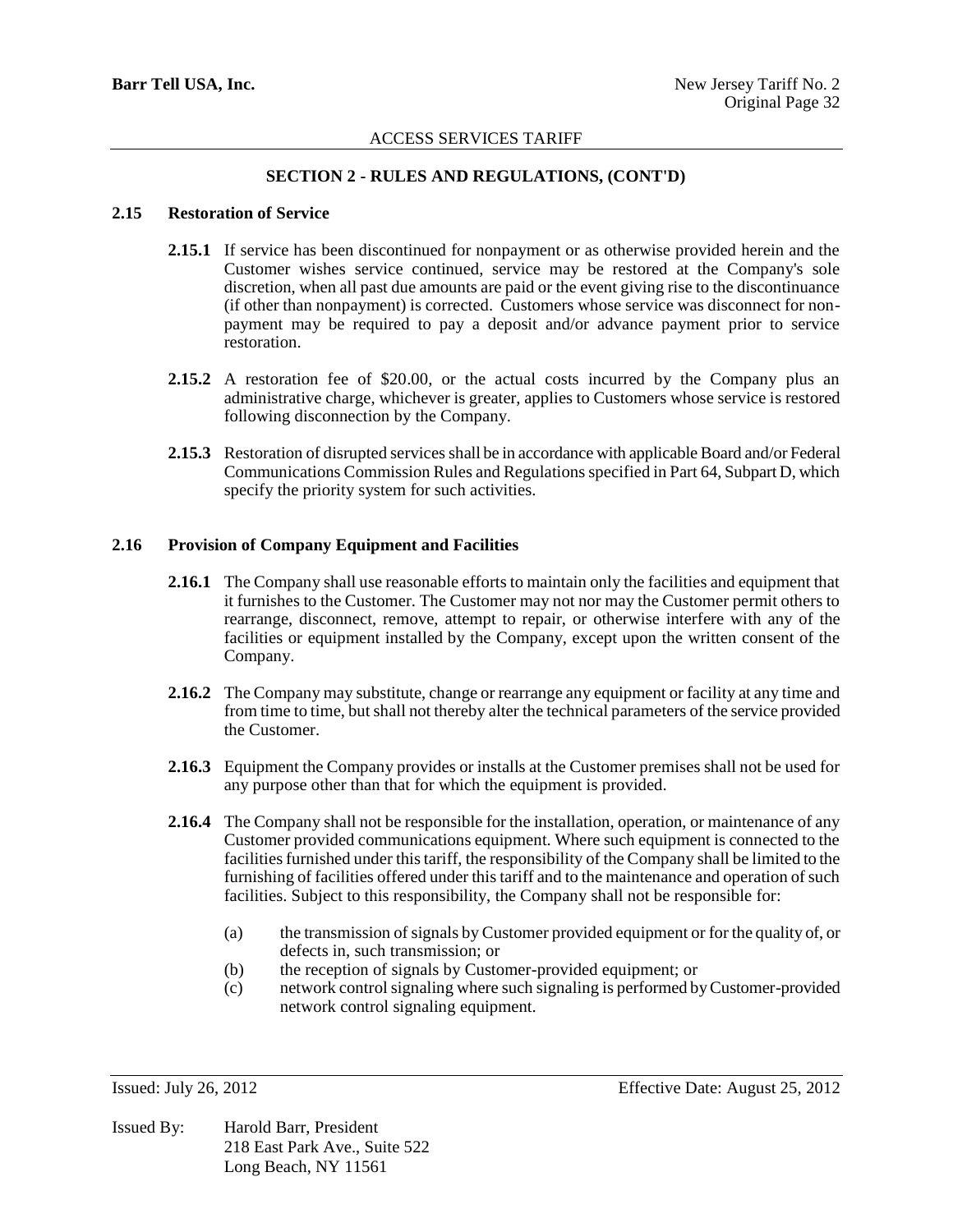# **SECTION 2 - RULES AND REGULATIONS, (CONT'D)**

## **2.17 Interconnection**

- **2.17.1** Service furnished by the Company may be interconnected with services or facilities of other authorized communications common carriers and with private systems, subject to technical limitations established by the Company. Service furnished by the Company is not part of a joint undertaking with such other common carriers or systems. Any special interface equipment or facilities necessary to achieve compatibility between the facilities of Company and other participating carriers shall be provided at the Customer's expense.
- **2.17.2** Connection with the facilities or services of other carriers shall be under the applicable terms and conditions of the other carriers' tariffs. The Customer is responsible for taking all necessary legal steps for interconnecting Customer-provided terminal equipment or systems with Company's facilities. Customer shall secure all licenses, permits, rights-of-way, and other arrangements necessary for such interconnection.
- **2.17.3** The Customer shall ensure that the facilities or equipment provided by another carrier are properly interconnected with the facilities or equipment of the Company. If the Customer maintains or operates the interconnected facilities or equipment in a manner which results or may result in harm to the Company's facilities, equipment, personnel, or the quality of service, the Company may, upon five (5) days written notice, require the use of protective equipment at the Customer's expense. If this written notice fails to eliminate the actual or potential harm, the Company may, upon additional five (5) days written notice, terminate the existing service of the Customer.
- **2.17.4** If harm to the Company's network, personnel or services is imminent due to interconnection with another carrier's services, the Company reserves the right to shut down Customer's service immediately, with no prior notice required.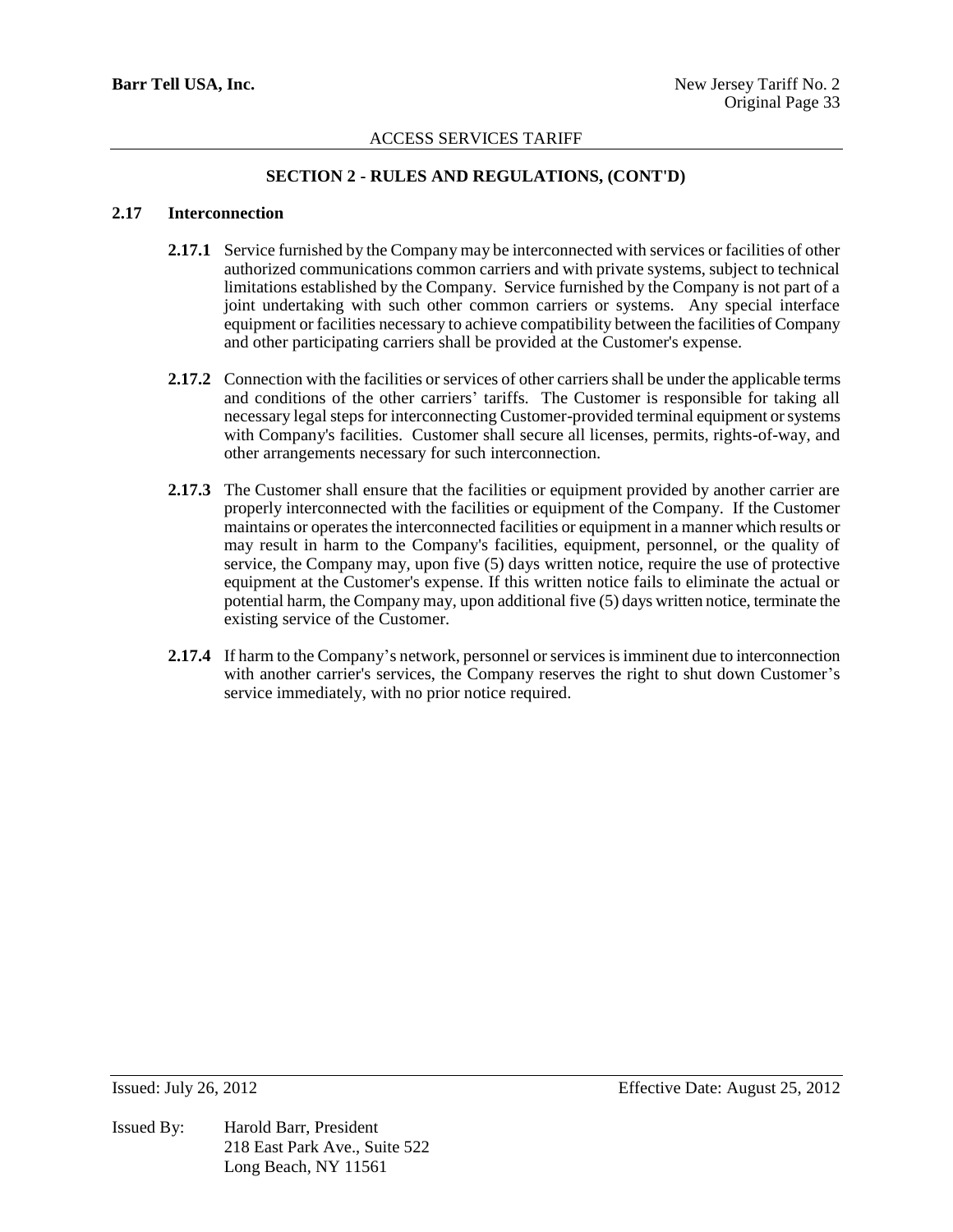# **SECTION 2 - RULES AND REGULATIONS, (CONT'D)**

### **2.18 Customer-Provided Equipment**

- **2.18.1** The Company's services are designed primarily for the transmission of voice-grade telephonic signals, except as otherwise stated in this tariff. A user may transmit any form of signal that is compatible with the Company's equipment, but the Company does not represent that its services will be suitable for purposes other than voice-grade telephonic communication except as specifically stated in this tariff.
- **2.18.2** Terminal equipment on the user's premises and the electric power consumed by such equipment shall be provided by and maintained at the expense of the Customer. The Customer is responsible for the provision of wiring or cable to connect its terminal equipment to the Company's network.
- **2.18.3** The Customer is responsible for ensuring that Customer-provided equipment connected to Company equipment and facilities is compatible with such equipment and facilities. The magnitude and character of the voltages and currents impressed on Company-provided equipment and wiring by the connection, operation, or maintenance of such equipment and wiring shall be such as not to cause damage to the Company-provided equipment and wiring or injury to the Company's employees or to other persons. Any additional protective equipment required to prevent such damage or injury shall be provided by the Company at the Customer's expense, subject to prior Customer approval of the equipment expense.
- **2.18.4** Upon suitable notification to the Customer, and at a reasonable time, the Company may make such tests and inspections as may be necessary to determine that the Customer is complying with the requirements under this Section 2.18 for the installation, operation, and maintenance of Customer-provided facilities, equipment, and wiring in the connection of Customer-provided facilities and equipment to Company-owned facilities and equipment.
- **2.18.5** If the protective requirements for Customer-provided equipment are not being complied with, the Company may take such action as it deems necessary to protect its facilities, equipment, and personnel. The Company may, upon five (5) days written notice, require the use of additional protective equipment at the Customer's expense. If this written notice fails to remedy any protective deficiencies or potential harm, the Company may, upon additional five (5) days written notice, terminate the existing service of the Customer.
- **2.18.6** If harm to the Company's network, personnel or services is imminent, the Company reserves the right to shut down Customer's service immediately, with no prior notice required.

Issued By: Harold Barr, President 218 East Park Ave., Suite 522 Long Beach, NY 11561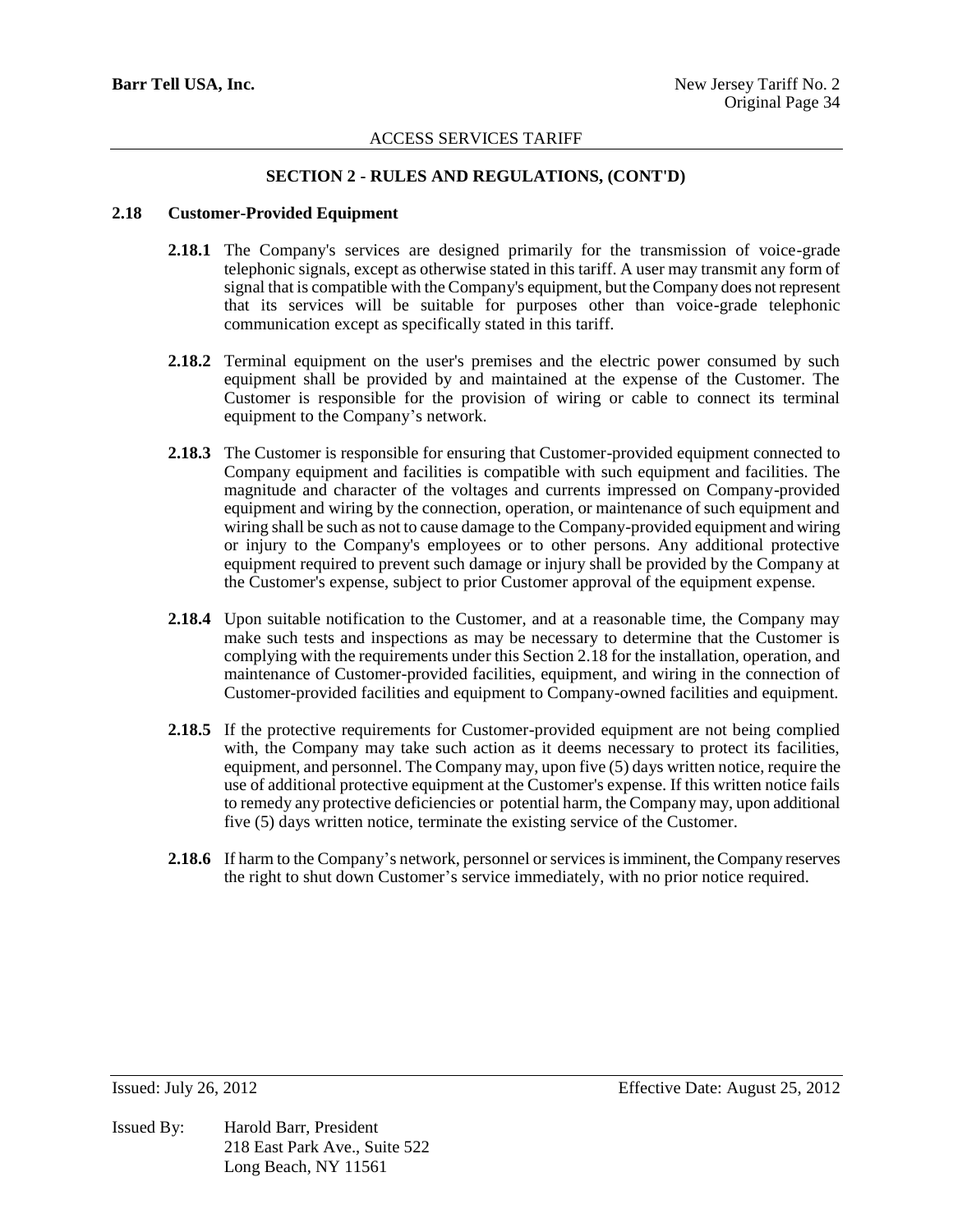## **SECTION 2 - RULES AND REGULATIONS, (CONT'D)**

### **2.19 Inspection, Testing and Adjustments**

- **2.19.1** The Company may, upon reasonable notice, make such tests and inspections as may be necessary to determine whether the terms and conditions of this tariff are being complied with in the installation, operation or maintenance of the Customer's or the Company's facilities or equipment. The Company may interrupt service at any time, without penalty or liability, due to the departure from or reasonable suspicion of the departure from any of these terms and conditions.
- **2.19.2** Upon reasonable notice, the facilities or equipment provided by the Company shall be made available to the Company for such tests and adjustments as may be necessary for their maintenance in a condition satisfactory to the Company. No interruption allowance shall be granted for the time during which such tests and adjustments are made, unless such interruption exceeds twenty-four hours in length and is requested by the Customer.
- **2.19.3** The Company will provide the Customer reasonable notification of service-affecting activities that may occur in normal operation of its business. Such activities may include, but are not limited to, equipment or facilities additions, removals or rearrangements and routine preventative maintenance. Generally, such activities are not specific to an individual Customer but affect many Customers' services. No specific advance notification period applies to all service activities. The Company will work cooperatively with the Customer to determine the reasonable notification requirements. With some emergency or unplanned service-affecting conditions, such as an outage resulting from cable damage, notification to the Customer may not be possible.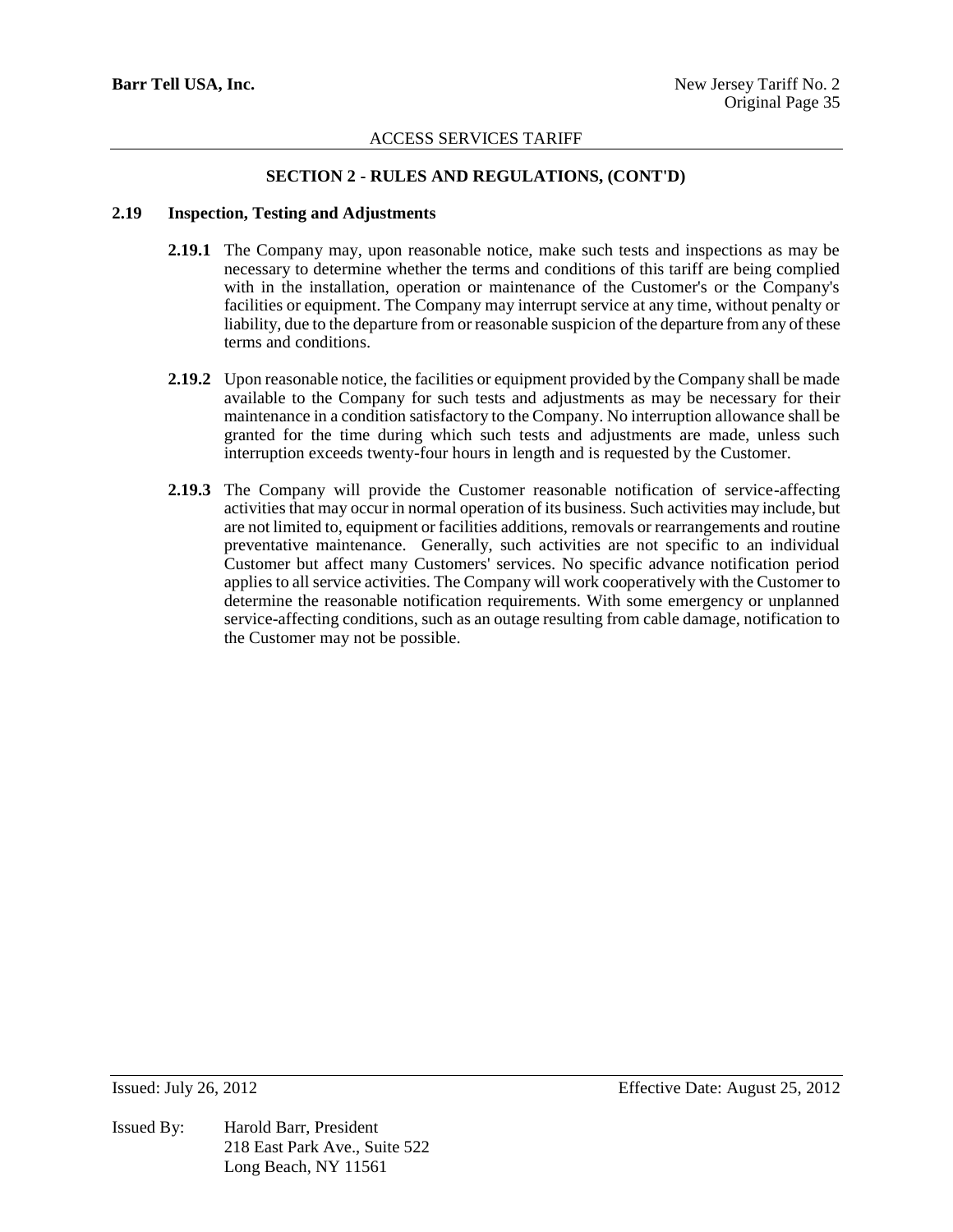## **SECTION 2 - RULES AND REGULATIONS, (CONT'D)**

## **2.20 Allowances for Interruptions in Service**

# **2.20.1 General**

- **A.** A credit allowance will be given when service is interrupted in accordance with N.J.A.C. 14:10-2-3, except as specified in Section 2.20.2 following. A service is interrupted when it becomes inoperative to the Customer, e.g., the Customer is unable to transmit or receive, because of a failure of a component furnished by the Company under this tariff.
- **B.** An interruption period begins when the Customer reports to the Company a service, facility or circuit is inoperative and, if necessary, releases it for testing and repair by the Company, as determined in its sole and reasonable discretion. An interruption period ends when the service, facility or circuit is operative.
- **C.** If the Customer reports a service, facility or circuit to be interrupted but declines to release it for testing and repair, refuses access to its premises for test and repair by the Company, or continues to make voluntary use of the service, the service, facility or circuit is considered to be impaired but not interrupted. No credit allowances will be made for a service, facility or circuit considered by the Company to be impaired.
- **D.** The Customer shall be responsible for the payment of service charges for visits by the Company's agents or employees to the premises of the Customer when the service difficulty or trouble report results from the use of equipment or facilities provided by any party other than the Company, including but not limited to the Customer.

Issued By: Harold Barr, President 218 East Park Ave., Suite 522 Long Beach, NY 11561

Issued: September 26, 2014 Effective Date: August 25, 2012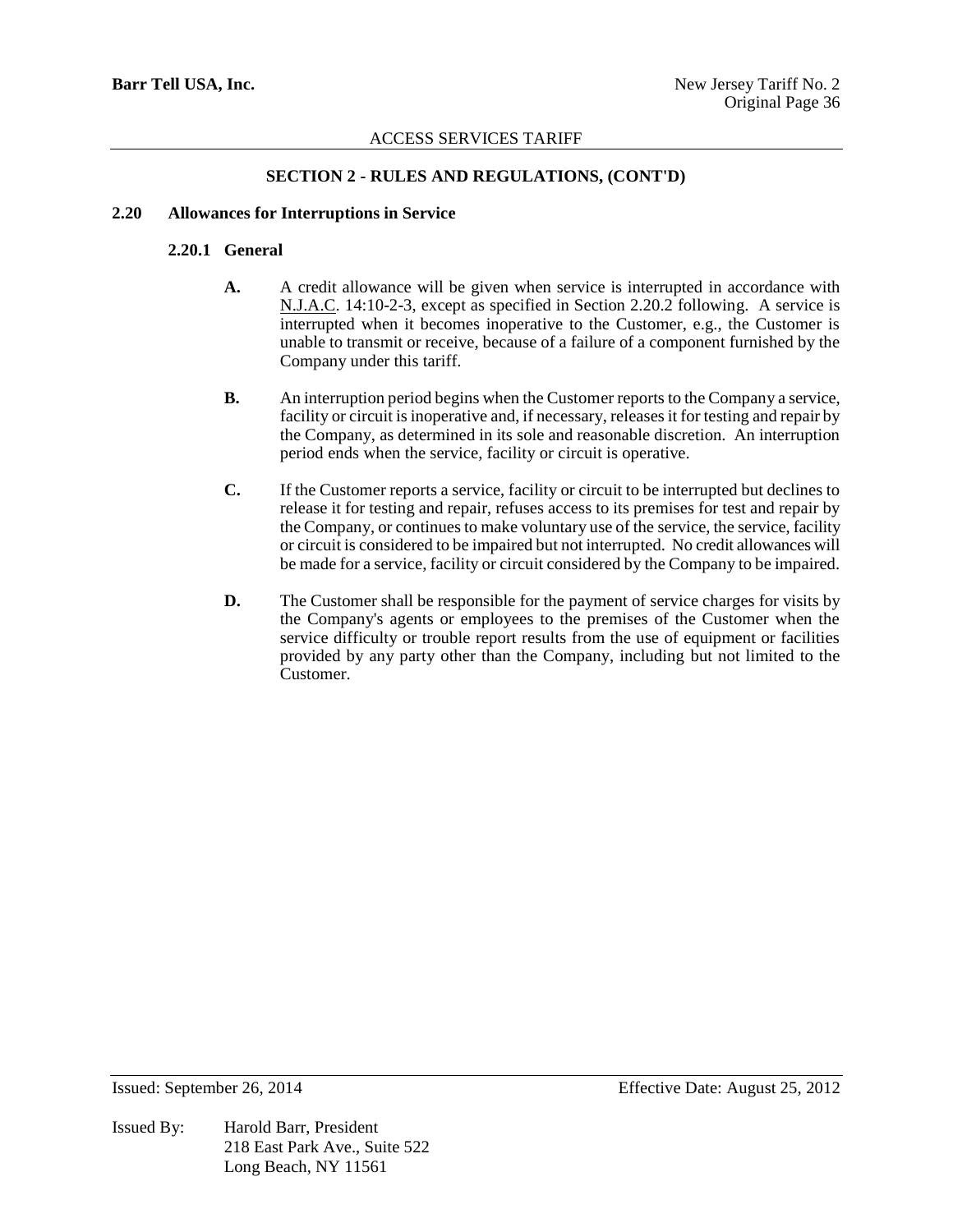## **SECTION 2 - RULES AND REGULATIONS, (CONT'D)**

#### **2.20 Allowances for Interruptions in Service (Cont'd)**

## **2.20.2 Limitations of Allowances**

- **A.** No credit allowance will be made for any interruption in service:
	- (a) due to the negligence of or noncompliance with the provisions of this tariff by any person or entity other than the Company, including but not limited to the Customer;
	- (b) due to the failure of power, equipment, systems, connections or services not provided by the Company;
	- (c) due to circumstances or causes beyond the reasonable control of the Company;
	- (d) during any period in which the Company is not given full and free access to its facilities and equipment for the purposes of investigating and correcting interruptions;
	- (e) during any period when the Customer has released service to the Company for maintenance purposes or for implementation of a Customer order for a change in service arrangements;
	- (f) that occurs or continues due to the Customer's failure to authorize replacement of any element of special construction; and
	- (g) that was not reported to the Company within 30 days of the date that service was affected.
	- (h) Cellular and other wireless transmission is subject to interruptions including but not limited to, dropped calls, interrupted calls, unintelligible calls, oneway audio and other problems created by factors beyond Company's control. Under no circumstances will Company provide credit or payment of any kind for calls which experience problems related to cellular (wireless) transmissions.

#### **2.20.3 Use of Another Means of Communications**

If the Customer elects to use another means of communications during the period of interruption, the Customer must pay the charges for the alternative service used.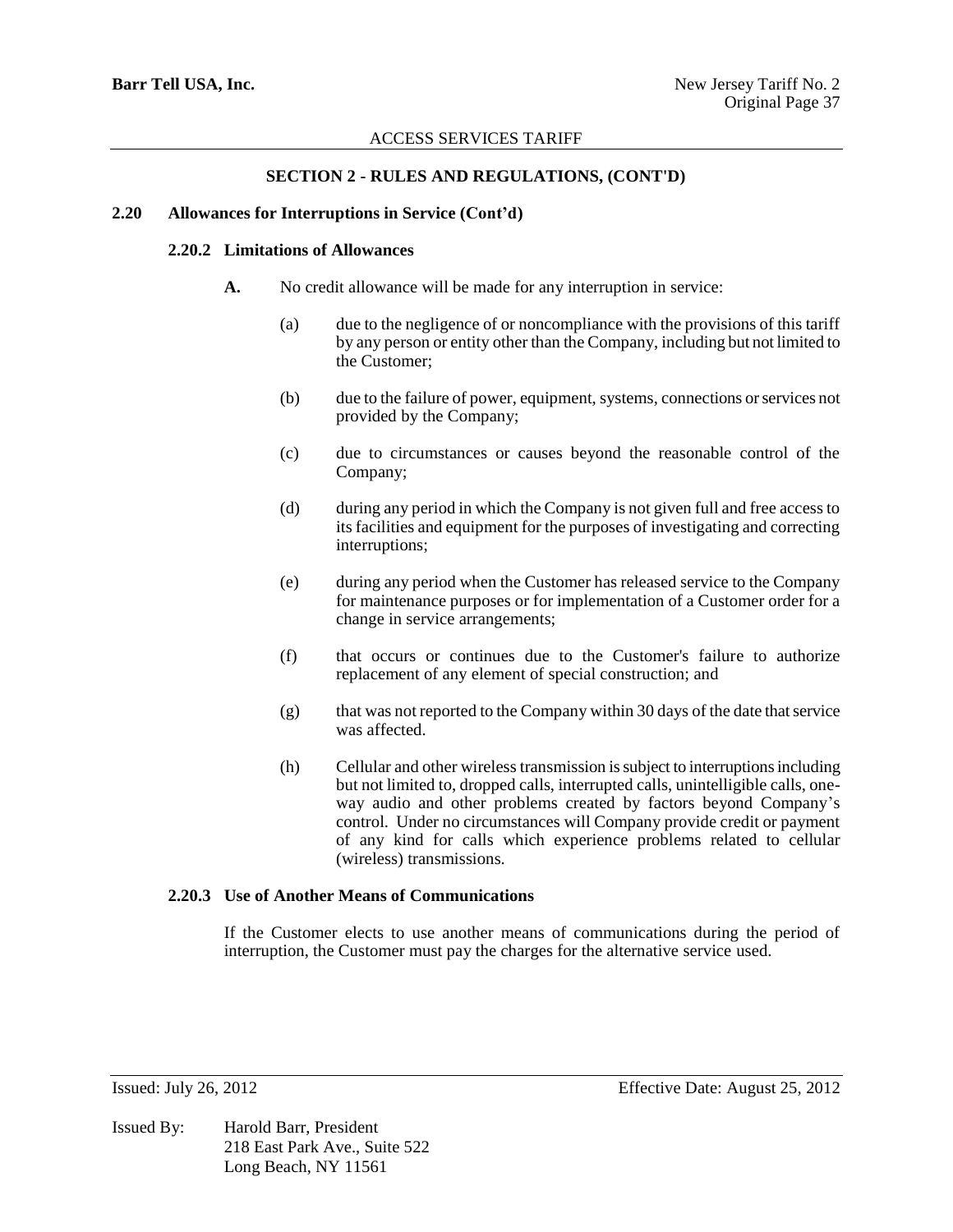## **SECTION 2 - RULES AND REGULATIONS, (CONT'D)**

## **2.20 Allowances for Interruptions in Service (Cont'd)**

### **2.20.4 Application of Credits for Interruptions in Service**

- A. Except as provided in Section 2.20.2 A., if a Customer's service is interrupted, and it remains interrupted for eight normal working hours or longer after access to the premises is made available and after being reported to be out of order, appropriate adjustments or refunds shall be made to the Customer, when such adjustment exceeds \$1.00.
- B. The amount of adjustment or refund shall be determined on the basis of the known period of interruption, generally beginning from the time the service interruption is first reported. The refund to the Customer shall be a pro rata part of the month's flat rate charges (if any) for the period of days and that portion of the service facilities rendered useless or inoperative. The refund may be accomplished by a credit on a subsequent bill for the service.
- C. For purposes of credit computation every month shall be considered to have seven hundred and twenty (720) hours. For services with a monthly recurring charge, no credit shall be allowed for an interruption of continuous duration of less than eight (8) hours. The Customer shall be credited for an interruption of eight (8) or more hours at the rate of 1/720th of the monthly charge for the services affected for each hour that the interruption continues. The formula used for computation of credits is as follows:

Credit =  $A/720 \times B$ 

 $A =$  outage time in hours (must be 8 or more)  $B =$  total monthly recurring charge for affected service.

D. No credits will be provided for usage sensitive services.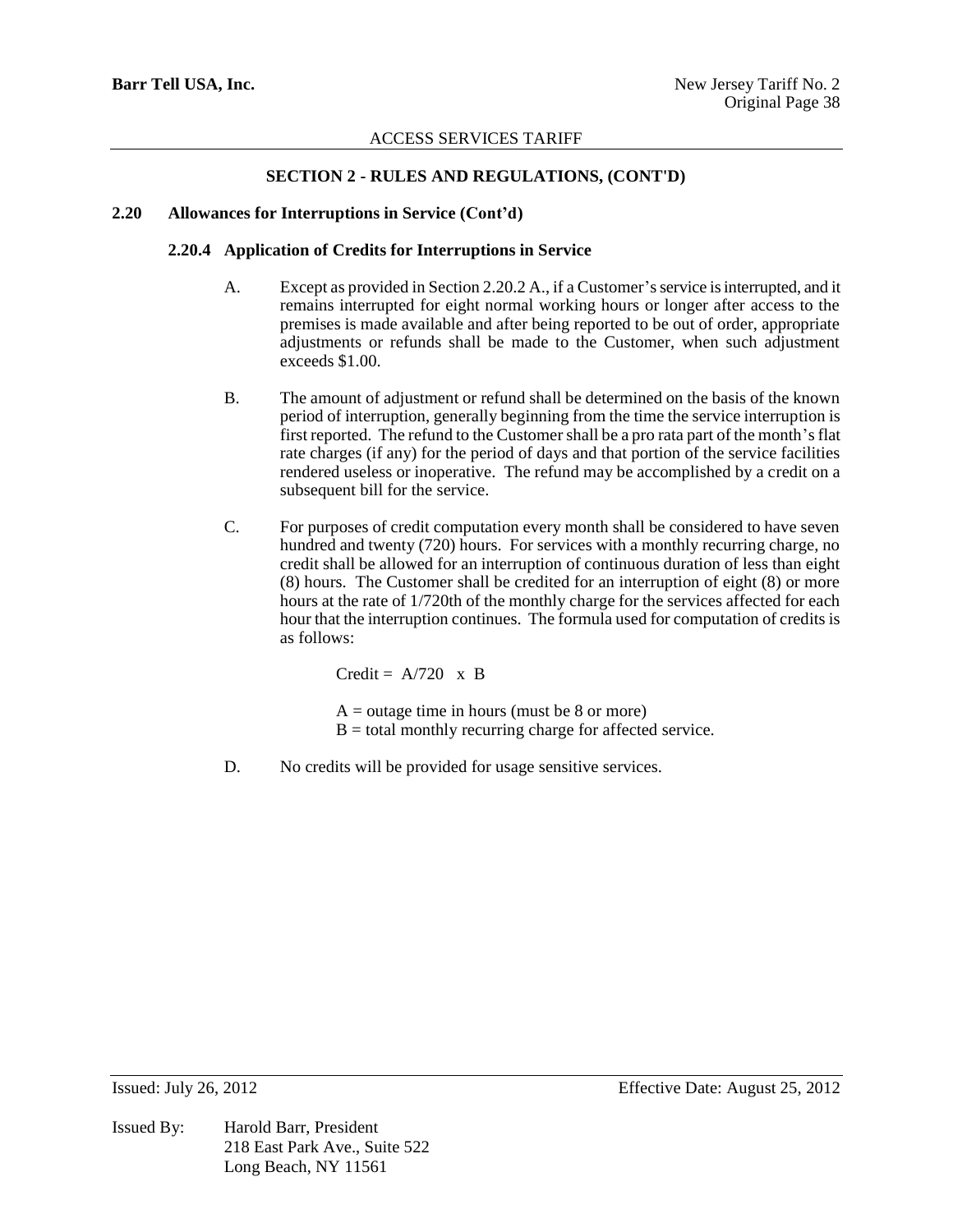# **SECTION 2 - RULES AND REGULATIONS, (CONT'D)**

### **2.21 Notices and Communications**

- **2.21.1** The Customer shall designate on the service order, or shall otherwise provide, an address to which the Company shall mail or deliver all notices and other communications, except that Customer may also designate a separate address to which the Company's bills for service shall be mailed.
- **2.21.2** The Company shall designate on the service order an address to which the Customer shall mail or deliver all notices and other communications, except that Company may designate a separate address on bills for service to which the Customer shall mail payment on that bill.
- **2.21.3** Notice of a pending disconnection of a Customer's service may contain the reason for the notice, the date of the notice, a description of any remedies the Customer may make, the time allotted for the Customer to make remedies (if any), and a toll free customer service number the Customer may call to obtain additional information.
- **2.21.4** Except as otherwise stated in this tariff, all other notices or communications required to be given under this tariff will be in writing.
- **2.21.5** Notices and other communications of either party, and all bills mailed by the Company, shall be presumed to have been delivered to the other party on the second business day following placement of the notice, communication or bill with the U.S. mail or a private delivery service, prepaid and properly addressed, or when actually received or refused by the addressee, whichever occurs first.
- **2.21.6** The Company or the Customer shall advise the other party of any changes to the addresses designated for notices, other communications or billing, by following the procedures for giving notice set forth herein.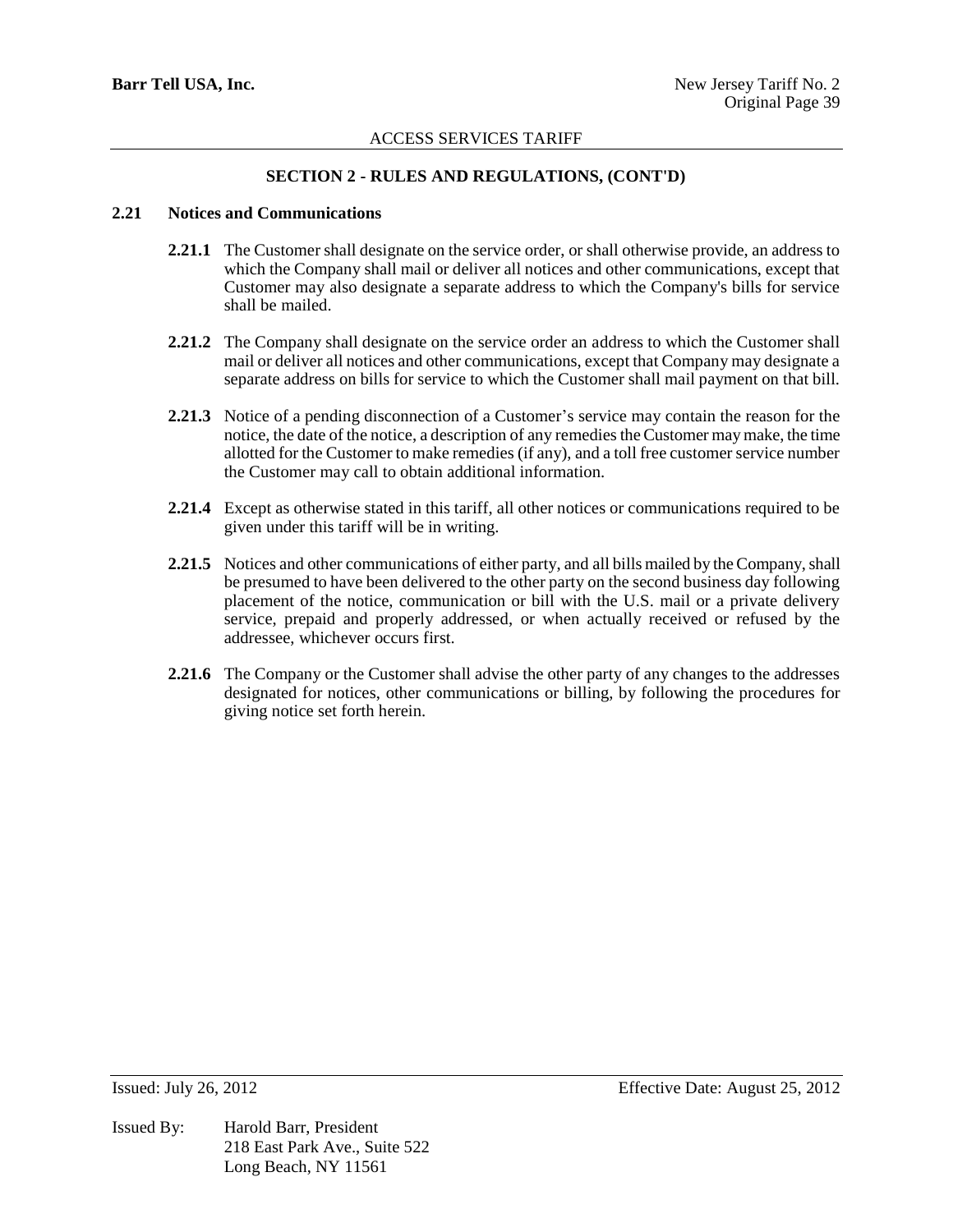## **SECTION 2 - RULES AND REGULATIONS, (CONT'D)**

### **2.22 Mixed Interstate and Intrastate Switched Access Services**

- **2.22.1** When mixed interstate and intrastate switched access service is provided, all charges, including nonrecurring charges, usage charges, and optional features, will be prorated between interstate and intrastate. The percentage provided in the reports as set forth in 2.9.2 preceding will serve as the basis for prorating the charges. The percentage of an access service to be charged as interstate is applied in the following manner:
	- (a) For nonrecurring chargeable rate elements, multiply the PIU times the quantity of chargeable elements times the interstate tariff rate per element.
	- (b) For usage sensitive chargeable rate elements, multiply the PIU times actual use (measured or Company assumed average use) times the interstate rate.
- **2.22.2** A similar calculation is then performed to determine the intrastate portion of the bill.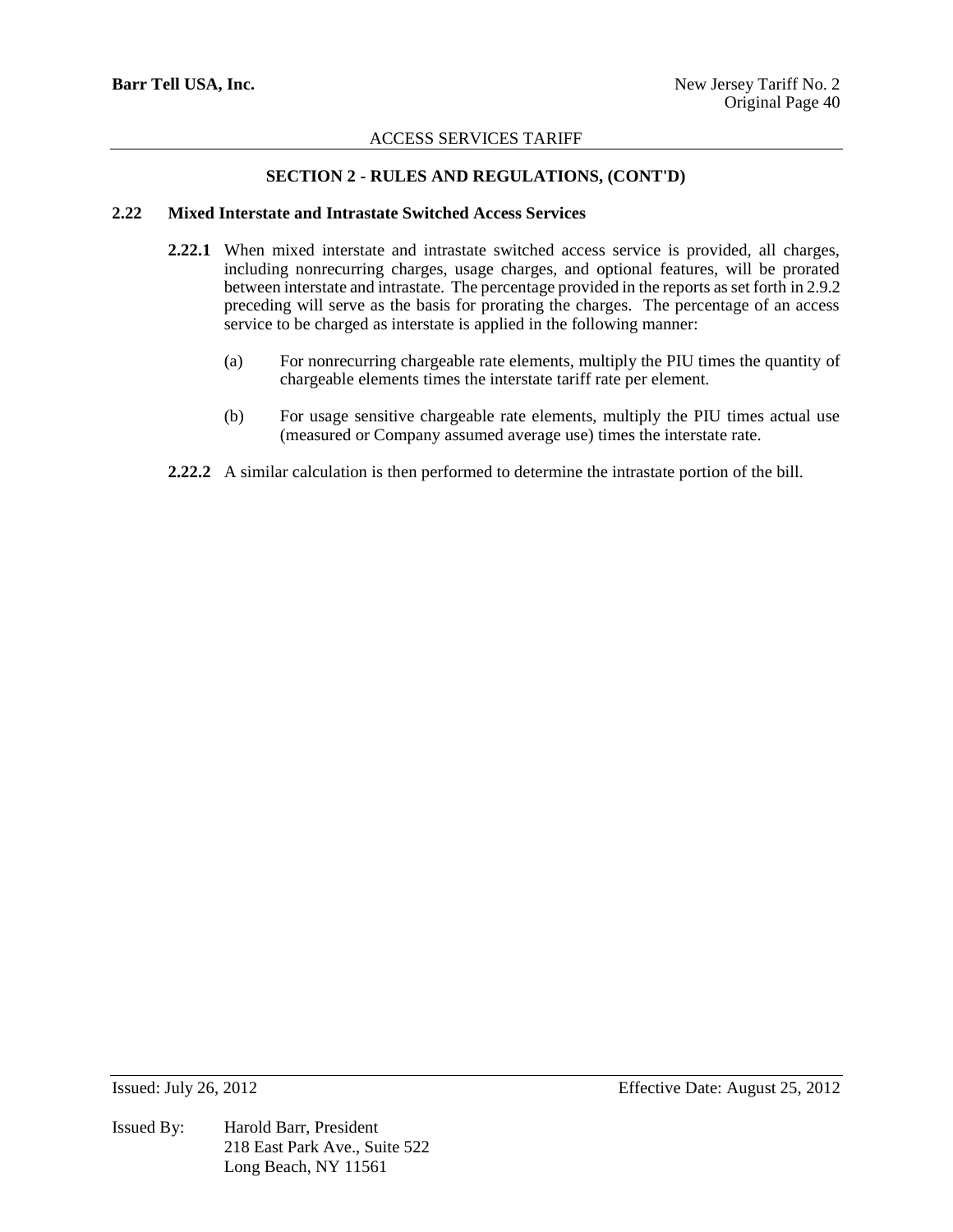## **SECTION 2 - RULES AND REGULATIONS, (CONT'D)**

### **2.23 Determination of Jurisdiction of Mixed Interstate and Intrastate Dedicated Facilities**

- **2.23.1** When mixed interstate and intrastate service is provided over a dedicated facility, the jurisdiction will be determined as follows. For jurisdictional reports required for switched access, see Section 2.9.2.
	- (a) If the Customer's estimate of the interstate traffic on the service equals 10% or more of the total traffic on that service, the service will be provided according to the applicable rules and regulations of the appropriate interstate tariff.
	- (b) If the Customer's estimate of the interstate traffic on the service is less than 10% of the total traffic on that service, the service will be provided according to the applicable rules and regulations of this tariff.
	- (c) If the percentage of interstate traffic on the service changes to the extent that it alters the jurisdiction of the service, the Customer must notify the Company of any required change in status. The affected service will revert to the appropriate jurisdictional tariff within the next full billing cycle. Any applicable termination liability will be transferred with the jurisdictional change of the service.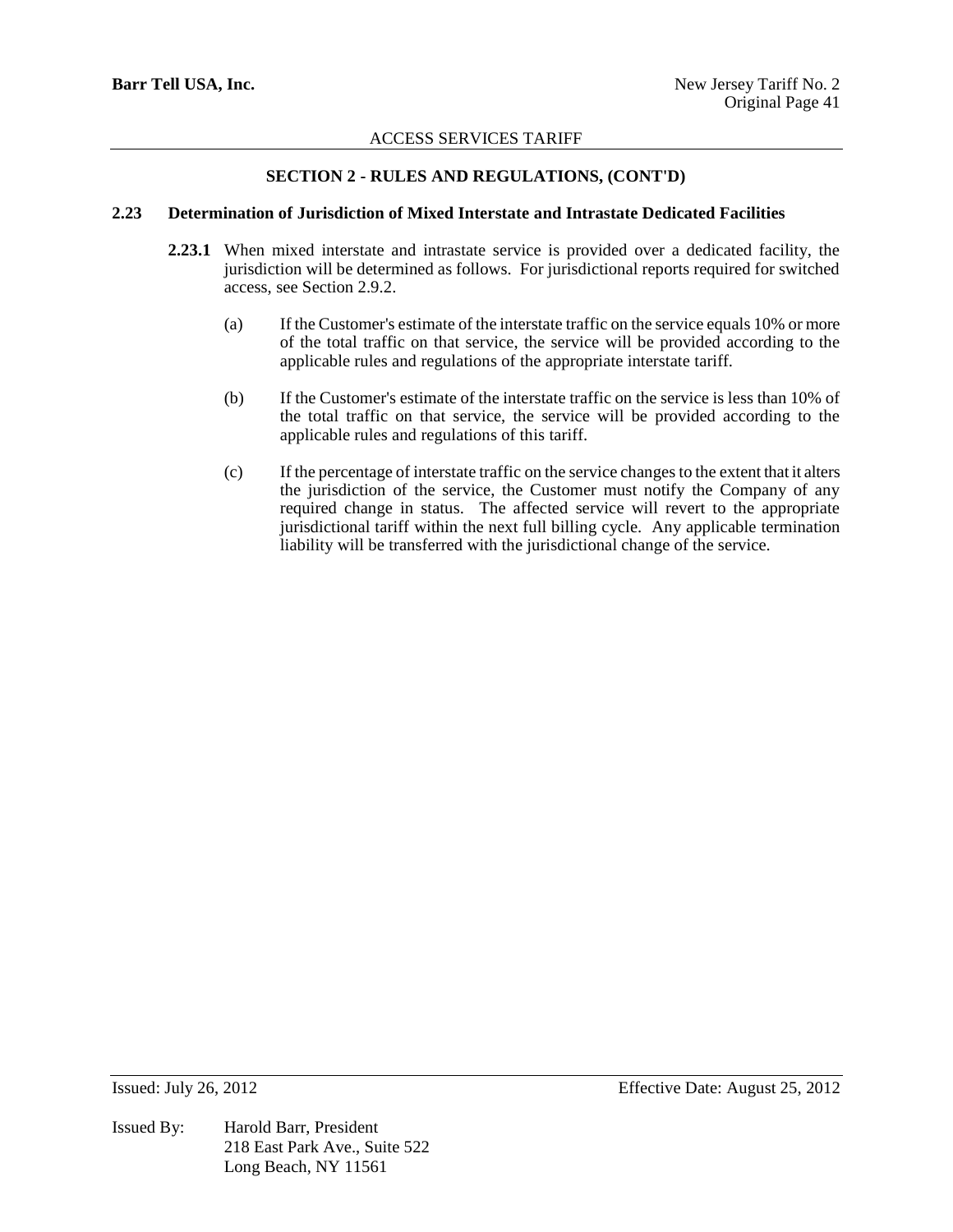## **SECTION 2 - RULES AND REGULATIONS, (CONT'D)**

#### **2.24 Identification and Rating of VoIP-PSTN Traffic**

#### **2.24.1 Scope**

VoIP-PSTN Traffic is the traffic exchanged in time division multiplexing ("TDM") format that originates and/or terminates in Internet protocol ("IP") format. This section governs the identification of VoIP-PSTN Traffic that is required to be compensated at interstate access rates (unless the parties have agreed otherwise) by the Federal Communications Commission in its Report and Order in WC Docket Nos. 10-90 et. al., FCC No. 11-161 (November 18, 2011) ("FCC Order"). Specifically, this section establishes the method of separating such traffic (referred to in this tariff as "Relevant VoIP-PSTN Traffic") from the Customer's traditional intrastate access traffic, so that such Relevant VoIP-PSTN Traffic can be billed in accordance with the FCC Order.

### **2.24.2 Rating of VoIP-PSTN Traffic**

The Relevant VoIP-PSTN Traffic identified in accordance with this tariff section will be billed in accordance with the Company's interstate switched access Tariff FCC No. 1.

Issued By: Harold Barr, President 218 East Park Ave., Suite 522 Long Beach, NY 11561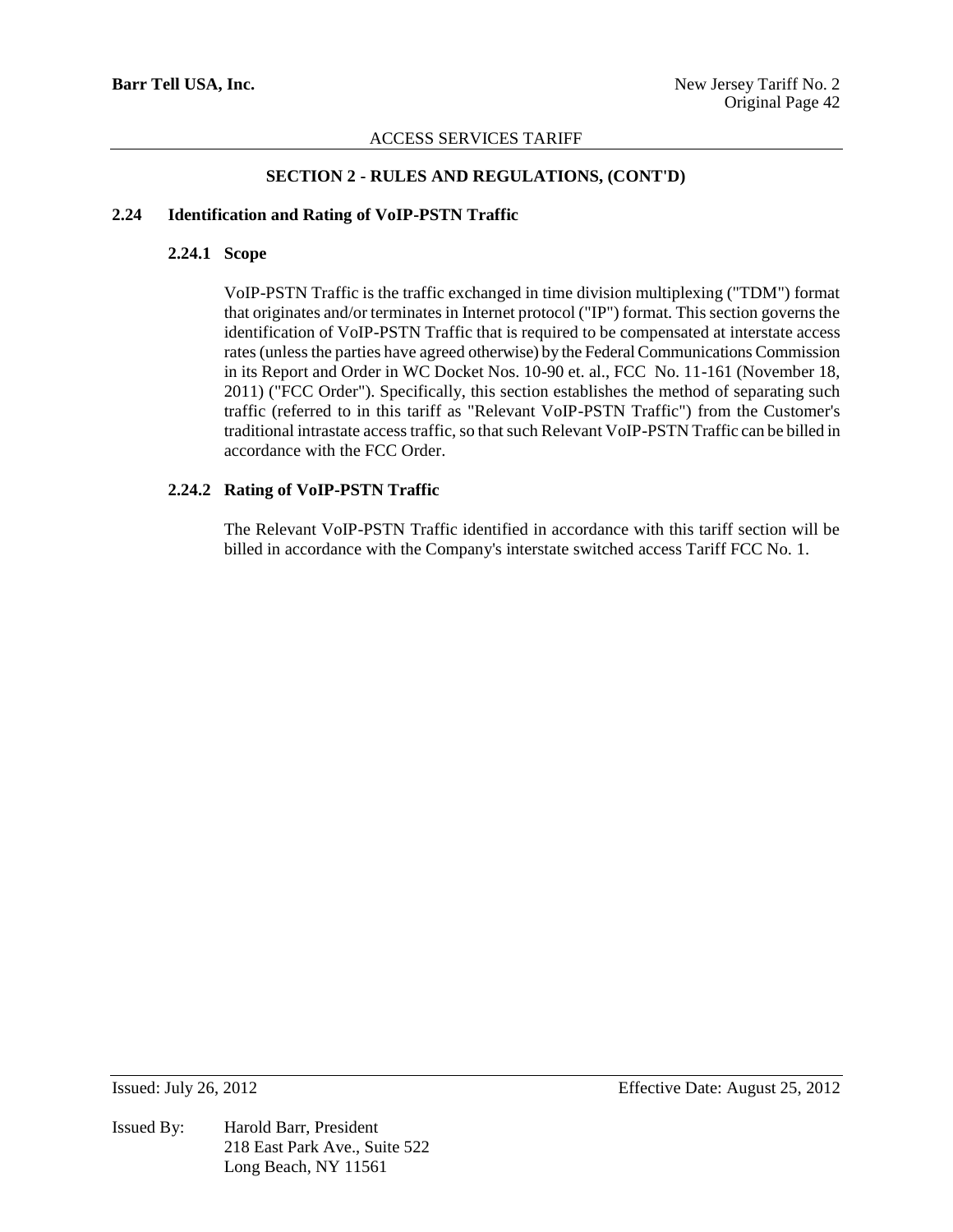## **SECTION 2 - RULES AND REGULATIONS, (CONT'D)**

### **2.24 Identification and Rating of VoIP-PSTN Traffic, (Cont'd.)**

### **2.24.3 Calculation and Application of Percent-VoIP-Usage Factor**

The Company will determine the number of Relevant VoIP-PSTN Traffic minutes of use ("MOU") to which interstate rates will be applied under subsection (B), above, by applying a Percent VoIP Usage ("PVU") factor to the total intrastate access MOU (however determined – either based on call detail information or PIU) exchanged between the Company and the Customer. The PVU will be derived and applied as follows:

- A. The Customer will calculate and furnish to the Company a factor (the "PVU-A") representing the percentage of the total intrastate and interstate access MOU that the Customer exchanges with the Company in the State, that (a) is sent to the Company and that originates in IP format; or (b) is received from the Company and terminates in IP format. This PVU-A shall be based on information such as the number of the Customer's retail VoIP subscriptions in the state (e.g., as reported on FCC Form 477), traffic studies, actual call detail, or other relevant and verifiable information.
- B. Company will, likewise, calculate a factor (the "PVU-B") representing the percentage of the Company's total access MOU in the State that the Company originates or terminates in IP format. This PVU-B shall be based on information such as the number of the Company's retail VoIP subscriptions in the state (e.g., as reported on FCC Form 477), traffic studies, actual call detail, or other relevant and verifiable information.
- C. The Company will use the PVU-A and PVU-B factors to calculate an effective PVU factor that represents the percentage of total access MOU exchanged between the Company and the Customer that is originated or terminated in IP format, whether at the Company's end, at the Customer's end, or at both ends. The PVU factor will be calculated as the sum of: (A) the PVU-A factor and (B) the PVU-B factor times (1.0 minus the PVU-A factor).

Issued By: Harold Barr, President 218 East Park Ave., Suite 522 Long Beach, NY 11561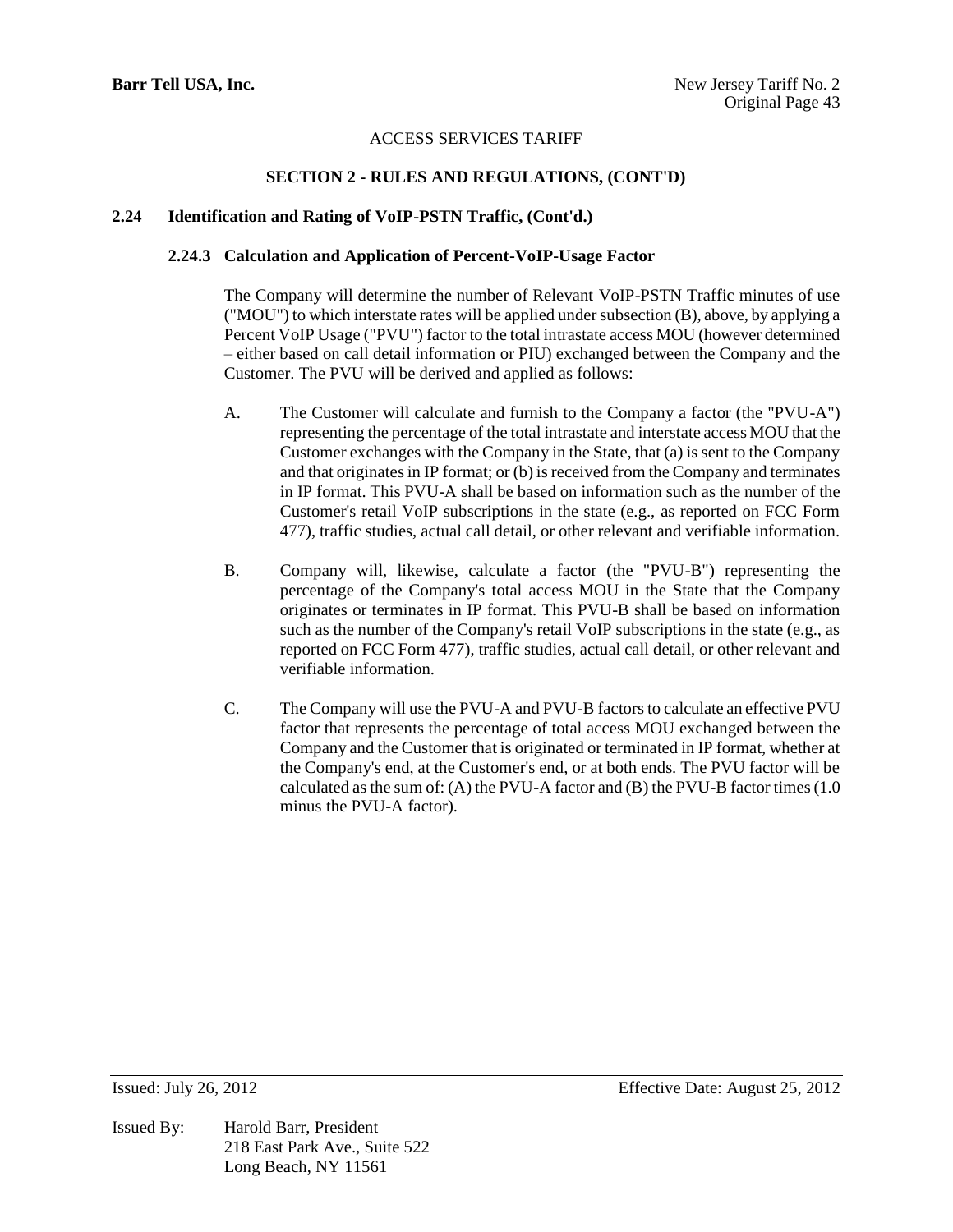## **SECTION 2 - RULES AND REGULATIONS, (CONT'D)**

### **2.24 Identification and Rating of VoIP-PSTN Traffic, (Cont'd.)**

### **2.24.3 Calculation and Application of Percent-VoIP-Usage Factor, (Cont'd.)**

D. The Company will apply the effective PVU factor to the total intrastate access MOU exchanged with the Customer to determine the number of Relevant VoIP-PSTN Traffic MOUs.

Example 1: The PVU-B is 10% and the PVU-A is 40%. The effective PVU factor is equal to  $40\% + (10\% \times 60\%) = 46\%$ . The Company will bill 46% of the Customer's intrastate access MOU in accordance with the Company's applicable interstate switched access tariff.

Example 2: The PVU-B is 10% and the PVU-A is 0%. The effective PVU factor is  $0\% + (100\% \times 10\%) = 10\%$ . The Company will bill 10% of the Customer's intrastate access MOU in accordance with the Company's applicable interstate switched access tariff.

Example 3: The PVU-A is 100%. No matter what the PVU-B factor is, the effective PVU is 100%. The Company will bill 100% of the Customer's intrastate access MOU in accordance with the Company's applicable interstate switched access tariff.

E. If the Customer does not furnish the Company with a PVU-A pursuant to the preceding paragraph 1, the Company will utilize an effective PVU equal to the PVU-B.

## **2.24.4 Initial PVU Factor**

If the PVU factor is not available and/or cannot be implemented in the Company's billing systems by January 1, 2012, once the factor is available and can be implemented the Company will adjust the Customer's bills to reflect the PVU retroactively to January 1, 2012. In calculating the initial PVU, the Company will take the Customer-specified PVU-A into account retroactively to January 1, 2012, provided that the Customer provides the factor to the Company no later than April 15, 2012; otherwise, it will set the initial PVU equal to the PVU-B, as specified in subsection  $(C)(5)$ , above.

Issued By: Harold Barr, President 218 East Park Ave., Suite 522 Long Beach, NY 11561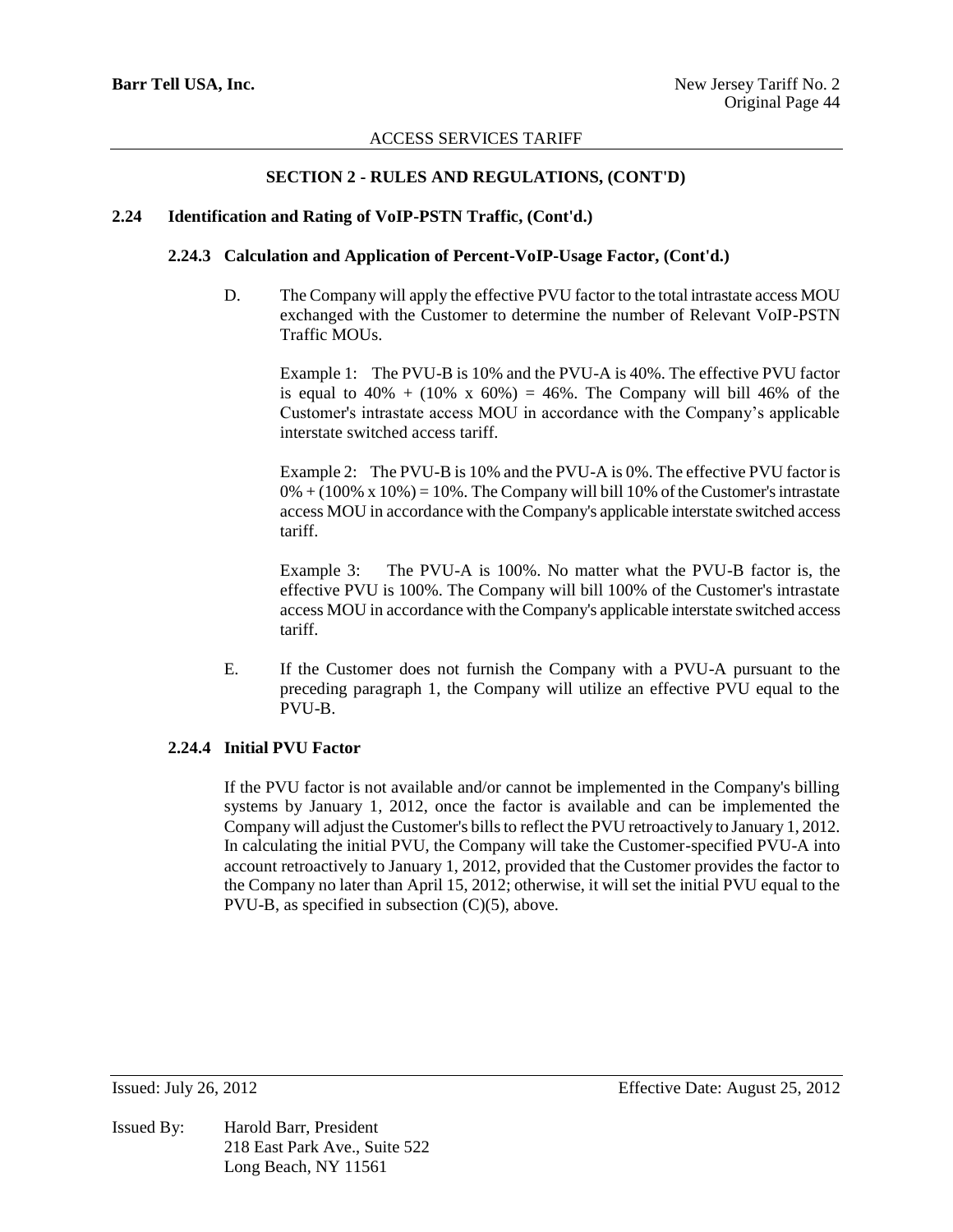### **SECTION 2 - RULES AND REGULATIONS, (CONT'D)**

#### **2.24 Identification and Rating of VoIP-PSTN Traffic, (Cont'd.)**

## **2.24.5 PVU Factor Updates**

The Customer may update the PVU-A factor or the Company may update the PVU-B quarterly using the method set forth in subsection  $(C)(1)$ , above. If the Customer chooses to submit such updates, it shall forward to the Company, no later than 15 days after the first day of January, April, July and/or October of each year, a revised PVU-A factor based on data for the prior three months, ending the last day of December, March, June and September, respectively. The Company will use the revised PVU-A to calculate a revised PVU. The revised PVU factor will apply prospectively and serve as the basis for billing until superseded by a new PVU.

### **2.24.6 PVU Factor Verification**

Not more than twice in any year, the Company may ask the Customer to verify the PVU-A factor furnished to the Company and Customer may ask the Company to verify the PVU-B factor and the calculation of the PVU factor. The party so requested shall comply, and shall reasonably provide the records and other information used to determine the respective PVU-A and PVU-B factors.

Issued By: Harold Barr, President 218 East Park Ave., Suite 522 Long Beach, NY 11561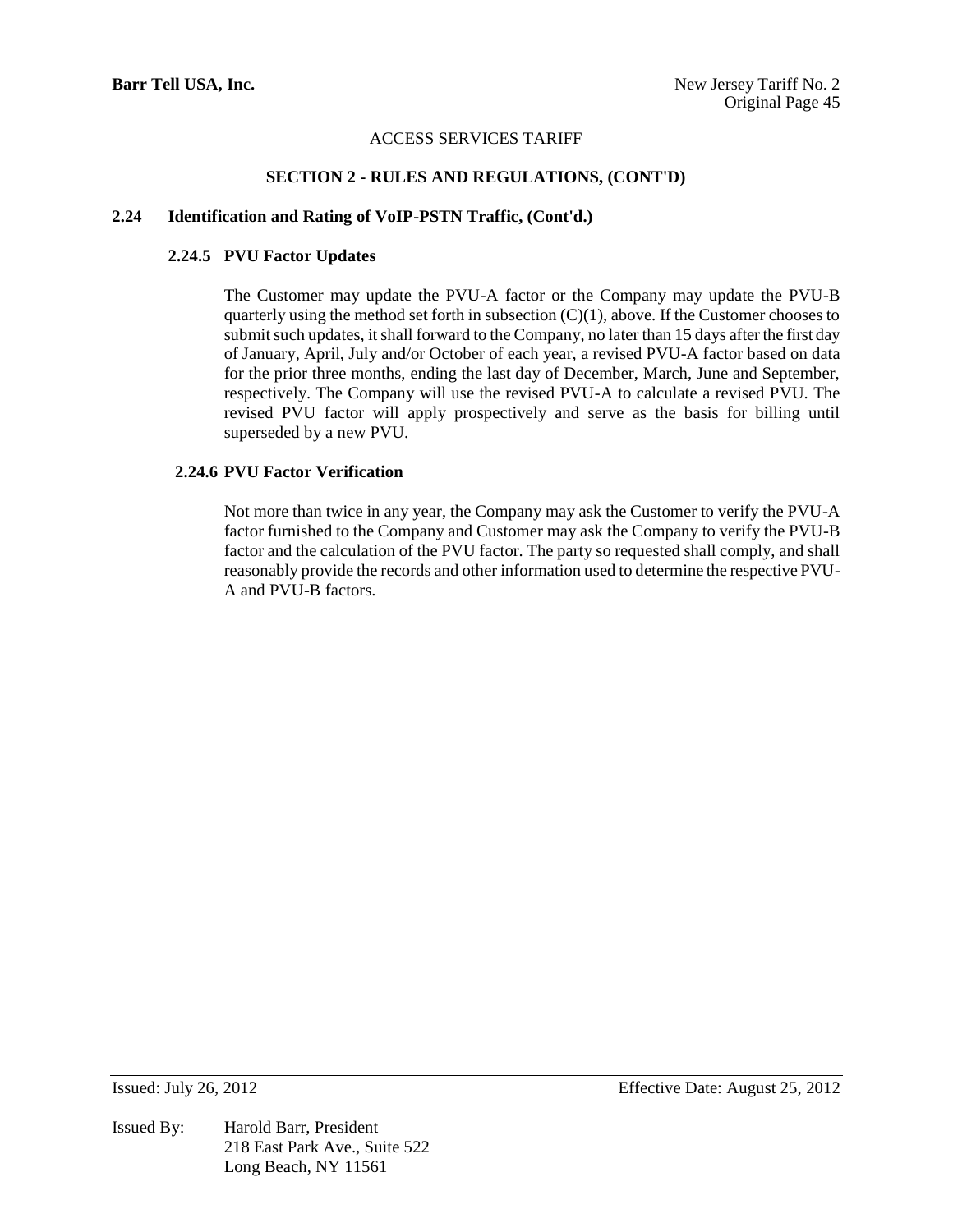# **SECTION 3 - SWITCHED ACCESS SERVICE**

## **3.1 General**

- **3.1.1** Switched Access Service, which is available to Customers for their use in furnishing their services to End Users, provides a two-point communications path between a Customer's Premises and an End User's Premises. It provides for the use of common terminating, switching and trunking facilities, and for the use of common subscriber plant of the Company. Switched Access Service provides for the ability to originate calls from an End User's Premises to a Customer's Premises and to terminate calls from a Customer's Premises to an End User's Premises in the LATA where it is provided.
- **3.1.2** When a rate as set forth in this tariff is shown to more than two decimal places, the charges will be determined using the rate shown. The resulting amount will then be rounded to the nearest penny (i.e., rounded to two decimal places).
- **3.1.3** In the absence of an ASR as described in Section 3.4, delivery of calls to, or acceptance of calls from, the Customer's End User location(s) via Company-provided switched access services shall constitute a Constructive Order and an agreement by the Customer to purchase the Company's switched access services as described and priced herein.
- **3.1.4** In those situations where a CMRS provider terminates interMTA traffic to the end-user subscribers of the Company then the rates, terms and conditions of this tariff will apply.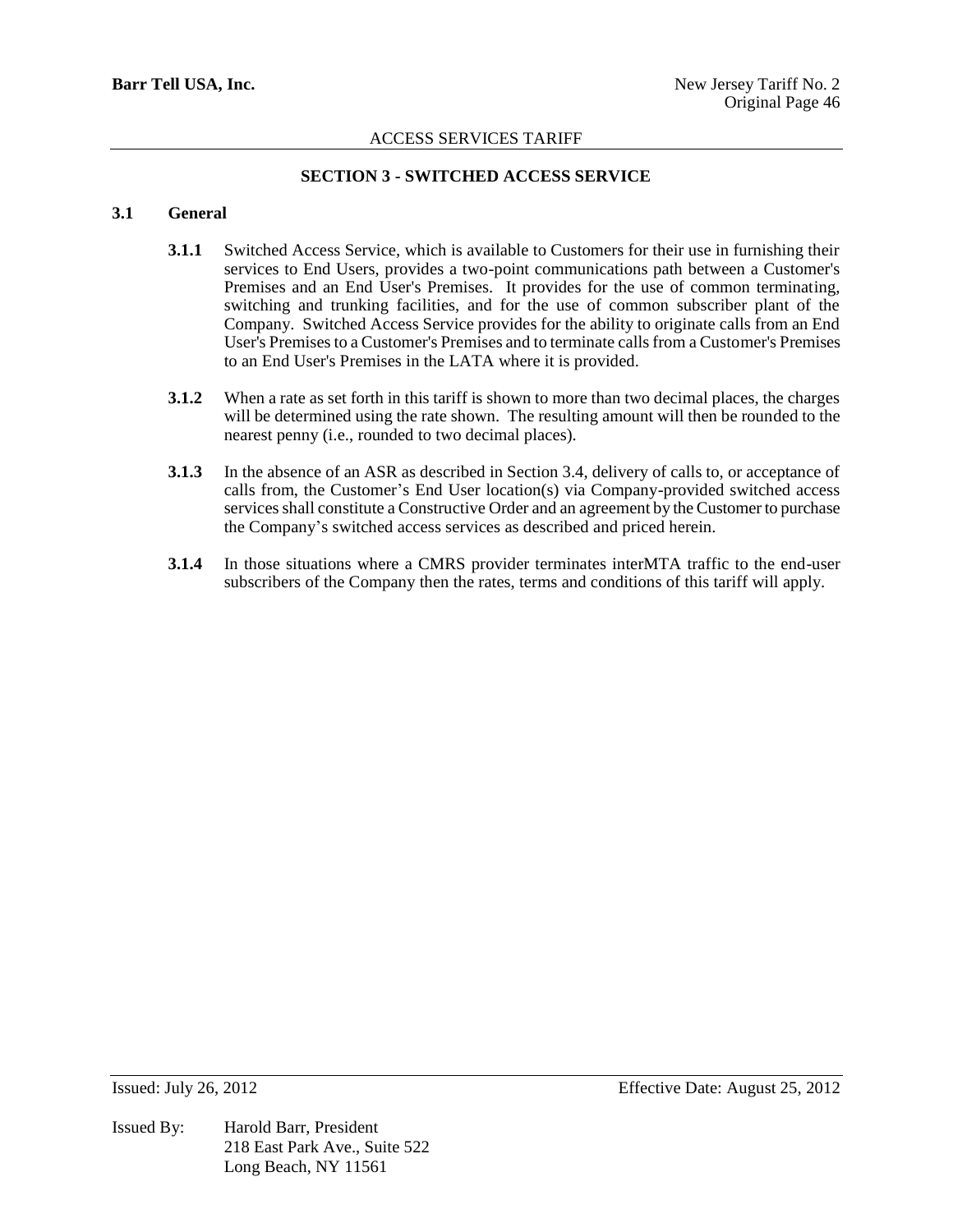## **SECTION 3 - SWITCHED ACCESS SERVICE, (CONT'D)**

## **3.2 Manner of Provision**

- **3.2.1** Switched Access Service is furnished for originating and terminating calls by the Customer to its End User. Switched Access Service is furnished on a per-line or per trunk basis.
- **3.2.2** Originating traffic type represents access capacity within a LATA for carrying traffic from the End User to the Customer; and Terminating traffic type represents access capacity within a LATA for carrying traffic from the Customer to the End User. When ordering capacity for Switched Access Service, the Customer must at a minimum specify such access capacity in terms of originating traffic type and/or terminating traffic type.
- **3.2.3** Feature Group Access is provisioned, at minimum, at the DS-1 level and provides line-side or trunk-side access to End Office switches, for the Customer's use in originating and terminating communications. Basic Switched Access Service will be provided with Multi-Frequency In Band Signaling (SS7 is also available, where capabilities exist).

## **3.2.4 Two types of Feature Group Access are available:**

- 1) Tandem Connect Access: This option applies when the Customer has no direct facilities to the End Office. All traffic is routed to and from End Office via an Access Tandem. Delivery of calls to, or acceptance of calls from, the Customer's End User location(s) via Tandem Connect Access shall constitute a Constructive Order and an agreement by the Customer to purchase the Company's switched access services as described and priced herein.
- 2) Direct Connect Access: This option applies when the Customer has direct facilities to the End Office. This transmission path is dedicated to the use of a single Customer. The Company may require the Customer to submit an ASR or comparable documentation for Direct Connect Access. Direct Connect Access is provided on an Individual Case Basis as Special Service Arrangements pursuant to Section 6 of this tariff.

Issued By: Harold Barr, President 218 East Park Ave., Suite 522 Long Beach, NY 11561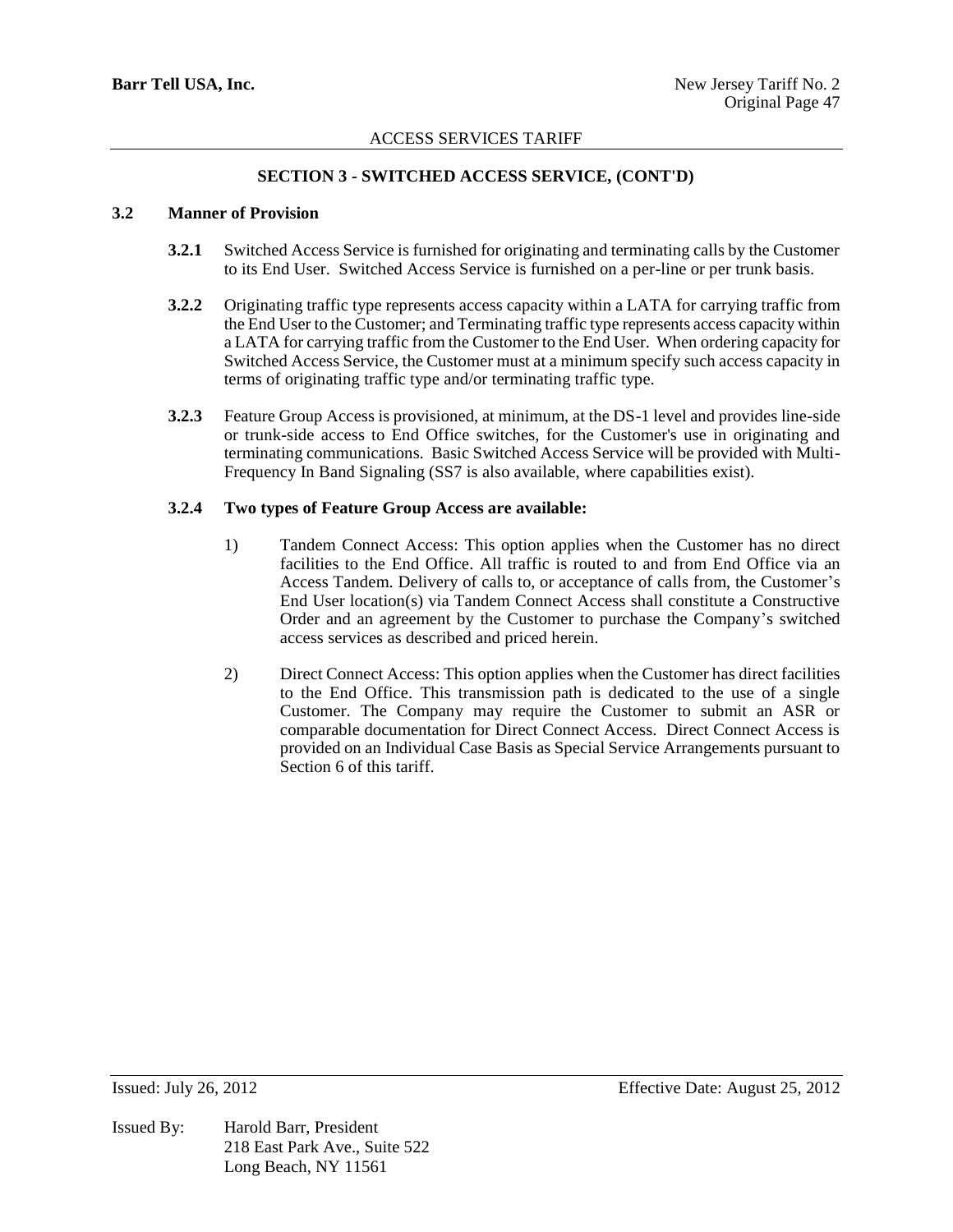## **SECTION 3 - SWITCHED ACCESS SERVICE, (CONT'D)**

## **3.3 Rate Categories**

There are five rate categories which apply to Switched Access Service:

- Common Line
- Switched Transport
- End Office Switching
- Toll-Free 8XX Data Base Access Service
- Optional Features

#### **3.3.1 Common Line**

The Common Line component is related to the use of Company-provided or leased end user common lines by customers and end users for Intrastate access.

#### **3.3.2 Switched Transport**

The Switched Transport component is related to the transmission and tandem switching facilities between the customer designated premises and the end office switch(es) where the customer's traffic is switched to originate or terminate the customer's communications. The Switched Transport component also includes transport between an end office which serves as host for a remote switching system or module (RSS or RSM) and the RSS or RSM.

#### **3.3.3 End Office Switching**

The End Office Switching component is related to the use of end office switching equipment, the terminations in the end office of end user lines, the terminations of calls at Company Intercept Operators or recordings, the Signaling Transfer Point (STP) costs, and the SS7 signaling function between the end office and the STP.

Issued By: Harold Barr, President 218 East Park Ave., Suite 522 Long Beach, NY 11561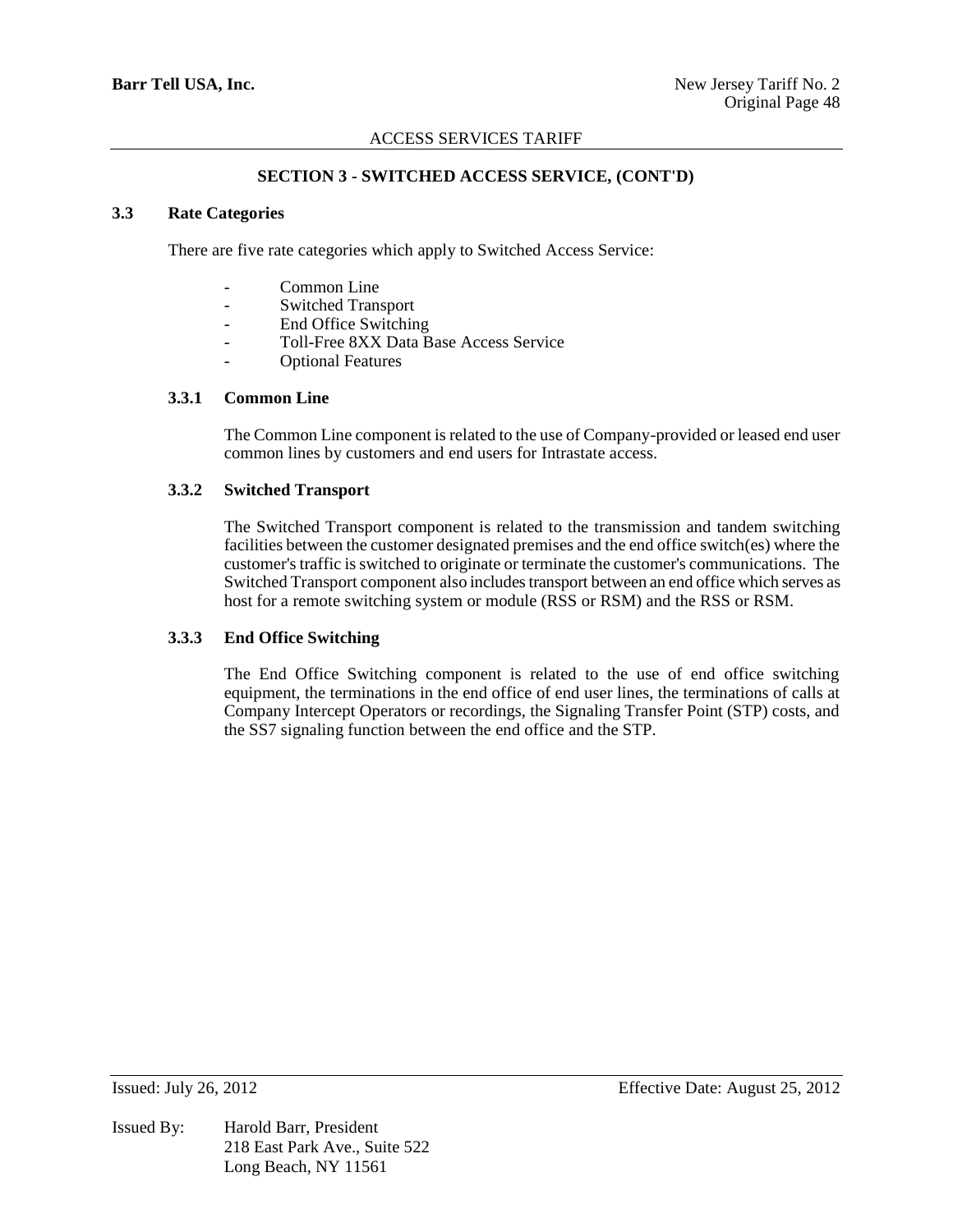## **SECTION 3 - SWITCHED ACCESS SERVICE, (CONT'D)**

### **3.3 Rate Categories (Cont'd)**

#### **3.3.4 Toll-Free 8XX Data Base Query**

The Toll-Free 8XX Data Base Query Charge, will apply for each Toll-Free 8XX call query received at the Company's (or its provider's) Toll-Free 8XX data base.

## **3.3.5 Switched Access Optional Features**

Various optional features may be available and will be priced on an individual case basis.

Issued By: Harold Barr, President 218 East Park Ave., Suite 522 Long Beach, NY 11561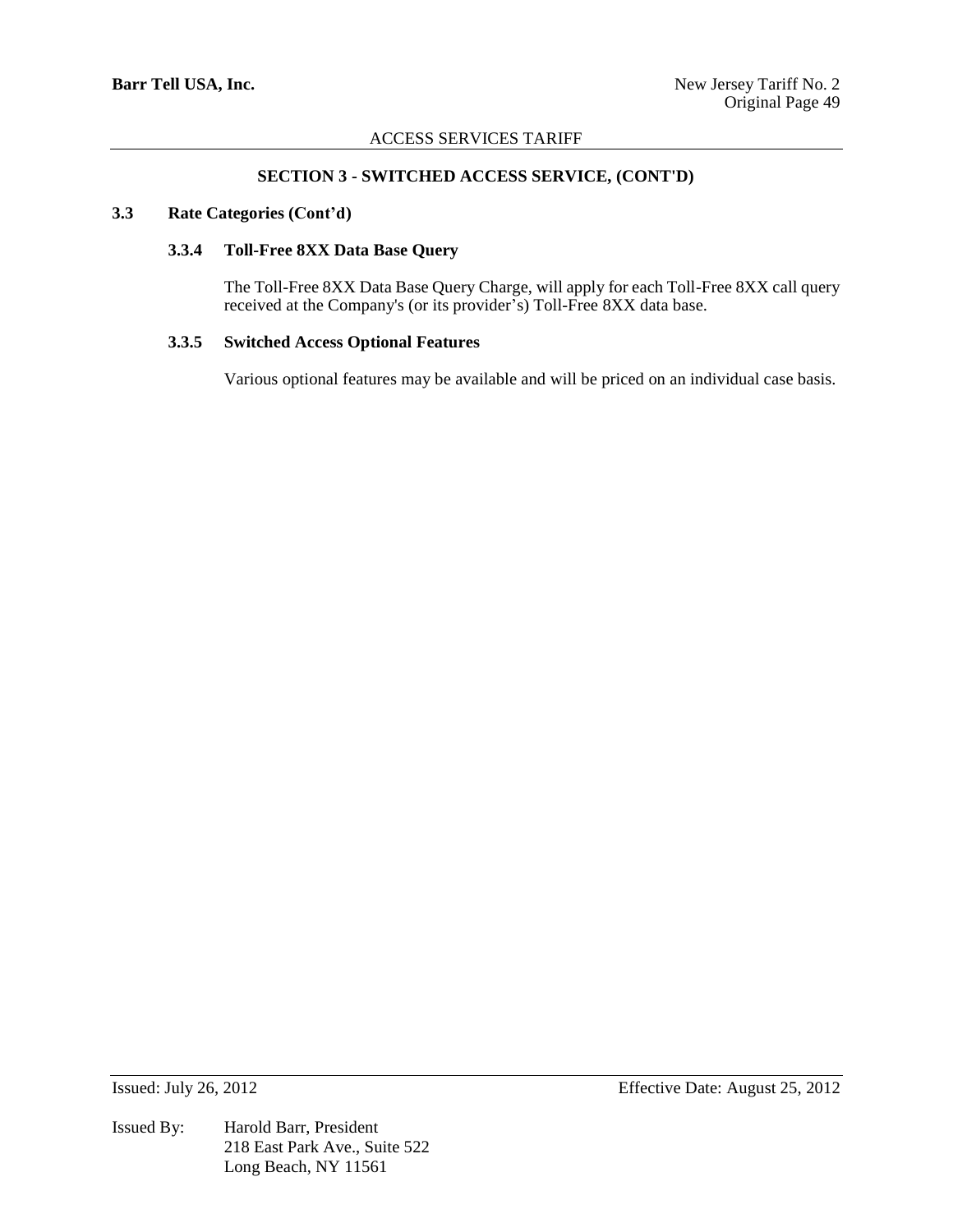## **SECTION 3 - SWITCHED ACCESS SERVICE, (CONT'D)**

## **3.4 Access Ordering**

### **3.4.1 General**

- A. Customers may order switched access through a Constructive Order, as defined herein, or through an ASR. The format and terms of the ASR will be as specified in the Industry Access Service Order Guidelines, unless otherwise specified herein.
- B. A Customer may order any number of services of the same type and between the same premises on a single ASR. All details for services for a particular order must be identical.
- C. The Customer shall provide all information necessary for the Company to provide and bill for the requested service. When placing an order for Access Service, the Customer shall provide the following minimum information:
	- (a) Customer name and Premises address(es);
	- (b) Billing name and address (when different from Customer name and address); and
	- (c) Customer contact name(s) and telephone number(s) for the following provisioning activities: order negotiation, order confirmation, interactive design, installation and billing.

#### **3.4.2 Access Service Date Intervals**

- A. Access Service is provided with Standard or Negotiated Intervals
- B. The Company will specify a firm order confirmation date and Service Commencement Date contingent on the ASR being complete as received. To the extent the Access Service can be made available with reasonable effort, the Company will provide the Access Service in accordance with the Customer's requested interval, subject to the following conditions:
	- (a) For service provided under a Standard Interval: The Standard Interval for Switched Service will be sixty (60) business days from the Application Date. This interval only applies to standard service offerings where there are pre-existing facilities to the Customer Premises. Access Services provided under the Standard Interval will be installed during Company business hours.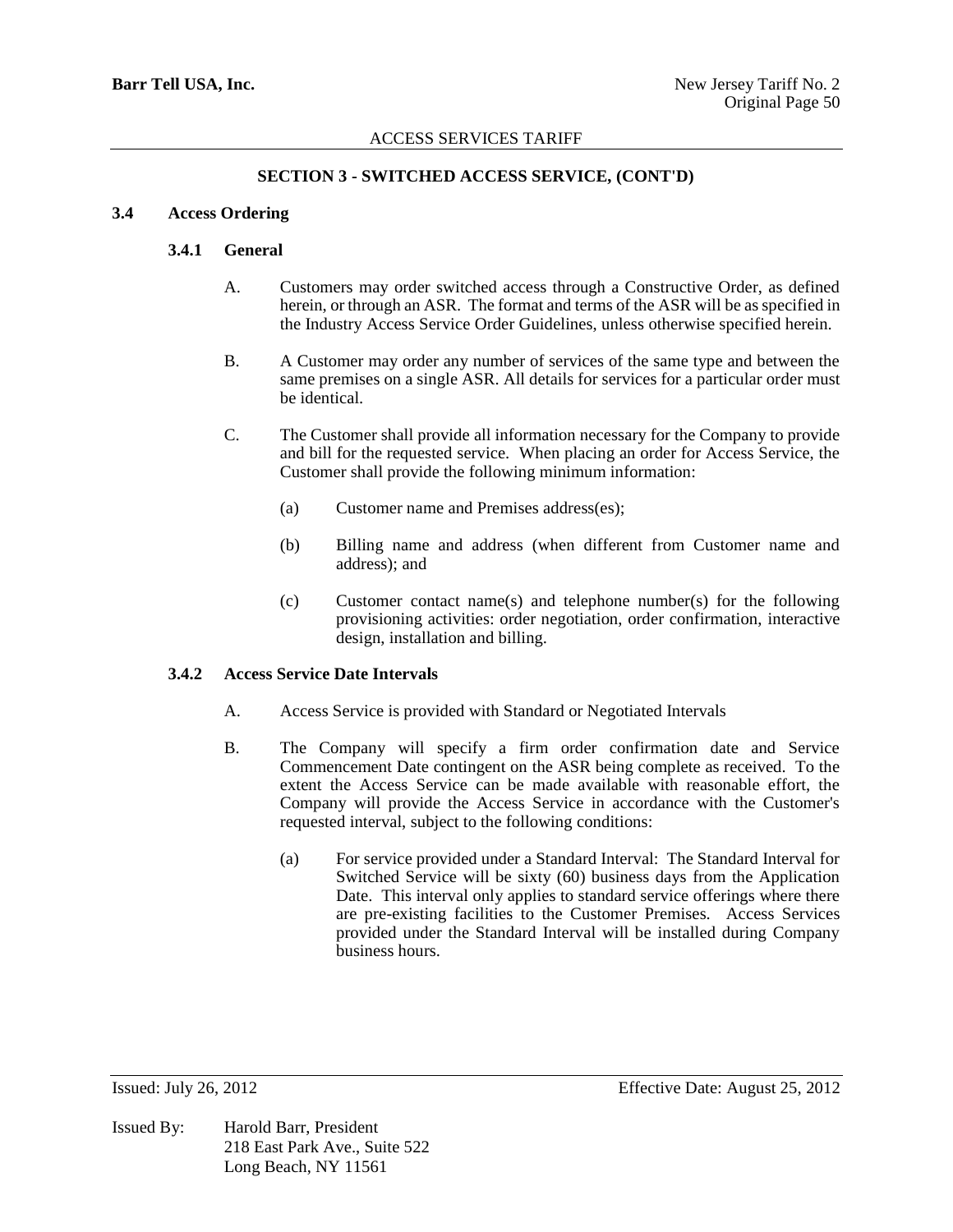## **SECTION 3 - SWITCHED ACCESS SERVICE, (CONT'D)**

## **3.4 Access Ordering (Cont'd)**

## **3.4.2 Access Service Date Intervals (Cont'd)**

### **B. (Cont'd)**

- (b) For service provided under a Negotiated Interval: The Company will offer a Service Date based on the type and quantity of Access Services the Customer has requested. The Negotiated Interval may not exceed by more than six months the Standard Interval Service Date, or, when there is no Standard Interval, the Company offered Service Date, except as otherwise agreed by the Company in writing. The Company will negotiate a Service Date interval with the Customer when:
	- 1) The Customer requests a Service Date before or beyond the applicable Standard Interval Service Date; or
	- 2) There is no existing facility connecting the Customer Premises with the Company; or
	- 3) The Customer requests a service that is not considered by the Company to be a standard service offering (for example, if additional engineering or special construction is required to complete the order); or
	- 4) The Company determines that Access Service cannot be installed within the Standard Interval.
- **C.** All services for which rates are applied on an Individual Case Basis are provided with a Negotiated Interval.

#### **3.4.3 Access Service Request Modifications**

The Customer may request a modification of its ASR prior to the Service Commencement Date. All modifications must be in writing using the industry ASR process. The Company, in its sole discretion, may accept a verbal modification from the Customer. The Company will make every effort to accommodate a requested modification when it is able to do so with the normal work force assigned to complete such an order within normal business hours.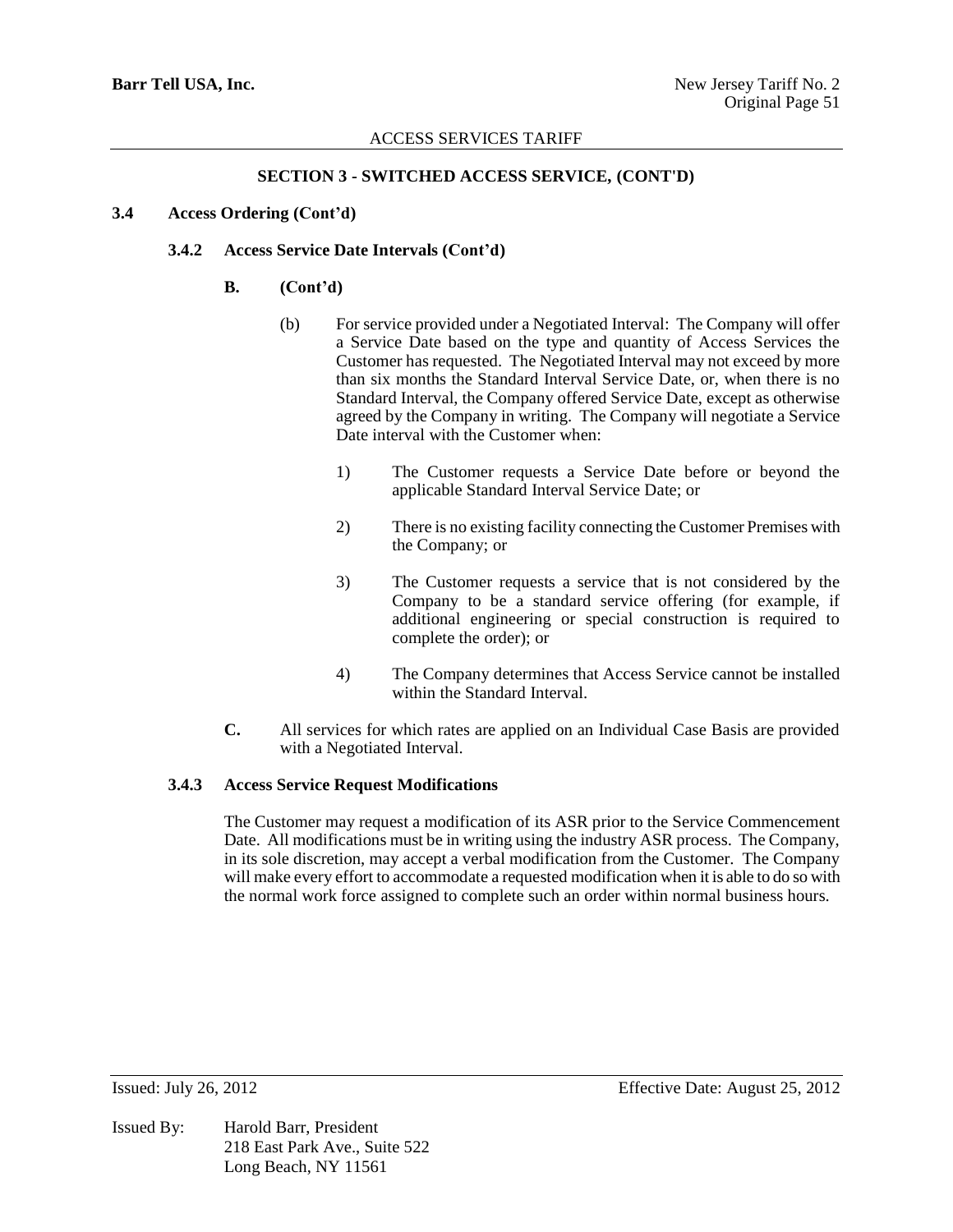## **SECTION 3 - SWITCHED ACCESS SERVICE, (CONT'D)**

#### **3.5 Special Construction or Special Service Arrangements**

**3.5.1** Subject to the agreement of the Company and to all of the regulations contained in this tariff, special construction of Company facilities or development of special service arrangements may be undertaken by the Company on a reasonable-efforts basis at the request of the Customer. Such construction or arrangements will be provided pursuant to regulations contained in Section 6 of this tariff.

## **3.6 Obligations of the Company**

- **3.6.1** With regard to access services provided by the Company, specific Company responsibilities include, but are not limited to the following:
	- (a) Network Management

The Company will administer its network to ensure that provision of acceptable service levels to all telecommunications users of the Company's network services. Generally, service levels are considered acceptable only when both End Users and Customers are able to establish connections with minimal delay encountered within the Company network. The Company maintains the right to apply protective controls, i.e., those actions, such as call gapping, which selectively cancel the completion of traffic, over any traffic carried over its network, including that associated with a Customer's Switched Access Service. Generally, such protective measures would only be taken as a result of occurrences such as a failure or overload of Company or Customer facilities, natural disasters, mass calling or national security demands.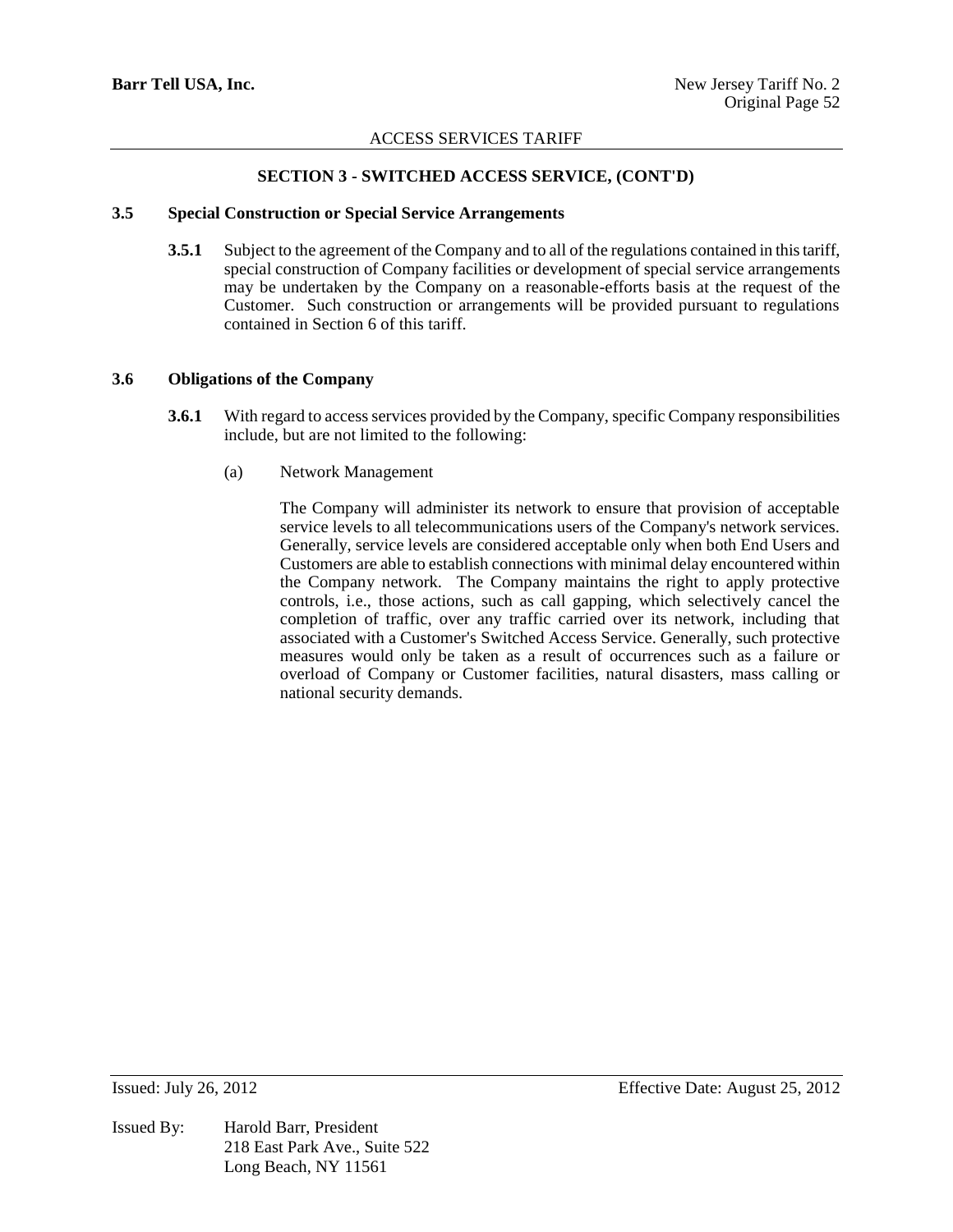## **SECTION 3 - SWITCHED ACCESS SERVICE, (CONT'D)**

### **3.6 Obligations of the Company (Cont'd)**

#### **3.6.1 (Cont'd)**

(b) Design and Traffic Routing of Switched Access Service

The Company shall design and determine the routing of Switched Access Service, including the selection of the first point of switching and the selection of facilities from the interface to any switching point and to the End Offices. The Company shall also decide if capacity is to be provided by originating only, terminating only, or two-way trunk groups. Finally, the Company will decide whether trunk side access will be provided through the use of two-wire or four-wire trunk terminating equipment.

Selection of facilities and equipment and traffic routing of the service are based on standard engineering methods, available facilities and equipment and the Company's traffic routing plans. If the Customer desires different routing or directionality than that determined by the Company, the Company will work cooperatively with the Customer in determining (1) whether the service is to be routed directly to an end office or through an access tandem switch and (2) the directionality of the service.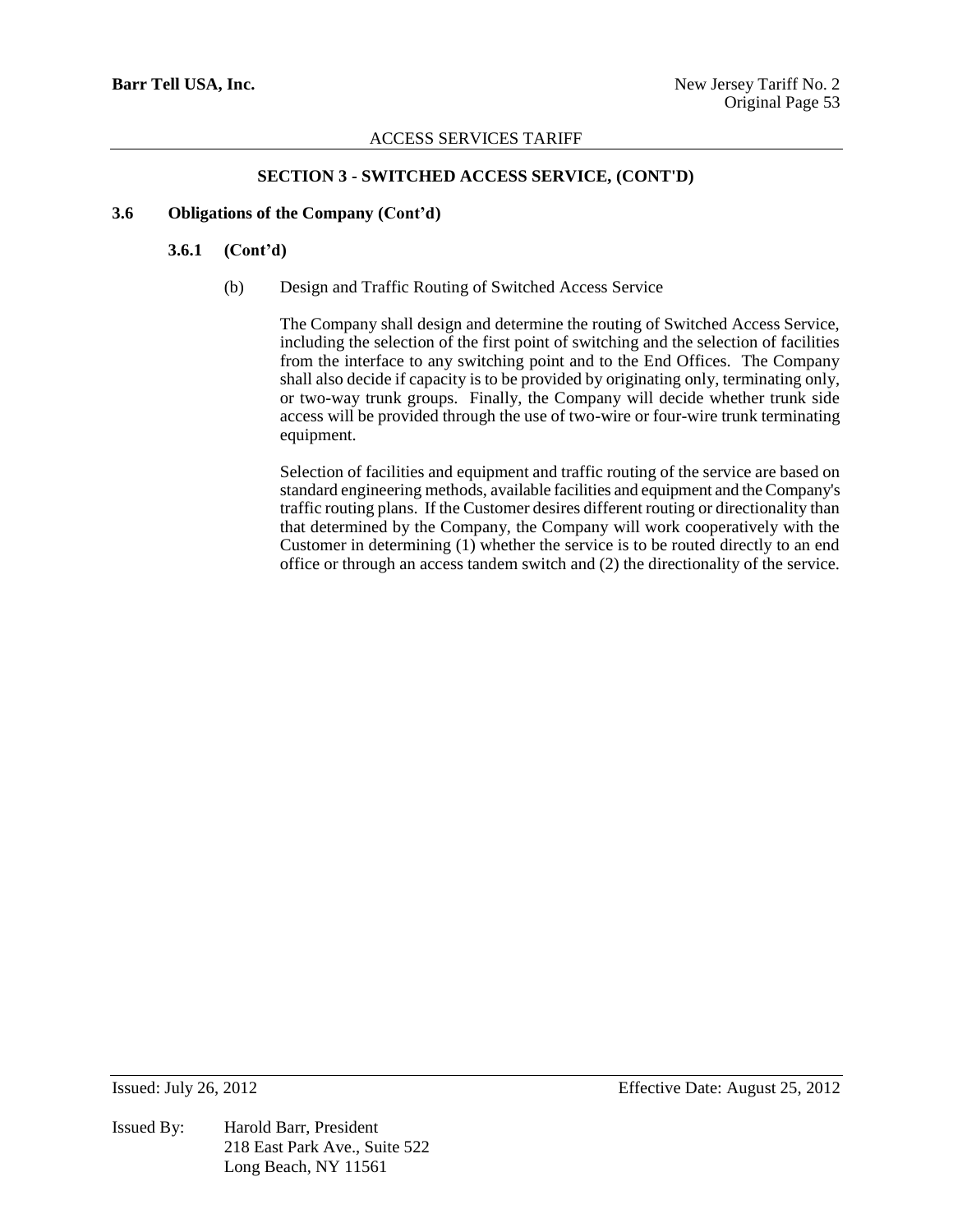## **SECTION 3 - SWITCHED ACCESS SERVICE, (CONT'D)**

## **3.7 Obligations of the Customer**

- **3.7.1** The Customer has certain specific obligations pertaining to the use of Switched Access Service. These obligations are in addition to obligations specified in Section 2.9 of this tariff and are as follows:
	- (a) Report Requirements

Customers are responsible for providing the following reports to the Company, when applicable:

1) Jurisdictional Reports

When a Customer orders Switched Access Service for both interstate and intrastate use, the Customer is responsible for providing reports as set forth in Section 2.9.2(c) preceding. Charges will be apportioned in accordance with those reports.

2) Code Screening Reports

When a Customer orders service call routing, trunk access limitation or call gapping arrangements, the customer must report the number of trunks and/or the appropriate codes to be instituted in each end office or access tandem switch, for each of the arrangements ordered.

(b) On and Off-Hook Supervision

The Customer's facilities shall provide the necessary on and off-hook supervision for accurate timing of calls.

Issued By: Harold Barr, President 218 East Park Ave., Suite 522 Long Beach, NY 11561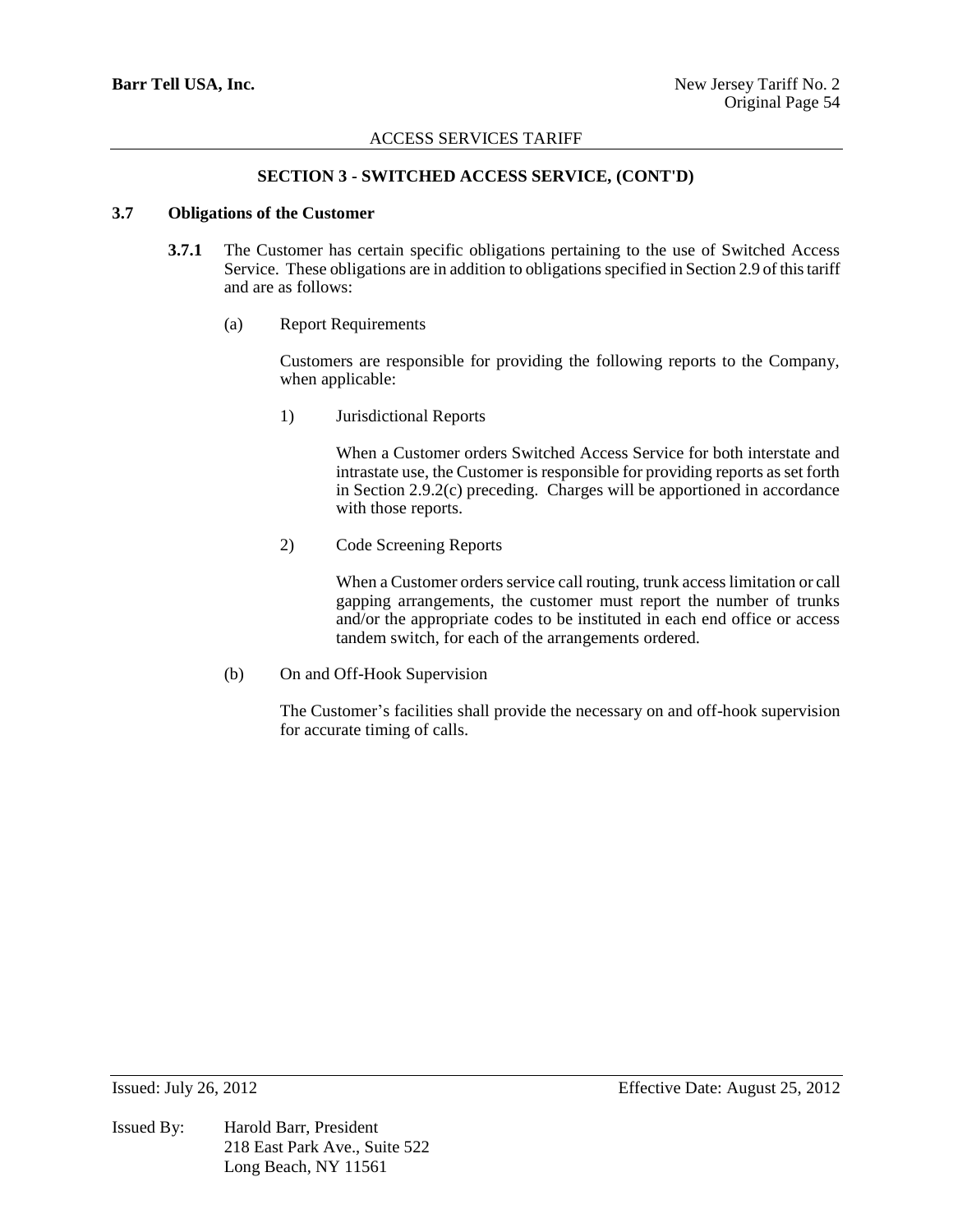## **SECTION 3 - SWITCHED ACCESS SERVICE, (CONT'D)**

#### **3.8 Rate Regulations**

### **3.8.1 General**

There are three type of rates and charges that apply to Switched Access Service provided by the Company. These are monthly recurring charges, usage charges, and nonrecurring charges.

#### **3.8.2 Types of Charges**

- **A.** Nonrecurring charges are one time charges that apply for a specific work activity (e.g., installation or change to an existing service). Non-recurring charges may apply for installation of service, installation of optional features and service rearrangements.
- **B.** Recurring Charges are flat monthly rates that apply for each month or fraction thereof that a specific rate element is provided. For billing purposes, each month is considered to have 30 days.
- **C.** Usage Charges are rates that apply only when a specific rate element is used. These are applied on a per-access minute, a per-call or per-query basis. Usage rates are accumulated over a monthly period.

#### **3.8.3 Measurement and Billing of Access Minutes**

**A.** When recording originating calls over Switched Access Service with multifrequency address signaling, usage measurement begins when the first wink supervisory signal is forwarded from the Customer's facilities. The measurement of originating call usage over Switched Access Service ends when the originating Switched Access Service entry switch receives disconnect supervision from either the originating End User's End Office (indicating that the originating End User has disconnected), or from the Customer's facilities, whichever is recognized first by the entry switch. For terminating calls over Switched Access Service with multifrequency address signaling, the measurement of access minutes begins when a seizure signal is received from the Carrier's trunk group at the Point of Presence within the LATA. The measurement of terminating call usage over Switched Access Service ends when a disconnect signal is received, indicating that either the originating or terminating user has disconnected.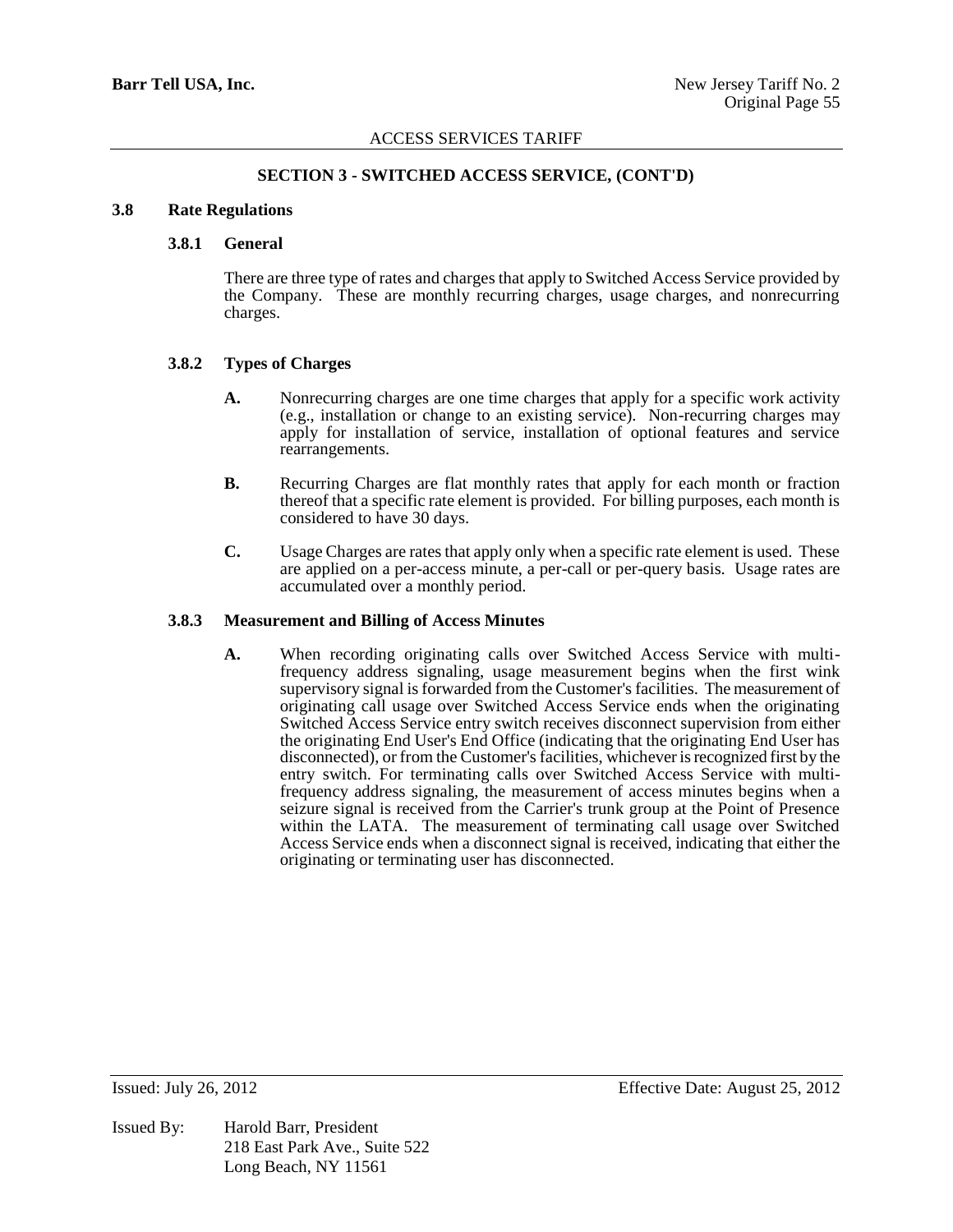## **SECTION 3 - SWITCHED ACCESS SERVICE, (CONT'D)**

## **3.8 Rate Regulations (Cont'd)**

## **3.8.3 Measurement and Billing of Access Minutes (Cont'd)**

- **B.** When recording originating calls over Switched Access Service with SS7 signaling, usage measurement begins with the transmission of the initial address message by the switch for direct trunk groups and with the receipt of an exit message by the switch for tandem trunk groups. The measurement of originating Switched Access Service usage ends when the entry switch receives or sends a release message, whichever occurs first. For terminating calls over Switched Access Service with SS7 signaling, the measurement of access minutes begins when the terminating recording switch receives the initial address message from the terminating End User. On directly routed trunk groups or on tandem routed trunk groups, the Company switch receives the initial address message and sends the indication to the Customer in the form of an answer message. The measurement of terminating Switched Access Service call usage ends when the entry switch receives or sends a release message, whichever occurs first.
- **C.** Mileage, where applicable, will be measured in accordance with standard industry practices.
- **D.** The Company will use the Small Exchange Carrier Access Billing ("SECAB") guidelines, or the Carrier Access Billing System ("CABS") guidelines, or other system that emulates or otherwise produces a reasonable substitute for the output of SECAB or CABS, for billing all charges under this tariff. The Company will provide billing using a hardcopy format or upon request, a mechanized medium (e.g., cartridge tape, CD ROM, etc.). Bills will be accurate and contain sufficient supporting details to allow customers to account for the charges and to verify their accuracy in a reasonable and timely fashion. Requests for additional bill detail will be handled and priced on an Individual Case Basis (ICB).

Issued By: Harold Barr, President 218 East Park Ave., Suite 522 Long Beach, NY 11561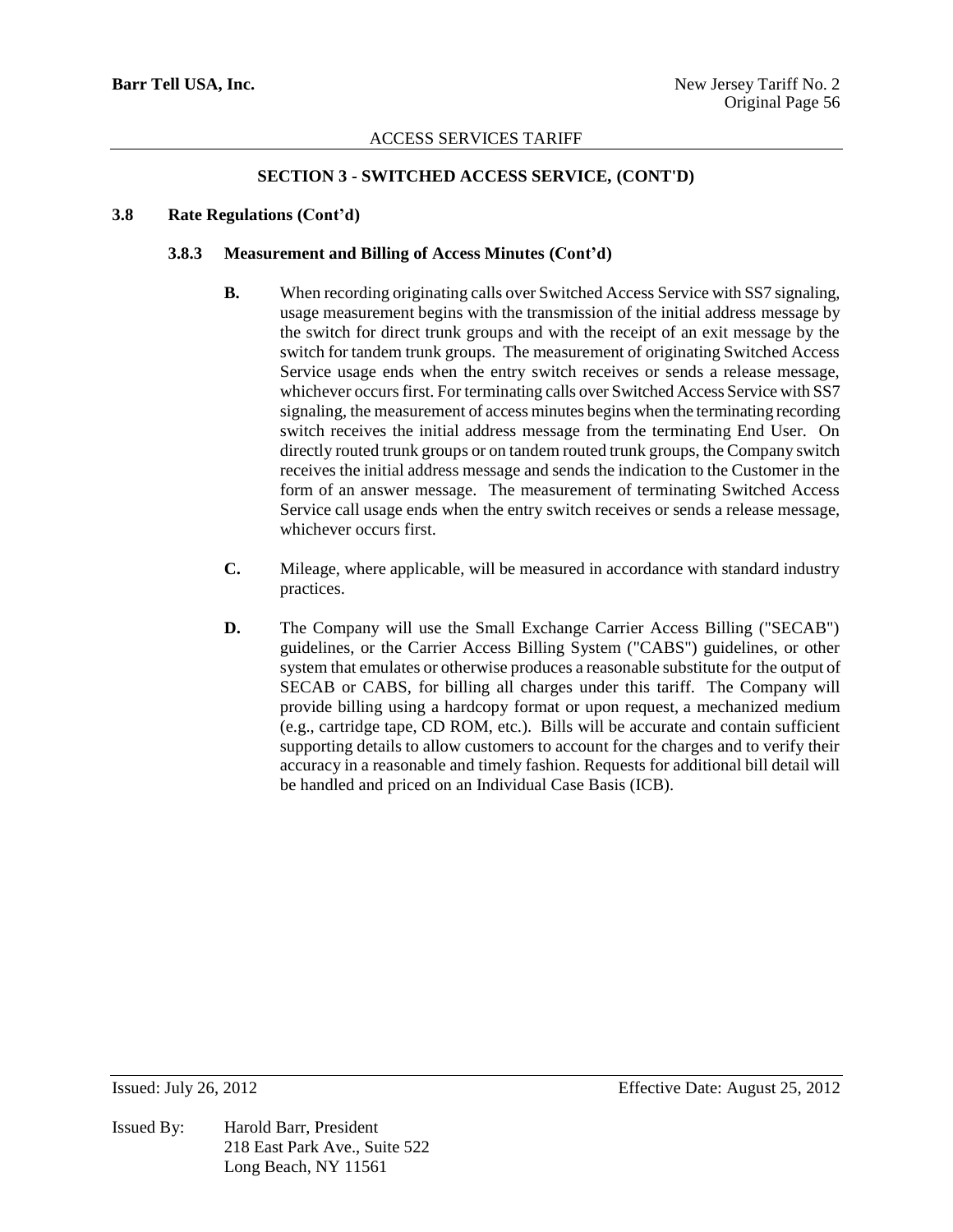## **SECTION 3 - SWITCHED ACCESS SERVICE, (CONT'D)**

## **3.8 Rate Regulations (Cont'd)**

### **3.8.4 Moves**

- **A.** A move of services involves a change in the physical location of one of the following:
	- (a) The point of termination at the Customer's Premises, or
	- (b) The Customer's Premises
- **B.** The charges for the move are dependent on whether the move is to a new location within the same building or to a different building as described below:
	- (a) Moves Within the Same Building

When the move is to a new location within the same building, the charge for the move will be an amount equal to one half of the nonrecurring charge for the capacity affected. There will be no change in the minimum period requirements.

(b) Moves to a Different Building

Moves to a different building will be treated as a discontinuance and start of service and all associated nonrecurring charges will apply. New minimum period requirements will be established for the new service. The Customer will also remain responsible for satisfying all outstanding minimum period charges for the discontinued service.

Issued By: Harold Barr, President 218 East Park Ave., Suite 522 Long Beach, NY 11561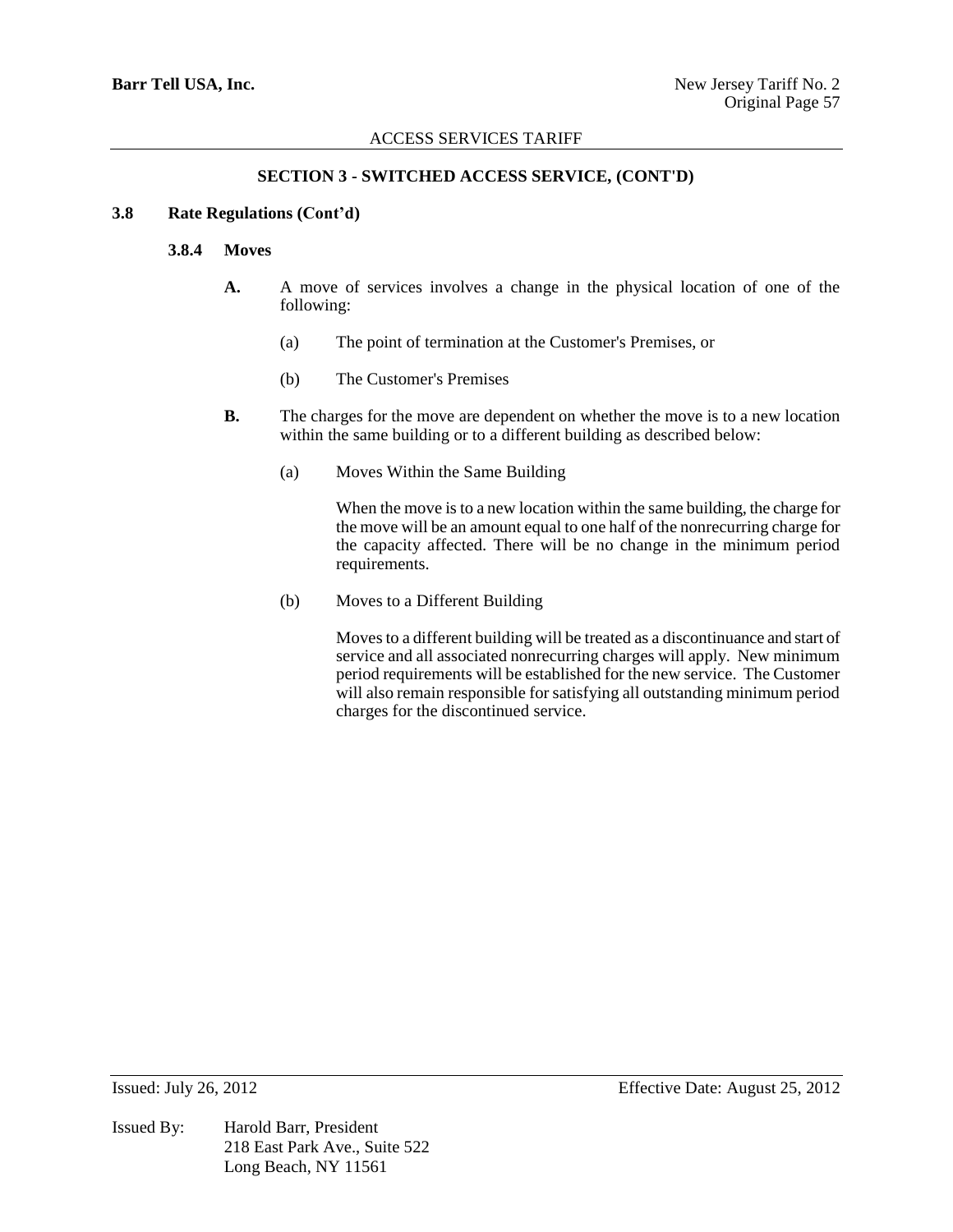## **SECTION 3 - SWITCHED ACCESS SERVICE, (CONT'D)**

# **3.8 Rate Regulations (Cont'd)**

## **3.8.5 Installation of Optional Features**

- **A.** If a separate nonrecurring charge applies for the installation of an optional feature available with Switched Access Service, the charge applies whether the feature is installed coincident with the initial installation of service or at any time subsequent to the initial installation of service.
- **B.** For all other changes, including the addition of, or modifications to, optional features without separate nonrecurring charges, a charge equal to one half the Switched Transport nonrecurring (i.e. installation) charge will apply. When an optional feature is not required on each transmission path, but rather for an entire transmission path group, an end office or an access tandem switch, only one such charge will apply.

### **3.8.6 Service Rearrangements**

- **A.** Service rearrangements are changes to existing services which do not result in either a change in the minimum period requirements or a change in the physical location of the point of termination at the Customer's premises or the Customer's End User's premises. Changes which result in the establishment of new minimum period obligations are treated as disconnects and starts.
- **B.** The charge to the Customer for the service rearrangement is dependent on whether the change is administrative only in nature or involves an actual physical change to the service.
- **C.** Administrative changes will be made without charge(s) to the Customer. Such changes require the continued provision and billing of the Access Service to the same entity or change in jurisdiction.

Issued By: Harold Barr, President 218 East Park Ave., Suite 522 Long Beach, NY 11561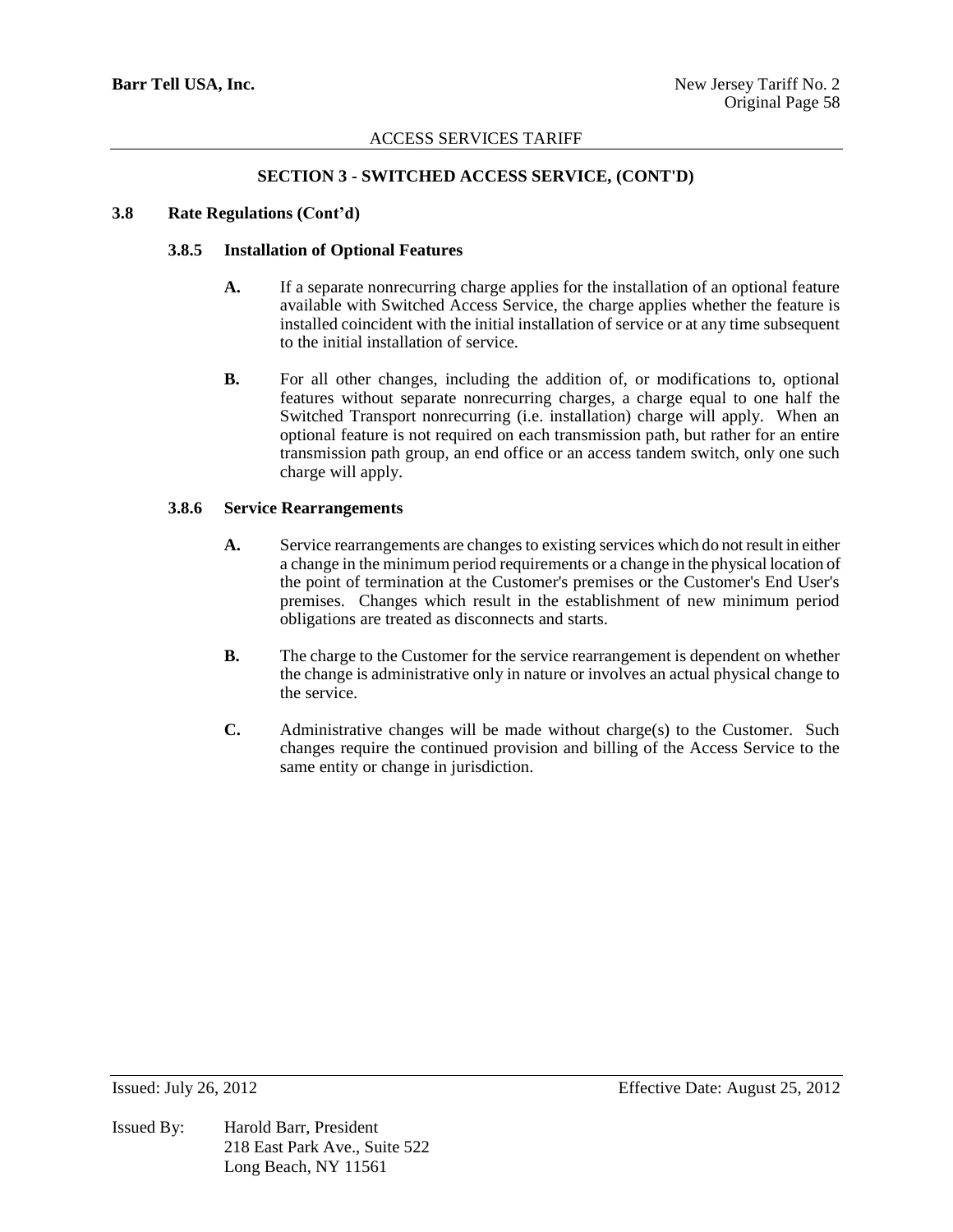# **SECTION 3 - SWITCHED ACCESS SERVICE, (CONT'D)**

### **3.9 Rates and Charges**

## **3.9.1 Common Line Access Service**

# **A. Carrier Common Line**

- Per Originating Minute<br>
 Per Terminating Minute<br>
No Charge
- Per Terminating Minute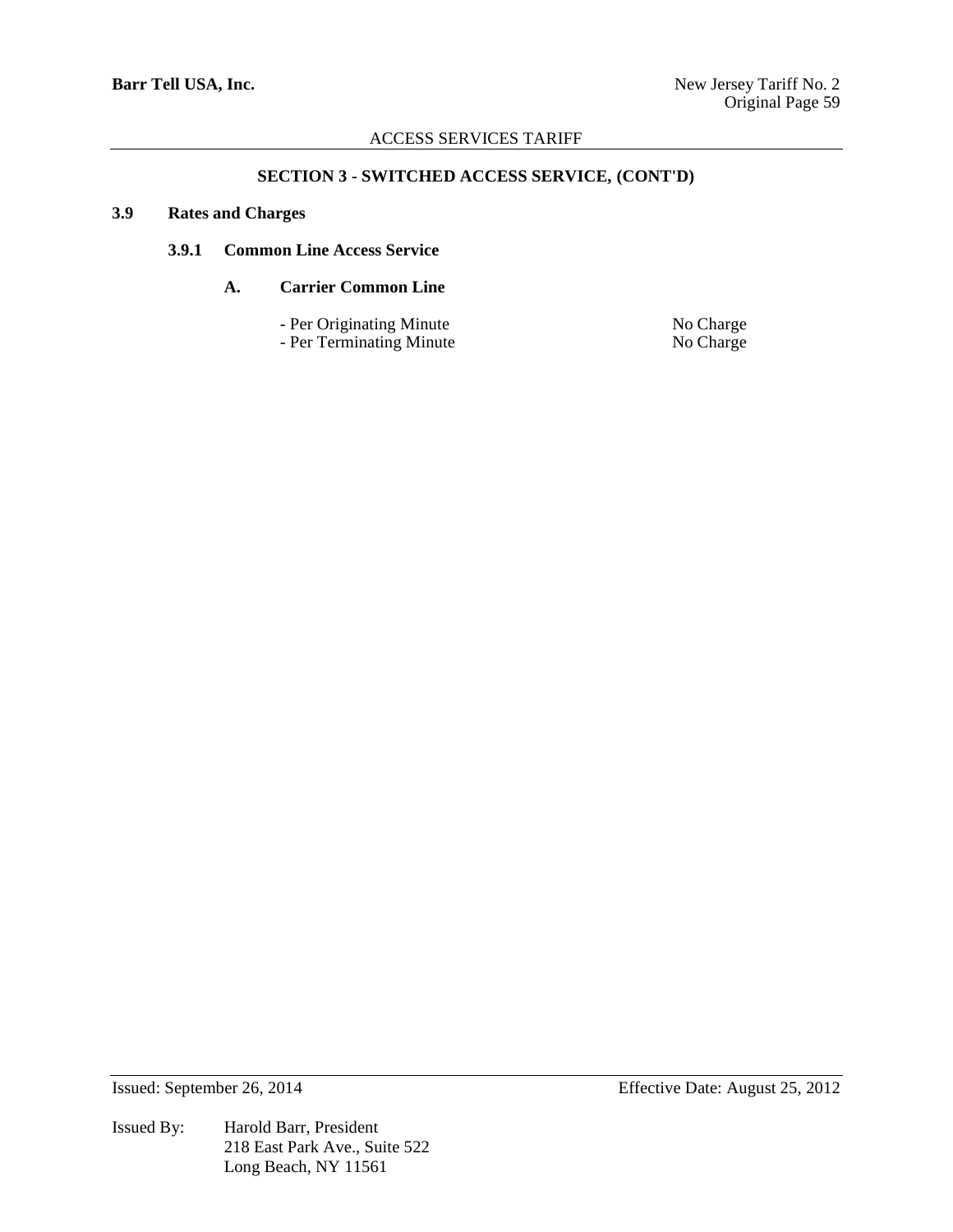# **SECTION 3 - SWITCHED ACCESS SERVICE, (CONT'D)**

# **3.9 Rates and Charges (Cont'd)**

# **3.9.2 Switched Transport Service**

# **A. Nonrecurring Charges**

1. Trunk Charges

Per Trunk ICB

Issued By: Harold Barr, President 218 East Park Ave., Suite 522 Long Beach, NY 11561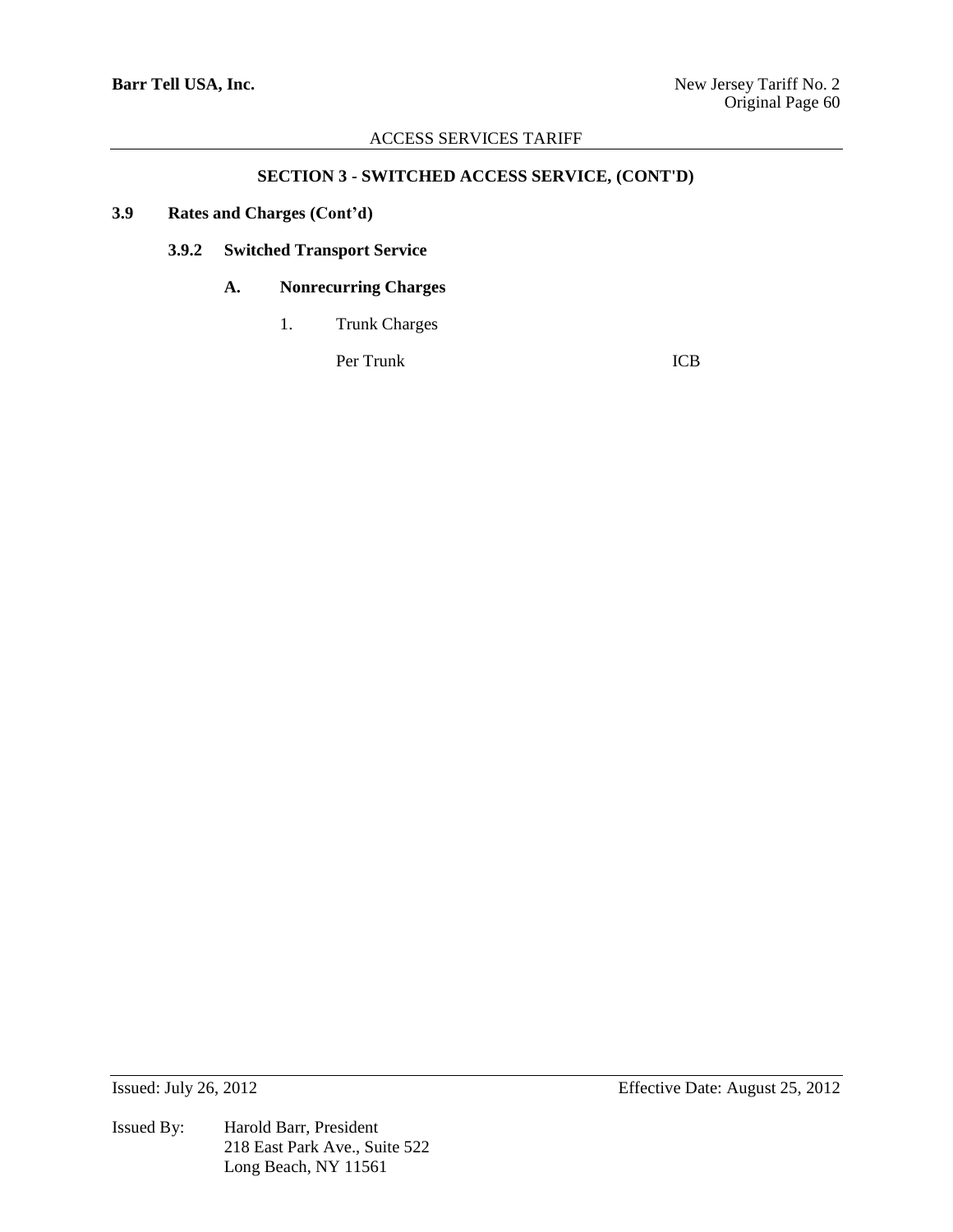## **SECTION 3 - SWITCHED ACCESS SERVICE, (CONT'D)**

## **3.9 Rates and Charges (Cont'd)**

#### **3.9.2 Switched Transport Service (Cont'd)**

#### **B. Monthly Recurring Charges**

1. Direct-Trunked Transport

Any elements of Direct-Trunked Transport provided by the company are priced on an Individual Case Basis (ICB).

| C. | <b>Usage Charges</b>                           | Note 1      |  |
|----|------------------------------------------------|-------------|--|
| D. | <b>Common Transport</b>                        |             |  |
|    | <b>Tandem Switched Transport - Termination</b> |             |  |
|    | Per minute of use, Terminating                 | Note 2      |  |
|    | <b>Tandem Switched Transport – Facility</b>    |             |  |
|    | Per minute of use per mile, Terminating        | Note 2      |  |
|    | <b>Tandem Switching</b>                        |             |  |
|    | Per minute of use, Terminating                 | Note 2      |  |
|    | <b>Common Transport Multiplexing (DS3/DS1)</b> |             |  |
|    | Per minute of use                              | \$0.0000000 |  |

Note 1: All Originating access minutes are billed at a single per minute access rate as found in Section 3.9.3 Local Switching. This composite rate includes the elements traditionally billed as Tandem Switched Transport.

Note 2: See the Company's Federal Access Services Tariff, FCC No. 1, Section 3.9.2.C.

Issued By: Harold Barr, President 218 East Park Ave., Suite 522 Long Beach, NY 11561

Issued: July 1, 2015 Effective Date: July 1, 2015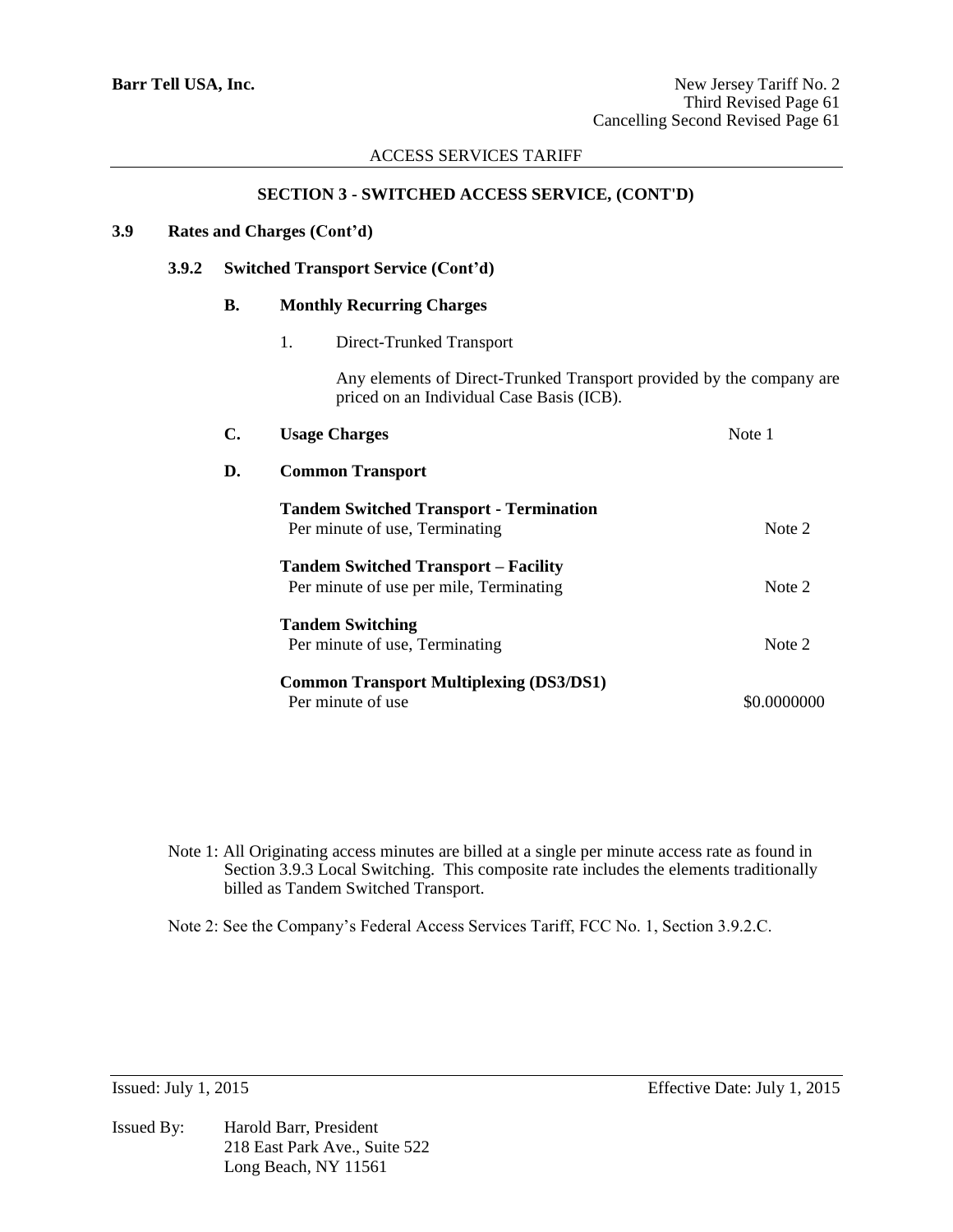#### **SECTION 3 - SWITCHED ACCESS SERVICE, (CONT'D)**

## **3.9 Rates and Charges (Cont'd)**

# **3.9.3 End Office Switching**

**Local Switching** Originating, per minute of use \$0.00653800 Terminating, per minute of use Note 1

**Common Trunk Port** Originating, per minute of use \$0.00168800 Terminating, per minute of use Note 1

## **Transitional Charge**

Per terminating minute  $$0.00000000$ 

Note 1: See the Company's Federal Access Services Tariff, FCC No. 1, Section 3.9.2.C.

Issued By: Harold Barr, President 218 East Park Ave., Suite 522 Long Beach, NY 11561

Issued: July 1, 2015 Effective Date: July 1, 2015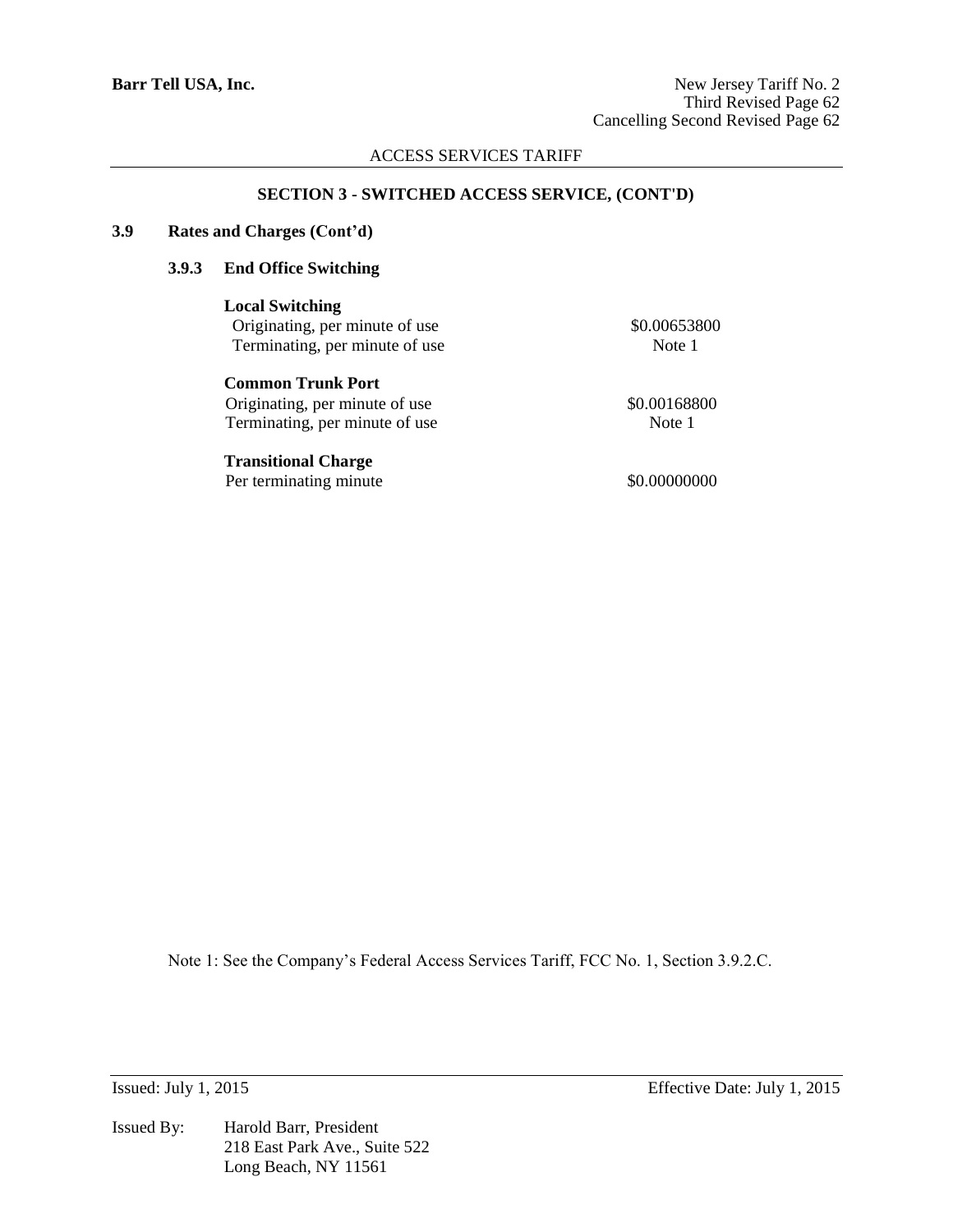#### **SECTION 3 - SWITCHED ACCESS SERVICE, (CONT'D)**

### **3.9 Rates and Charges (Cont'd)**

# **3.9.4 Toll-Free 8XX Data Base Access Service**

Per Query \$0.0044

## **3.9.5 Switched Access Optional Features**

Optional Features are provided on an Individual Case Basis as Special Service Arrangements pursuant to Section 6 of this tariff.

Issued By: Harold Barr, President 218 East Park Ave., Suite 522 Long Beach, NY 11561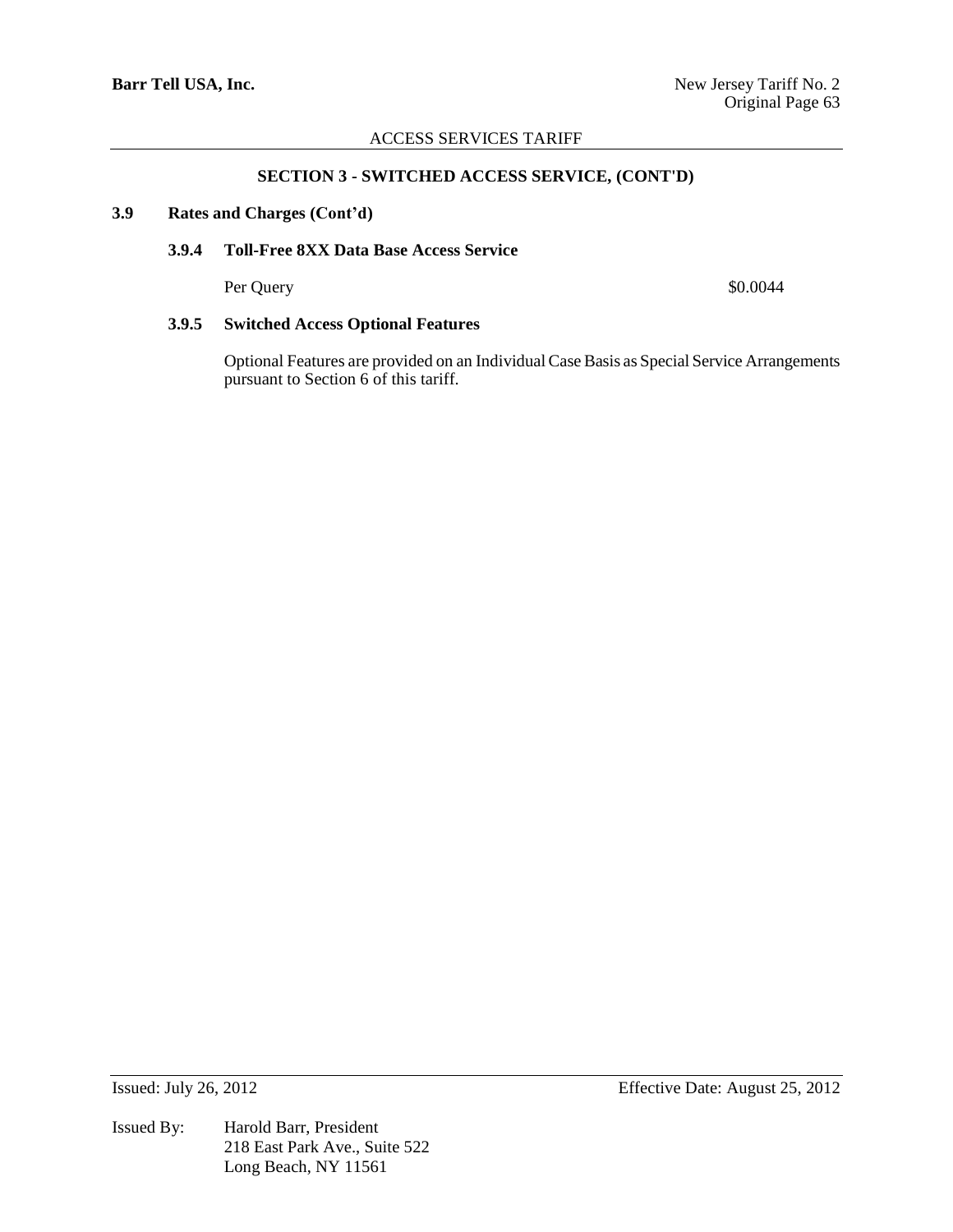## **SECTION 3 - SWITCHED ACCESS SERVICE, (CONT'D)**

### **3.9 Rates and Charges (Cont'd)**

# **3.9.6 Service Order Charges**

Service Order Charges recover the administrative costs associated with initiating Access Service.

Per Service Order ICB

Issued By: Harold Barr, President 218 East Park Ave., Suite 522 Long Beach, NY 11561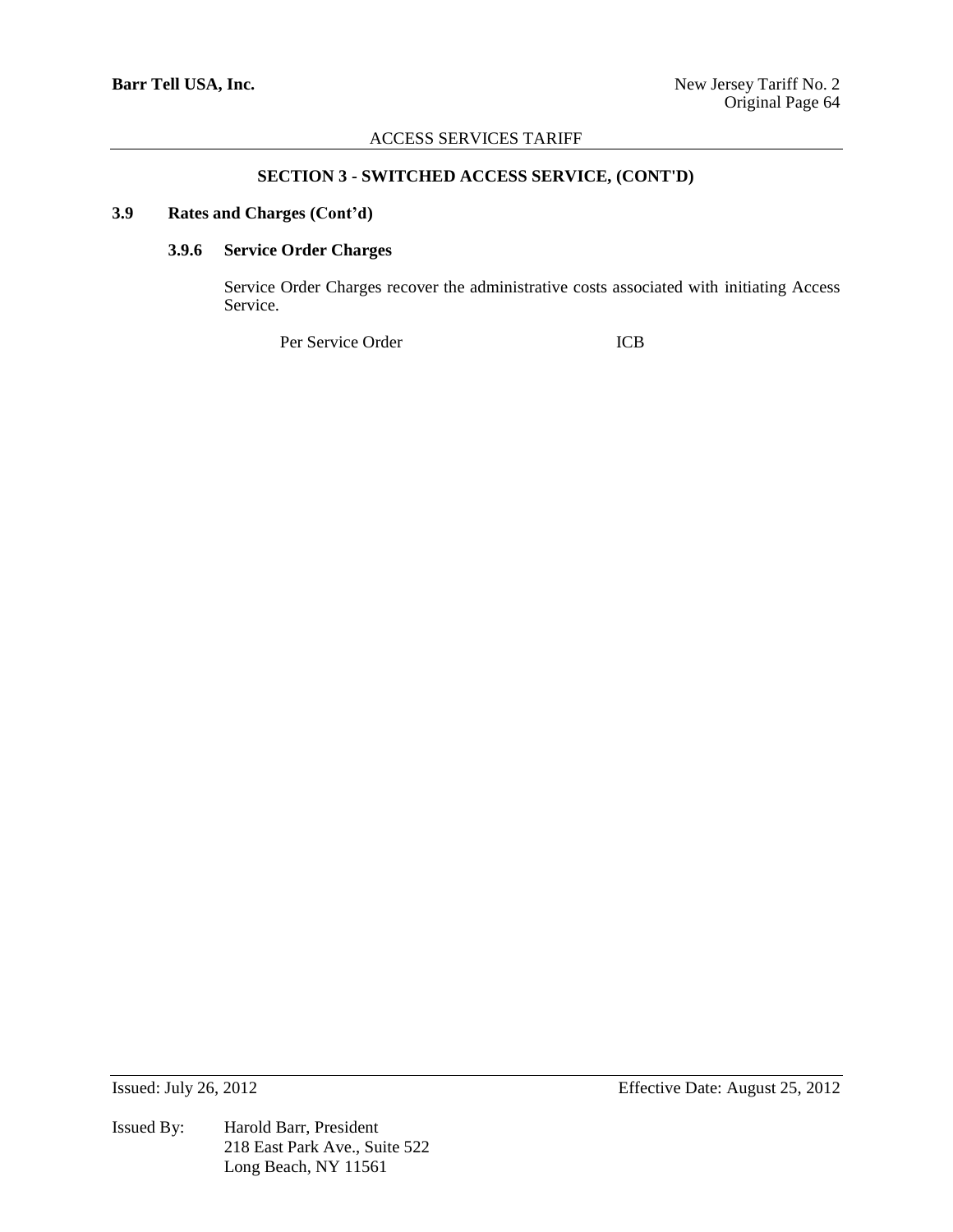## **SECTION 4 - DEDICATED ACCESS SERVICE**

### **4.1 General**

- **4.1.1** The Company, at its discretion, may provide Intrastate Dedicated Access Services with transmission speeds ranging from 2.4 Kbps to 2.4 Gbps. Dedicated Access Services are offered on a point-to-point basis only. Each Dedicated Access Service is dedicated to a single Customer and the entire usable bandwidth for each service is available to that Customer for their exclusive use.
- **4.1.2** All Dedicated Access Services, if offered, will be provided on an individual case basis.

Issued By: Harold Barr, President 218 East Park Ave., Suite 522 Long Beach, NY 11561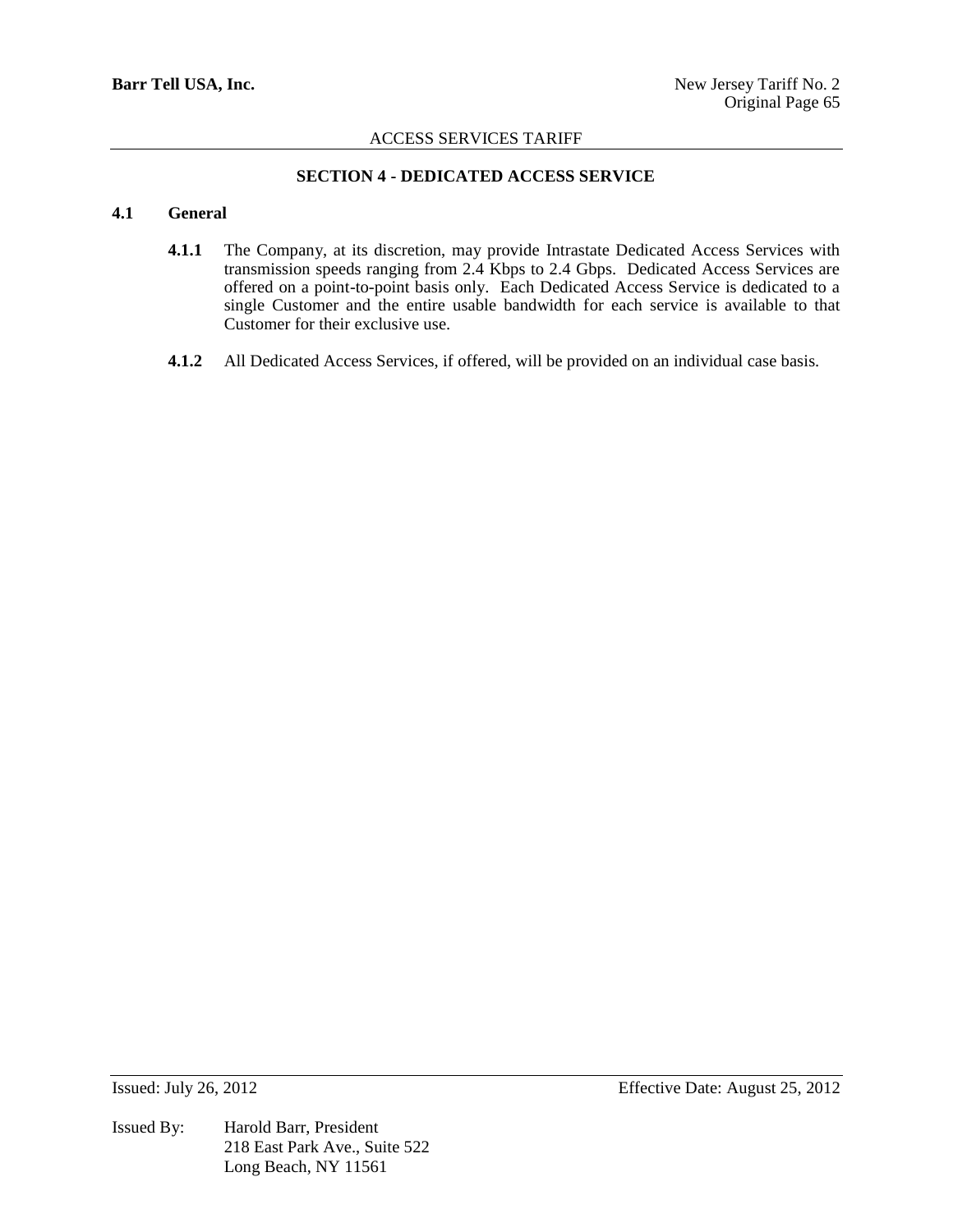## **SECTION 5 - SPECIAL CONTRACTS, ARRANGEMENTS, AND CONSTRUCTION**

## **5.1 Special Contract Arrangements**

At the option of the Company, services may be offered on a contract basis to meet specialized pricing requirements of the Customer not contemplated by this tariff. The terms of each contract shall be mutually agreed upon between the Customer and Company and may include discounts off of rates contained herein and waiver of recurring, nonrecurring, or usage charges. The terms of the contract may be based partially or completely on the term and volume commitment, type of access arrangement, mixture of services, or other distinguishing features. Service shall be available to all similarly situated Customers for a fixed period of time following the initial offering to the first contract Customer as specified in each individual contract.

### **5.2 Special Service Arrangements**

- **5.2.1** If a Customer's requirements cannot be met by services included in this tariff, or pricing for a service is shown in this tariff as "ICB", the Company will provide, where practical, special service arrangements at charges to be determined on an Individual Case Basis. These special service arrangements will be provided if the provision of such arrangements is not detrimental to any other services furnished under the Company's tariffs. Rates and charges for ICBs will reflect the costs incurred by the Company and may include, but are not limited to, monthly rates, nonrecurring charges, or combinations thereof.
- **5.2.2** Special service arrangement rates are subject to revision depending on changing costs or operating conditions.
- **5.2.3** If and when a special service arrangement becomes a generically tariffed offering, the tariffed rate or rates will apply from the date of tariff approval.

## **5.3 Non-Routine Installation Charges**

At the Customer's request, installation and/or maintenance may be performed outside the Company's regular business hours or in hazardous locations. In such cases, charges based on cost of the actual labor, material, or other costs incurred by or charged to the Company will apply. If installation is started during regular business hours but, at the Customer's request, extends beyond regular business hours into time periods including, but not limited to, weekends, holidays or night hours, additional charges may apply.